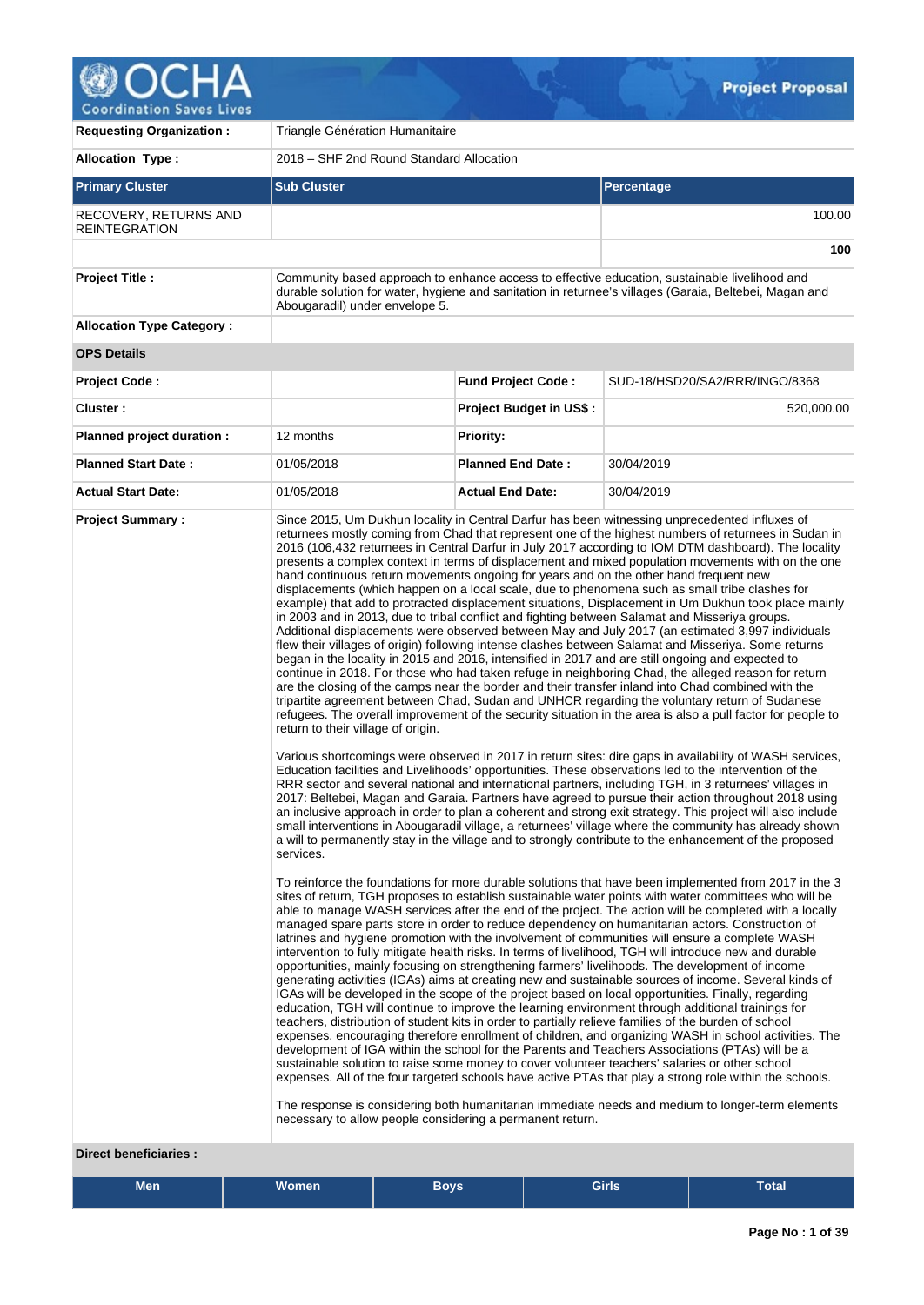| 3,566 | 3.941<br>ن. ب<br>– TI | 5.443<br>∽∼<br>___ | 5.820<br>__ | 18,770 |
|-------|-----------------------|--------------------|-------------|--------|
|       |                       |                    |             |        |

## **Other Beneficiaries :**

| <b>Beneficiary name</b>               | <b>Men</b> | Women | <b>Boys</b> | <b>Girls</b> | Total  |
|---------------------------------------|------------|-------|-------------|--------------|--------|
| People in Host Communities            | 713        | 788   | 0.088       | l.164        | 3,753  |
| Internally Displaced People/Returnees | 2,853      | 3,153 | 4,355       | 4.656        | 15,017 |

# **Indirect Beneficiaries :**

There are no indirect beneficiaries as the whole population of the 4 targeted villages is included in the direct beneficiaries counting. Indeed, WASH activities do not target individuals but aim at improving the global situation in terms of access to safe water, enhancement of sanitation services, improvement of hygiene practices and access to livelihood opportunities that will increase the availability of transportation means or good quality seeds in the market ; which is why the whole population of the targeted villages is included.

## **Catchment Population:**

The specificity of the area is that there are many small settlements close to the 4 targeted villages, which means many people from surrounding villages will benefit from the overall improvement of the situation. This can be estimated to be a minimum of 41,625 inhabitants (based on estimations from HAC, IOM and TGH direct field observations).

## **Link with allocation strategy :**

In adequacy with Sudan 2017 Humanitarian Response Plan RRR strategy, TGH is presenting an area-based and multi sectoral project in Um Dukhun locality.

The proposed intervention is following all three strategic outcomes of the 2017-2019 Multi-year humanitarian strategy, as this project in its wholeness aims at offering timely assistance to populations affected by natural or man-made disasters in the aftermath of the shock and allowing displaced populations, refugees, returnees and host communities to meet their basic needs and/or access essential basic services while increasing their self-reliance, and with a specific objective in FSL aiming at improving nutrition status and increasing the resilience of vulnerable residents in the targeted area.

In adequacy with the RRR approach in Sudan, TGH implements a multi-sectorial approach which links strategic objectives under the various plans ranging from national plans, to 2017-2019 MY Humanitarian Strategy (MY HS), Darfur Development Strategy (DDS), Integrated Strategic Framework (ISF) and United Nations Development Assistance Framework (UNDAF) as well as contributing to the Sustainable Development Goals (SDGs).

The WASH and education outcomes fit under Output 3 ("Basic services improved and accessible") of the RRR sector in Sudan. Indeed, TGH participates in the rehabilitation and improvement of structures and basic services while integrating Line Ministries and communities in the implementation of sustainable facilities. Besides, the hereby presented intervention aiming at improving children wellbeing by providing them with enhanced Education environment enters in synergy with the Child Act adopted by the Government of Sudan in 2010 in order to better cooperate with the relevant authorities. FSL activities come under Output 4 ("Livelihoods and income-generating opportunities strengthened") of RRR sector as TGH is durably supporting livelihoods.

Projects under envelope 5 are requested to reinforce results achieved under year 1 of the project while addressing remaining vulnerabilities and providing early recovery opportunities to conflict-affected people identified in the 3 villages of Um Dukhun locality that have been prioritized under the last allocation process and the new one that has been added to this year's allocation, based on partners' recommendations.

TGH is a long-term established partner with permanent staff and warehouse in Um Dukhun locality. The INGO has long experience and knowledge of communities. Since 2006, TGH teams have been implementing relief and early recovery interventions in the sectors of WASH, Shelter/NFI and FSL in the area. TGH has also started implementing education activities in Sudan in 2017. Moreover, TGH is a partner of the RRR sector and raised the awareness of humanitarian stakeholders on the returnee crisis of UMD since its onset in 2015 in coordination with the RRR Sector Coordinator in Khartoum.

Within the 3 Sectors in the hereby intervention, TGH will pursue the activities implemented within the last project funded by SHF for 2017- 2018. As these activities have met success, TGH will continue its work on durable solutions for the 3 aimed sites of returns and expands its intervention in a new area, Abugaradil, with the same goal of improving people's situation and resilience.

# **Sub-Grants to Implementing Partners :**

| <b>Partner Name</b>                                    |                             | <b>Partner Type</b>   |  | <b>Budget in US\$</b> |  |  |  |  |  |
|--------------------------------------------------------|-----------------------------|-----------------------|--|-----------------------|--|--|--|--|--|
|                                                        |                             |                       |  |                       |  |  |  |  |  |
| Other funding secured for the same project (to date) : |                             |                       |  |                       |  |  |  |  |  |
|                                                        | <b>Other Funding Source</b> |                       |  |                       |  |  |  |  |  |
|                                                        |                             |                       |  |                       |  |  |  |  |  |
| Organization focal point:                              |                             |                       |  |                       |  |  |  |  |  |
| <b>Name</b>                                            | <b>Title</b>                | Email                 |  | <b>Phone</b>          |  |  |  |  |  |
| Lisa JEAN                                              | <b>Country Director</b>     | soudan@trianglegh.org |  | 09 04 59 09 64        |  |  |  |  |  |

Thomas BOUDANT Desk Officer thomas.boudant@trianglegh.org 0033 6 33 10 28 45

g

Maëlle DERNIAUX Head of Program programmanager.soudan@trianglegh.or

09 01 73 95 25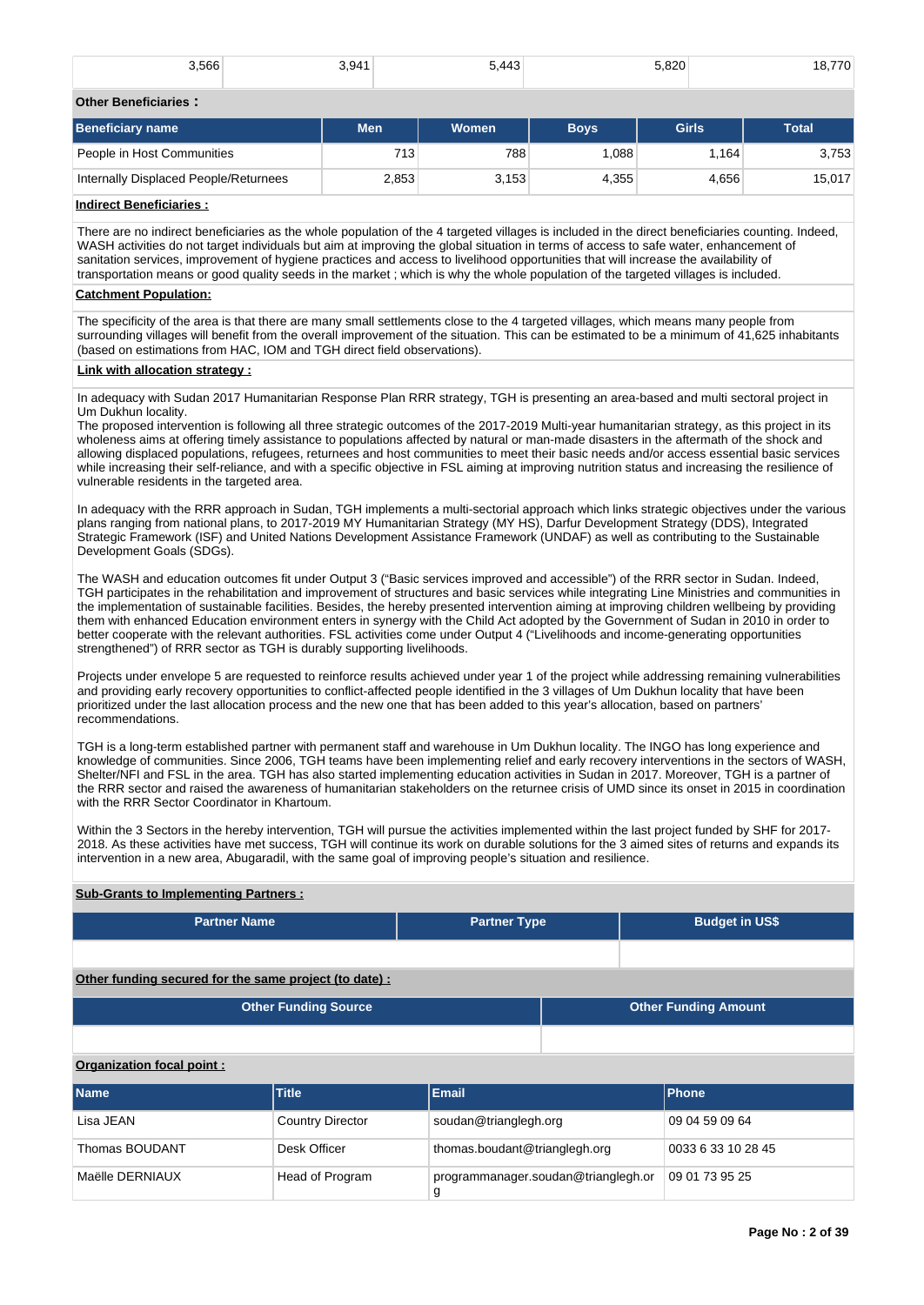# **1. Humanitarian context analysis**

First waves of displacements happened in UMD locality during 2003 crisis and secondly in 2013-2014 caused by inter-tribal conflicts that flared up between Salamat, Misseriya and Teisha. The situation led to the displacement of all Salamat from UMD town, Abugaradil area as well as Kubbum area in South Darfur. They left these areas for various settlements in UMD and Mukjar localities and Chad. In Chad, displaced Salamat people mostly settled either in Abu Gadam camp or in informal settlements in its surroundings. Misseriya and other minority tribes also left the same areas to settle in UMD camps, in 11 villages surrounding UMD town in South Darfur and Chad. Reportedly, returns witnessed by TGH teams since 2015 are ascribed to the improvement of security in UMD locality and bad living conditions in displacement. In spite of periodic small-scale clashes, the security situation improved following the signature of a truce between Salamat and Misseriya tribes on 06/2014. The phased out of humanitarian aid in Chad and the tripartite agreement between UNHCR and governments of Chad and Sudan participated in these movements of return. The closure of Abu Gadam camp by Chadian government was also mentioned as a reason for return. Indeed, people were proposed to be transferred to a camp located 100 km westward, or to move back to Sudan.

The first significant movement of return in 2015 was concentrated in Moradaf and its surroundings. Afterwards, other villages recorded arrivals of returnees throughout 2016. Parts of the returnees do not have the capacities to return to their place of origin but have got closer from them for security or economic reason.

Villages targeted under this allocation process are the ones with an important population of returnees which have been targeted under year 1 of the RRR intervention: Garaia, Beltebei and Magan. The population figures calculated by HAC, IOM, RRR Inter-Agency mission and TGH in 2016 / beginning of 2017 were overestimated. Indeed, new IOM verifications carried out in September 2017 and FGD as well as direct field observations carried on by TGH throughout the year allowed establishing new figures. In Garaia, there are 671HH (3,355 individuals), in Beltebei 582HH (2,910 individuals), in Magan 294HH (1,470 individuals) and in Abougaradil 2,207HH (11,035 individuals). Partners have decided, based on observations of needs and important proportion of returnees, to include Abougaradil. In the 3 villages previously targeted, partners have successfully made progress towards reaching durable solutions for returnees. TGH in particular has supported three schools with school supplies and kits for teachers and students as well as trainings for teachers. Regarding water access, Garaia is already benefiting from a sustainable source of water thanks to the water yard implemented in 2017, while Beltebei rely on 2 Emergency Water Systems (EWS) and Magan on one EWS. To initiate an improvement in income opportunities, TGH has distributed tools and provided trainings to 3,104 HH for the 2017 rainy season. Out of them, the 563 most vulnerable HH lacking seeds also received cereals seeds. Vegetable seeds for winter season cultivation were distributed at the end of November 2017. For each season, some farmers were selected to be trained on seeds propagation in order to provide them with the ability to have a sustainable access to seeds. Seeds propagation will also benefit the rest of the communities through an enhanced access to good quality seeds on the market. In year 2, community involvement and reinforcement of skills will be the focus of all partners to reach durable solutions.

#### **2. Needs assessment**

- Oct. 2017: assess. in Abougaradil

- Nov. 2017: Age, Gender and Diversity mainstreaming assessment in Beltebei, Magan and Garaia

- Feb. 2018: multiple FGD during two weeks in the targeted villages. They included meetings with community leaders, key informants and women and men members of the community.

- Feb. 2018: school assessments

Abougaradil and Garaia are covered in sustainable water as TGH is finishing the construction of 2 MWYs, with respectively a water availability of 5,44L/P/D and 11,92L/P/D. In Magan and Beltebei, safe water sources are only emergency ones which need to be made more durable in order to reduce dependency on humanitarian actors. This will also improve the coverage of the population to reach the standard of 12L/P/D of safe and sustainable water (as there is currently approximately 18 L/P/D of safe water in each village but coming from EWS, which are not sustainable). Moreover, the community is lacking skills and material support to be able to be in charge of the water points itself on the long-term. Open defecation is still observed in the 4 villages, due to a lack of latrines and/or of awareness on the dangers of water contamination on health.

FGD conveyed that communities are still lacking livelihood opportunities. The community systematically raised the issue of the lack of transportation means, to go to other villages (Um Dukhun for market day or to receive health treatment) or to transport the harvest to the houses for storage and to the market for selling). Some HH remain without land and capacities to cultivate which means that other sources of income have to be found. To cope with this lack of income, communities revealed in FGD that they adopt negative coping strategies, such as withdrawing some of their children from school, home medication rather than going to the doctor's etc. This illustrates the importance of such livelihood activities, in particular in the context of inflation. Following the decision of the GoS in January 2018 to raise the custom rate of the US dollar in order to halt the plummeting pound on the black market, Sudan observed high inflation rates for all commodities, from 50 to 300% increase depending on sources of information. Increasing livelihood will allow HH to cope with this inflation.

Regarding education, trainings or refreshment trainings for teachers are necessary to improve the learning quality. The distribution of stationeries for children, teachers and schools was perceived as a great success by communities in Magan, Beltebei and Garaia during year 1 of the project. MoE participates in the enhancement of school environment by providing some supplies and curriculum books but usually only has the means to cover one grade or 2 per school. Thus, it still represents consequent expense for some families, whose children have not been supported yet and the kits distributed during year 1 are only designed to last one year. All 4 targeted schools have active PTAs. Their lack of income is an obstacle to the efficient fulfillment of their roles. Due to budget limitations, in 2017 TGH was not able to implement WASH in schools activities in the targeted villages. Bad sanitation and hygiene practices are observed in the 4 villages and school is known to be a place where changes happen. All these gaps have led to important school drop-out rates, with parents not able to afford sending their children to school and the schools' situation not being attractive enough for children to want to be enrolled again. In Abougaradil school, there are 320 students (147 boys and 173 girls) and 8 teachers (all volunteers; 6 men and 2 women). In Garaia school, there are 360 students (169 boys and 191 girls) and 4 teachers (volunteers, 2 men and 2 women). In Beltebei school, there are 140 students (69 boys and 71 girls) and 2 volunteer teachers (both men). In Magan school, there are 124 students (98 boys and 26 girls) as well as 3 teachers (1 MoE man and 2 women volunteers).

#### **3. Description Of Beneficiaries**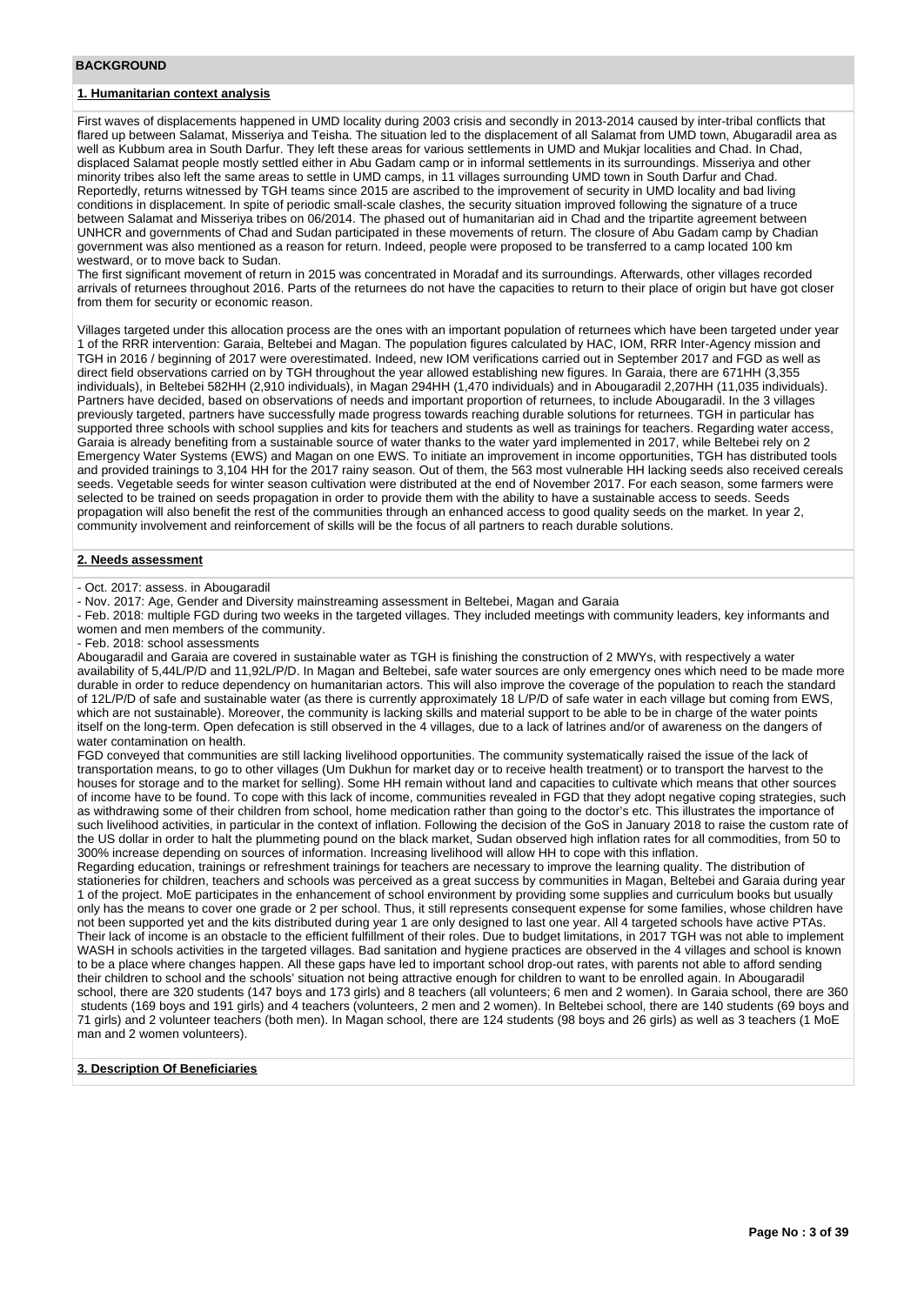18,770 individuals (3,566 men, 3,941 women, 5,443 boys and 5,820 girls) will be directly targeted in the 4 returnees' areas of Um Dukhun locality which are prioritized under this envelope. Returnees, IDPs and host communities are groups targeted simultaneously, not based on their status but based on their vulnerability (UNHCR criteria). The vulnerability criteria used by TGH are the following ones: UASC (unaccompanied or separated children), women at risk (unmarried, divorced, widowed, survivor of GBV…), elderly, single-parent headed household (especially women), persons with serious medical conditions (chronically ill, or physically or mentally disabled). Considering the prevalence of returnees in the area though, and the high levels of vulnerability found among this population (due to their repeated displacements and absence of humanitarian support during their displacement, as well as an important lapse of time for some of them between their date of return and the beginning of the RRR intervention in the targeted villages), the majority of beneficiaries will be returnees.

The 18,770 individuals will benefit from the activities under Outcome 1 (enhanced access to WASH services) because, as explained above, WASH activities cannot target people on an individual basis.

Regarding the FSL sector, 200HH will benefit from an increase in their income through improved cereals cultivation and production selling. TGH received a letter from MoAARI and Um Dukhun local authorities to express their gratitude with the seeds distributed under year 1. Beneficiaries were amazed with the difference between improved and local seeds because the improved variety matures very quickly and even with low and fluctuating rainfall it enables to have a bigger production than local variety. Many farmers said they kept a small amount of improved seeds to grow them in May, which will allow them to harvest in September (impossible with local variety seeds), thus covering part of the lean period where they will be able to sell production at a high price and to increase their purchasing power. TGH intends to renew this activity in order to allow more beneficiaries to follow this scheme and to increase their purchasing power. Additionally, 100 HH will have access to transportation means through activity 1.2.2. Moreover, 400 women will be targeted by a home gardening activity. Saving groups will target the same beneficiaries for more synergies and a longer term impact. A total of 3,500 individuals (700HH) will directly benefit from TGH intervention in the FSL sector.

The education activities are targeting all people linked by far or not to schools. Indeed, students (944), teachers (17) but also PTA members (55) will be targeted by the intervention. In total, this represents 1,016 individuals.

## **4. Grant Request Justification**

The proposed intervention has been designed according to the needs observed on the field by TGH in consultation with the targeted beneficiaries. TGH's strategy includes a strong LRRD component. Not only has the organization addressed the vulnerable HH's urgent needs under year 1 of RRR intervention, but it will now empower people and community through a participative approach based on capacity building and durable solutions. This is the key to a sustainable impact of the action and to the restoration of people's self-reliance. The shift from the emergency provision of basic services to more durable solutions is achieved through the inclusion of local actors (WES, water committees, MoAARI, PTAs, MoE…).

TGH has been involved in the implementation of year 1 of RRR intervention in Um Dukhun locality. TGH was the only actor in the targeted villages to intervene in the WASH and education sectors while the FSL sector was covered by TGH and CRS. If durable solutions are to be implemented in continuation to what has already been done, TGH is the most relevant actor to put this into place. TGH wants to underline its attachment to applying do no harm principles in its actions. Tensions between returnees and host communities on the management and use of resources are still underlying due to the strong impact of massive arrivals on resources that were already scarce. The proposed action will avoid worsening these tensions and, when possible, decreasing them. The main step towards that goal is to target returnees and host communities regardless of their status. For example, water points will benefit both populations.

By giving a specific focus on vulnerable HH (disabled or chronically ill people, pregnant or lactating women, UASC, elderly, woman-headed HH…) marginalized by their forced displacement and loss of productive assets, and by providing them with an enhanced access to basic services, the action will contribute to promote equal opportunities. Many HH being female-headed, the activities directed to them will be a direct contribution to gender balance and women empowerment.

In response to the needs observed, TGH will build sustainable water points, create and / or support water committees, reinforce hygiene and sanitation situation through the construction of latrines and the implementation of locally-led hygiene promotion and build a spare part store in Garaia to ensure a better access to spare parts in the area, key factor for a sustainable access to safe water. In continuation with the distribution of seeds and tools under year 1, TGH will distribute improved cereals seeds and tools to farmers who remain untargeted and encourage the formation of farmer associations to share agricultural practices and increase the production and selling of seeds in the villages. The sustainability is ensured through propagation trainings and the advantages of the improved seeds variety, as detailed in activities section. Moreover, the activity will increase the availability improved seeds for all the community that will gain access to low price and good quality seeds. Transportation means will be provided to allow the development of economic exchanges (sustainability of this activity is explained in activity section). Specific home-gardening activity will be implemented to overcome lack of income for vulnerable HH not in capacity to cultivate. Loan and fund groups will be implemented in Abougaradil (other villages are covered by CRS) to reinforce community capacity building and to ensure safety nets to the beneficiaries. In regards with education, TGH will answer the needs in terms of material support (school supplies, see in activity section why this is considered as essential according to TGH and what exit strategy is planned), trainings (of teachers and PTAs) and school management (through the development of IGAs for PTAs to be able to fulfill their roles). To create synergies with Outcome 1, TGH will implement WASH in school activities.

**5. Complementarity**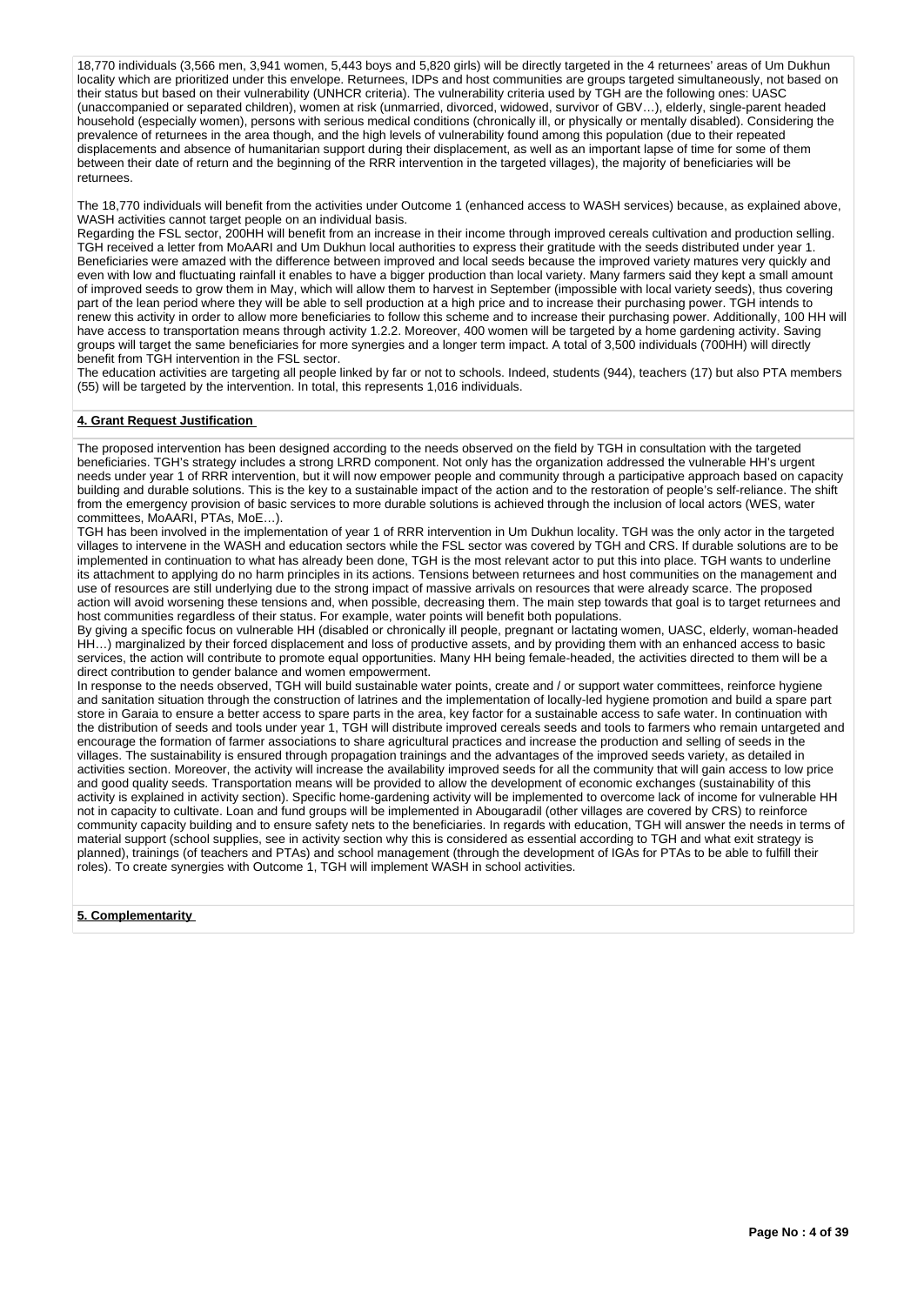TGH has a strong knowledge of the context as it is present in CD since 2005 and ensures solid complementarities between the hereby project and other interventions. In Um Dukhun locality, to ensure a multi-sectorial assistance, TGH is currently implementing a IES/NFI project with cash-based components under RRF (OFDA fund managed by IOM). With the WASH component of the hereby presented intervention, this will allow restoring minimal human dignity, basic primary needs and protection from the elements for vulnerable recently returned population while galvanizing the local economy to reach mid to long-term impacts on resilience of beneficiaries. TGH has an ECHO project starting on the 01/04/18, under which it will enhance access to WASH services, NFIs and emergency shelters to nearly 50,000 conflict-affected individuals. ECHO project includes both emergency and early recovery actions. Alongside, TGH is currently applying for an OFDA grant for a WASH intervention in Um Dukhun which will, if secured, complement the hereby-proposed action in the second half of 2018. Noteworthy is that TGH, with the support of UNICEF, intervened in 5 schools in Um Dukhun town (around IDPs areas) in September 2017 through the distribution of teachers and students' kits as well as school equipment. This illustrates TGH's willingness and capacity to provide integrated multi-sectorial responses.

Synergies are also created thanks to the coordination with other actors. TGH's long-time presence and recognized recent work in the area guarantees good relations with local authorities and governmental entities. WES, MoAARI and MoE will be engaged in all activities related to their sector. By organising bilateral meetings, conducting phone and email conversations and by being active in INGO forums and cluster meetings both at federal and state level, TGH strongly contributes to the coordination between all stakeholders. Prior to the design of this project, TGH coordinated with the RRR sector and actors present in Um Dukhun to identify gaps, avoid overlaps and create synergies. This was mainly achieved during a meeting at Khartoum level on the 12th of February 2018. TGH will, as much as possible, rely on the Community Based Centres built by UNDP to promote their appropriation by communities. IRDS said, during the RRR meeting in KRT on the 12/02, that community centres should act as a nucleus for the communities and should now be operationalized. TGH found the idea interesting and, once the project and its activities have been validated, will discuss which ones can be implemented in the community centres. Email coordination with IRDS confirmed this.

For example, by conducting trainings in such places, this will participate in community strengthening and stabilization through the operationalization of the centres. In 2017, the construction of Transitional Shelters and the provision of technical trainings by SORC has enhanced the recent returnees' basic living conditions and provide them protection from the elements, enabling the basic conditions for a dignified permanent return. During year 2 of RRR, SORC should focus on two sectors: livelihood on the one hand and life skills for communities to build shelters in an environmentally friendly manner on the other. Finally, CRS action focusing on Savings and Internal Lending Committee groups will be an inspiring example for TGH to implement its loan and saving groups for beneficiaries of IGAs. Both projects will be in synergy in the livelihood sector. IMC is active in Um Dukhun and Garaia with clinics operating. Medical data are often exchanged in order to identify WASH related needs. Current field level coordination of needs assessments and operations will continue throughout the project, combining resources for joint missions. The RRR coordinator employed by TGH will be in charge of checking the absence of gaps, avoiding overlaps in beneficiaries' selection and ensuring a do no harm approach.

## **LOGICAL FRAMEWORK**

## **Overall project objective**

To continue strengthening economic self-reliance and food security whilst building on the foundations for durable solutions and selfresilience of population in areas of returns in Um Dukhun locality (Garaia, Beltebei, Magan and Abougaradil) to ensure sustainable and dignified returns.

| <b>RECOVERY, RETURNS AND REINTEGRATION</b>                                                                                                                                        |                                                                                                                                                                                                                          |                                 |  |  |  |  |  |  |  |  |
|-----------------------------------------------------------------------------------------------------------------------------------------------------------------------------------|--------------------------------------------------------------------------------------------------------------------------------------------------------------------------------------------------------------------------|---------------------------------|--|--|--|--|--|--|--|--|
| <b>Cluster objectives</b>                                                                                                                                                         | Strategic Response Plan (SRP) objectives                                                                                                                                                                                 | <b>Percentage of activities</b> |  |  |  |  |  |  |  |  |
| Addressing the immediate needs of both<br>IDPs and returnees, and host communities<br>and responding to underlying vulnerabilities<br>by contributing to the five UNDAF outcomes. | Outcome 2: PROTRACTED<br>DISPLACEMENT: Displaced populations,<br>refugees, returnees and host communities<br>meet their basic needs and/or access to<br>essential basic services while increasing their<br>self-reliance | 50                              |  |  |  |  |  |  |  |  |
| Addressing the immediate needs of both<br>IDPs and returnees, and host communities<br>and responding to underlying vulnerabilities<br>by contributing to the five UNDAF outcomes. | Outcome 3: NUTRITION AND RESILIENCE:<br>Vulnerable residents in targeted areas have<br>improved nutrition status and increased<br>resilience                                                                             | 50                              |  |  |  |  |  |  |  |  |

**Contribution to Cluster/Sector Objectives :** Emergency life-saving assistance has been provided under year 1 of the RRR intervention. However, some groups of population in Garaia, Beltebei and Magan as well as most part of the population in Abougaradil (due to the absence of intervention in this village in 2017 by RRR sector) still need support to meet their most basic needs and access essential basic services. This will be achieved through inclusive and multi-sectorial approach in the hereby presented project in order to ensure dependency reduction of the populations on humanitarian assistance. The FSL intervention planned by TGH will mainly participate in the improvement of beneficiaries' incomes but it will also allow them to reach a better nutrition status. Indeed, the cereals seeds distribution and home gardening activities will supply the market with good quality and diversified food. TGH received a letter from MoAARI and Um Dukhun local authorities to express their gratitude with the seeds distributed under year 1. Beneficiaries were amazed with the difference between improved and local seeds because the improved variety matures very quickly and even with low and fluctuating rainfall it enables to have a bigger production than local variety. Many farmers said they kept a small amount of improved cereals seeds to grow them in May, which will allow them to harvest in September (impossible with local variety seeds), thus covering part of the lean period where they will be able to sell production at a high price and to increase their purchasing power. TGH intends to renew this activity in order to allow more beneficiaries to follow this scheme and to increase their purchasing power.

#### **Outcome 1**

Strengthening communities' capacities in self-managing WASH and education services while improving their income opportunities to favor self-sufficiency and resilience

# **Output 1.1**

## **Description**

Populations in Beltebei, Garaia, Magan and Abougaradil get durable access to WASH basic services which are community-managed

In the first phase of project implementation, TGH has built one WY in Garaia and 1 EWS in Magan. In both villages, TGH created and trained water committees for a more sustainable approach and reinforcement of community skills.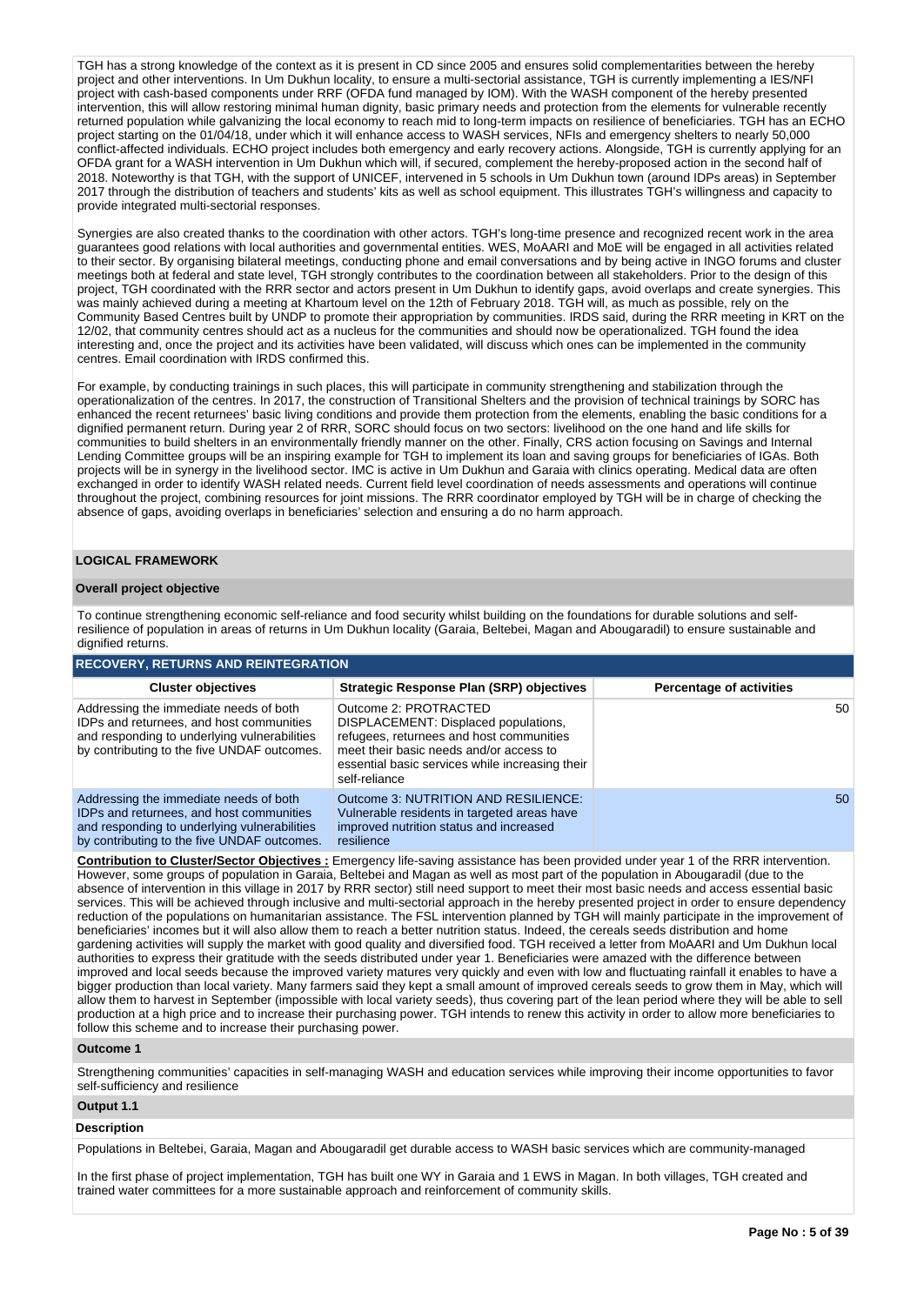## **Assumptions & Risks**

#### Assumptions:

- Local authorities remain collaborative in term of allowing humanitarian access and intervention to all project areas;
- Communities and Water Committees members remain engaged in the management of the water points.
- Security conditions remain acceptable for TGH national staff inside the target localities and for TGH assets and to allow regular field visits of international staffs in Darfur;
- 
- Absence of severe droughts compromising access to water supply within the standards;

- Annual INGO registration in Sudan is renewed.

- TGH receives all necessary authorizations to pursue its operations in Central Darfur within the frame of the current Technical Agreement valid until May 2017 (all documents are ready to start the new one but the process cannot be launched so early before the termination of the current TA)

- Inflation rates does not reach a level that jeopardizes the implementation of the project activities.

Risks:

- Access to program areas is hindered by lack of authorizations, bad road conditions and / or rainy season;

- Large new populations movements occur;

- Existing humanitarian capacity does significantly decrease due to eventual limitations in access, travel permits, visas (however up to date this risk remains low for TGH)

- Collapse of Water Committee, difficulties on fees' collection, difficulties on replacing big spare parts in the future.

- External aggression or open warfare conflict occurs.

- Conflict affects the current social organization in the targeted areas (new tensions within local communities generating further conflict and impeding TGH activities, conflict for access to project inputs between host returnees, IDPs, attempts of manipulation of registration and/or assessment from the population, community leaders, or local authorities);

- Inflation observed at the beginning of 2018 in the prices of basic goods remains out of control, with direct impact on project targets;

- Beneficiaries' already lean purchasing power is further decreased due to the increase of prices, impacting their involvement in the project; - The rate of the Central Bank of Sudan keeps rising.

- Release of 1st cash installment from SHF is delayed, impeding timely delivery of items in project location before the start of the rainy season.

Environmental risks:

- Depletion of groundwater resources in some areas if the recharge of shallow aquifers is compromised by drought;

- Seasonal flooding of wadis passing through the targeted areas occurs.

## **Indicators**

|                                                                                                                                       |                                                                              |                                                                                                                                                          | <b>End cycle beneficiaries</b> | End<br>cycle |                   |  |               |  |  |  |
|---------------------------------------------------------------------------------------------------------------------------------------|------------------------------------------------------------------------------|----------------------------------------------------------------------------------------------------------------------------------------------------------|--------------------------------|--------------|-------------------|--|---------------|--|--|--|
| Code                                                                                                                                  | <b>Cluster</b>                                                               | <b>Indicator</b>                                                                                                                                         | <b>Men</b>                     | Women        | <b>Boys</b> Girls |  | <b>Target</b> |  |  |  |
| Indicator 1.1.1                                                                                                                       | <b>RECOVERY, RETURNS</b><br>AND REINTEGRATION                                | Number of targeted returnees with improved<br>access to basic services*, facilities and/or<br>communal assets in prioritised return areas. (HRP<br>2018) |                                |              |                   |  | 4,500         |  |  |  |
| Means of Verification: Please note that on GMS, the breakdown of beneficiaries per sex/age cannot be filled (only the "total" cell is |                                                                              |                                                                                                                                                          |                                |              |                   |  |               |  |  |  |
|                                                                                                                                       |                                                                              | opened). The 4,500 beneficiaries include 855 men, 945 women, 1,304 boys and 1,396 girls.                                                                 |                                |              |                   |  |               |  |  |  |
| Activity reports<br>Procurement contracts<br>Handover documents<br>Lists of beneficiaries<br>Pictures of activities                   | TGH WASH monthly follow up tool                                              |                                                                                                                                                          |                                |              |                   |  |               |  |  |  |
| Indicator 1.1.2                                                                                                                       | <b>RECOVERY, RETURNS</b><br>AND REINTEGRATION                                | Number of services/facilities and/or communal<br>assets which are properly managed at community<br>or local authority level. (HRP 2018)                  |                                |              |                   |  | 5             |  |  |  |
| Activity reports<br>Procurement contracts<br>Handover documents<br>Lists of beneficiaries<br>Pictures of activities                   | store in Garaia managed by the community.<br>TGH WASH monthly follow up tool | Means of Verification: This includes 4 water points (one in each village) managed by trained water committees as well as one spare parts                 |                                |              |                   |  |               |  |  |  |
|                                                                                                                                       | Indicator 1.1.3   WATER, SANITATION<br><b>AND HYGIENE</b>                    | Number of sanitation facilities at institution and/or<br>community level constructed and/or rehabilitated<br>by using CATS and/or CLTS approach          |                                |              |                   |  | 28            |  |  |  |
| Procurement contracts<br>Handover documents<br>Lists of beneficiaries<br>Pictures of activities                                       | <b>Means of Verification: Activity reports</b>                               |                                                                                                                                                          |                                |              |                   |  |               |  |  |  |
| <b>Activities</b>                                                                                                                     |                                                                              |                                                                                                                                                          |                                |              |                   |  |               |  |  |  |
| Activity 1.1.1                                                                                                                        |                                                                              |                                                                                                                                                          |                                |              |                   |  |               |  |  |  |
|                                                                                                                                       | solar panel, water tank etc.) at institution and/or community level          | Standard Activity: Construction, rehabilitation and/or upgrading of water sources and/or system (eq. handpump, water taps, hafir,                        |                                |              |                   |  |               |  |  |  |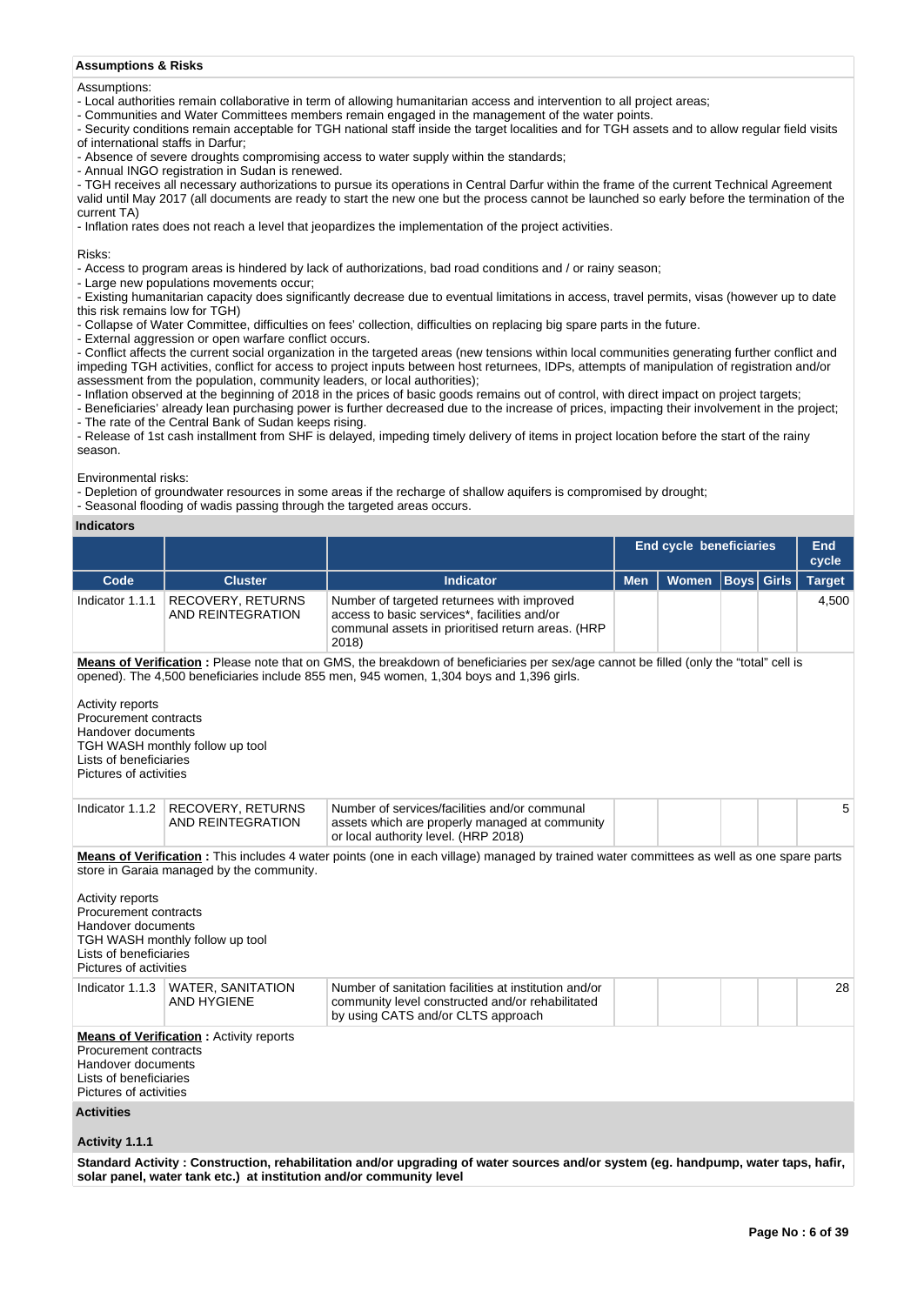Drilling of a borehole in Beltebei and Magan to install a Mini Water Yard

In Beltebei, 3 emergency water systems have been established by TGH between 2015 and 2016. Two are still working. Their running costs are covered by TGH. These two EWS have a maximum production capacity of 54000L/D. In Beltebei, water availability is rather low so the EWS do not quite reach this daily theoretical production of 54,000L.The last EWS had to be dismantled because of the lack of water during the dry season. However, a recent technical discussion held on the 20th of February with WES which drilled two boreholes and installed two hand pumps under a Near East foundation project implemented in the past months clarified the possibility of building a Mini Water Yard of 27m3. As the two EWS installed by TGH were installed on wells, there are no existing boreholes. Consequently, TGH will have to drill a new borehole before building this new MWY in Beltebei.

In Magan, TGH established an emergency water system under RRR previous grant with covered well, which is composed of 2 bladders of 13 500 liters each. TGH conducted pumping tests from the current well of the emergency water system and observed that the capacity of the water point is too low for it to be upgraded. Since the emergency water system is a temporary solution, TGH is willing to find durable solution in terms of water in Magan by building a Mini Water Yard.

Therefore, TGH will dig a borehole in Magan and establish a Mini Water Yard with a tank of 27m3 to replace the emergency water system. The intervention will benefit to a maximum of 2,250 individuals by providing them with 12L/P/D of safe water (if the water yield is sufficient for the water tank to be completely filled in one day). Noteworthy is that there are only 1,470 individuals in Magan, which means that even if the water yield is low it will be sufficient to cover the needs of the whole population of Magan village.

In Garaia, TGH already built a Mini Water Yard under RRR previous grant as well as in Abougaradil under ECHO grant. Both are operational. The MWY in Garaia has a water yield of 5m3/h. It produces 40,000L/D and covers the needs in terms of water of the whole population of Garaia (or, according to the standard, 3,333 individuals have access to 12L/P/D of safe drinking water). Thus, needs in water supply in Garaia are covered. In Abougaradil, the MWY has a capacity of 60,000L/D (water yield of 7,5m3 per hour), providing 12L/P/D to 5,000 individuals. Many people from surrounding villages, and even from Chad, are coming to Abougaradil to take water which is why the ratio safe water / person can appear as low. Beltebei and Magan were prioritized by feedback from RRR sector after field missions, since safe and sustainable water is not available at the moment in these two villages, whereas Abougaradil already has a MWY built by TGH under ECHO funding.

## **Activity 1.1.2**

## **Standard Activity : Establsih WASH committee at community and/or institution level**

In the frame of the establishment of the two Mini Water yards (Activity 1.1.1), TGH will organize a Focus Group Discussion with the members of the already existing Water Committees in Magan and Beltebei (WC currently in charge of the operation of the EWS), community leaders and community representatives to discuss the efficiency of the WC, the involvement of its members, their attendance and any other matter related to the functioning of the WC. If community leaders and representatives highlight malfunctioning in the WC, it will be renewed. WC members will also be asked if they wish to continue to be part of the committee. TGH willencourage the inclusion of women. While gender balanced water committees cannot be imposed and the selection of the committee remains responsibility of the community, it will be recommended to include women in the committee and for women to take roles of leadership, such as the treasurer or secretary role and not exclusively as hygiene promoters.

The activity will also include the water committees of Abougaradil and Garaia, who have already been formed and trained. This project will aim at reinforcing their knowledge and ensure the good functioning of the cost recovery system (CRS), crucial for the sustainability of the water access. One session will be held in presence of the already trained Water committee of Garaia and Abougaradil (under ECHO and SHF 2017-2018 project) and newly Water committee trained in Magan and Beltebei (under the hereby project) and WES to share good practices, lesson learnt and challenges. This session will take place in neutral environment in TGH Um Dukhun office to avoid any tribal tensions and respect the do no harm approach. This initiative will also strengthen the link between the communities from different tribes by working together and knowing each other and participate to the peace building project other INGOs are implementing in the area.

TGH, based on its long-term experience in terms of CRS, will provide technical and managerial training on the implementation and follow-up of cost-recovery systems to guarantee the sustainability of the new facility to the four WC. To ensure smooth transition, TGH will follow-up the water committees and provide technical and organizational counselling. TGH will provide spare part to the water committee and running costs such as fuel and oil to run to Water point after the facility is built and will stay as back up during the first months of the handover of the water yard to make sure the CRS and the technical functioning of the water point are working well and take corrective actions if necessary.

TGH will link the water committees with the spare part store proposed in the activity 1.1.5 in order to ensure the efficiency of TGH integrated action.

TGH long experiences in terms of WASH intervention reveals that the hygiene key promoters (Activity 1.1.4) and water committee should be linked and work together since the beginning of the process. Indeed, if the Hygiene key promoters are disconnected from the water committee and the link occurs only at the moment of the handover and progressive withdrawal of TGH, the solidarity and connection between them will not be strong enough to work out and to be a sustainable solution.

## **Activity 1.1.3**

**Standard Activity : Construction and/or rehabilitation of sanitation facilities (eg. latrines, bath shelter, etc) at institution and/or community level by using CATS and/or CLTS approach**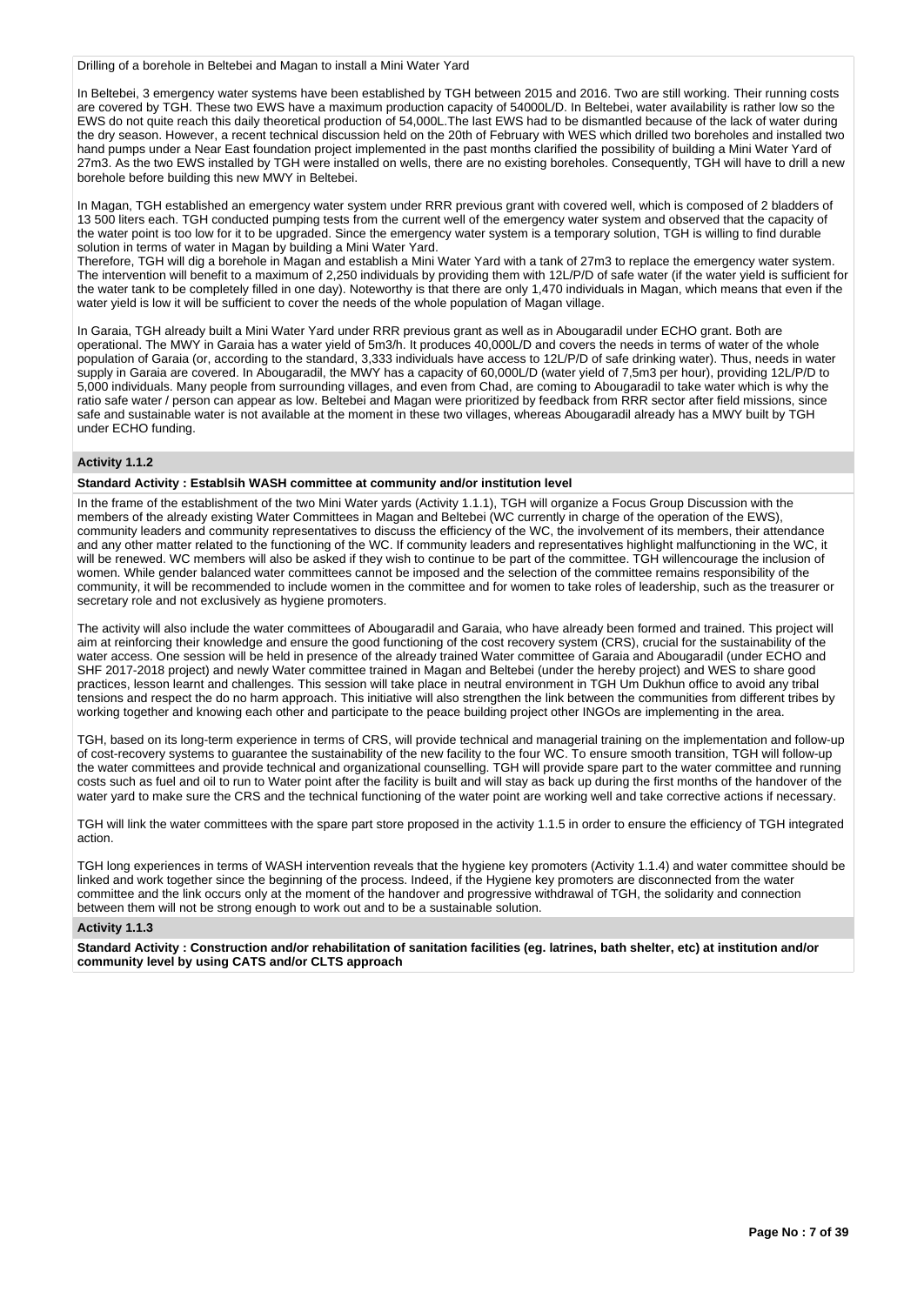## Construction of VIP latrines

Between 2015 and 2018, TGH distributed latrines for most of the household in Garaia, Beltebei, Magan and Abougaradil under RRF (OFDA funds managed by IOM), ECHO and SHF projects. Near East Foundation recently distributed 110 HH latrines in Magan but informed TGH of remaining gaps in terms of sanitation, which are being covered by TGH under the 2017-2018 SHF RRR grant. Therefore, TGH will not propose HH latrines within the hereby project. However, to strengthen hygiene good practices and complement the activity 1.1.4, TGH will build one block of 4 VIP latrines in the market (as there is none) and one block of 4 latrines near the water yard TGH will be establishing under the project in Magan. Indeed, excessive practices of open defecation were observed in Magan during TGH assessments. TGH is building HH latrine under the 2017-2018 SHF project and the open defecation will be reduced. However, installing VIP latrines in key places of the village, along with the hygiene promotion activity (Activity 1.1.4) will improve hygiene and sanitation situation of Magan. In particular, limiting open defecation near the new water point will ensure water contamination is avoided.

According to the SPHERE standards, the distance of 50m between water sources and housings will be respected. Noteworthy is that the standard in Sudan is established by the Sudan WASH Policy (2010) to be 30m but TGH respects the international standards.

In Abougaradil, for the same reason of avoiding water contamination, TGH proposes to build one block of 4VIP latrines near the MWY it built in 2017 under ECHO grant. Moreover, there are no latrines near the market and one block of 4 VIP latrines is needed.

Similarly, gaps were observed in Garaia and Beltebei. One bloc of 4 VIP latrines will be built near the water point in Garaia and one block of 4 near the water point in Beltebei. There is no market in these villages but TGH will built one block of 4 VIP latrines near the spare parts store in Garaia to ensure all the community has access to sanitation facilities in good condition.

In FGD conducted in all villages, communities conveyed the idea that they were willing to contribute to any activity. TGH will organize with the community turns for each volunteer, so that not always the same persons are working. TGH will ask the suppliers to train them on easy tasks that they can reuse later on (such as brick making and wall building for example). However, based on TGH previous experiences, community participation is often impeded by work constraints: as many people are farmers, they spend most of their days cultivating, which makes it difficult for them to spare some time to participate. That is why TGH has nevertheless budgeted labour force for this activity. TGH will integrate a clause in the contract with the supplier underlining that the supplier will have to integrate and train a few community members. To reassure suppliers that the work will be done as well as with skilled workers, members with previous experience and in need of capacity building will be selected.

To be noted that TGH does not plan on implementing CATS/CLTS approach for several reasons:

The one year period of this project is not favorable for such long-term approach;

In previous interventions in these villages, TGH has used direct distribution for latrines so changing the modality might create tensions, with recently returned HH not understanding this change, which might put TGH staff at insecurity and threaten the project's outcome; Finally, TGH always adopts an in-between approach, where direct distribution is adopted but community is integrated in the construction (in particular in digging activities; and under this project in construction works with the supplier as well).

## **Activity 1.1.4**

#### **Standard Activity : Conduct community raising awarenes activities (e.g. awareness sessions, campaign, IEC material printing etc.)**

TGH will recruit and train 10 hygiene key promoters in each village (40 HKP in total). They will be selected based on their motivation and, if possible, on their previous experience as HKP in the implementation of past TGH hygiene activities. TGH will encourage the participation of women. They will be trained or receive refreshment training and will be supported with some material to spread messages in school, community centers, water points etc… The training will focus on explaining the HKP what is at stake, to give them knowledge on PHAST approach, how to mobilize the community, the different topics and methodologies etc.

TGH will pay them for 10 months (376 SDG per month). The most committed HKP will be integrated and part of the water committees and paid by the cost recovery system generated by the water points. The Hygiene key promotor less committed will be evaluated according to the number of days of absence during the training and the planned sessions as well as according to the motivation and commitment during the sessions. The integration within the water committees will also be based on volunteering. This will strengthen the relationship between the water committee and the hygiene key promoters and ensure the creation of strong synergies between all the activities of this project, to ensure a more sustainable impact.

As mentioned above, during a RRR meeting in Khartoum, UNDP/IRDS mentioned that year 2 of the project will focus on operationalization of the community centres they built in 2017-2018. For that, they proposed to other partners to implement activities in the centres to strengthen community appropriation. TGH has exchanged an email with IRDS to check that this option was still doable. IRDS is planning on handing over the community centres to the community but has trained focal point persons on how to manage the community centres' resources and how to create schedules and coordinate various activities. The contacts of the focal point persons will be shared with TGH. During the project implementation, TGH will coordinate on the dates of this activity with IRDS to be able to conduct them in the community centres when IRDS is not conducting activities there. IRDS also confirmed that the centres are quite big and that several small activities could be implemented at the same time.

#### **Activity 1.1.5**

**Standard Activity : Support the operation and management of existing water sources/system**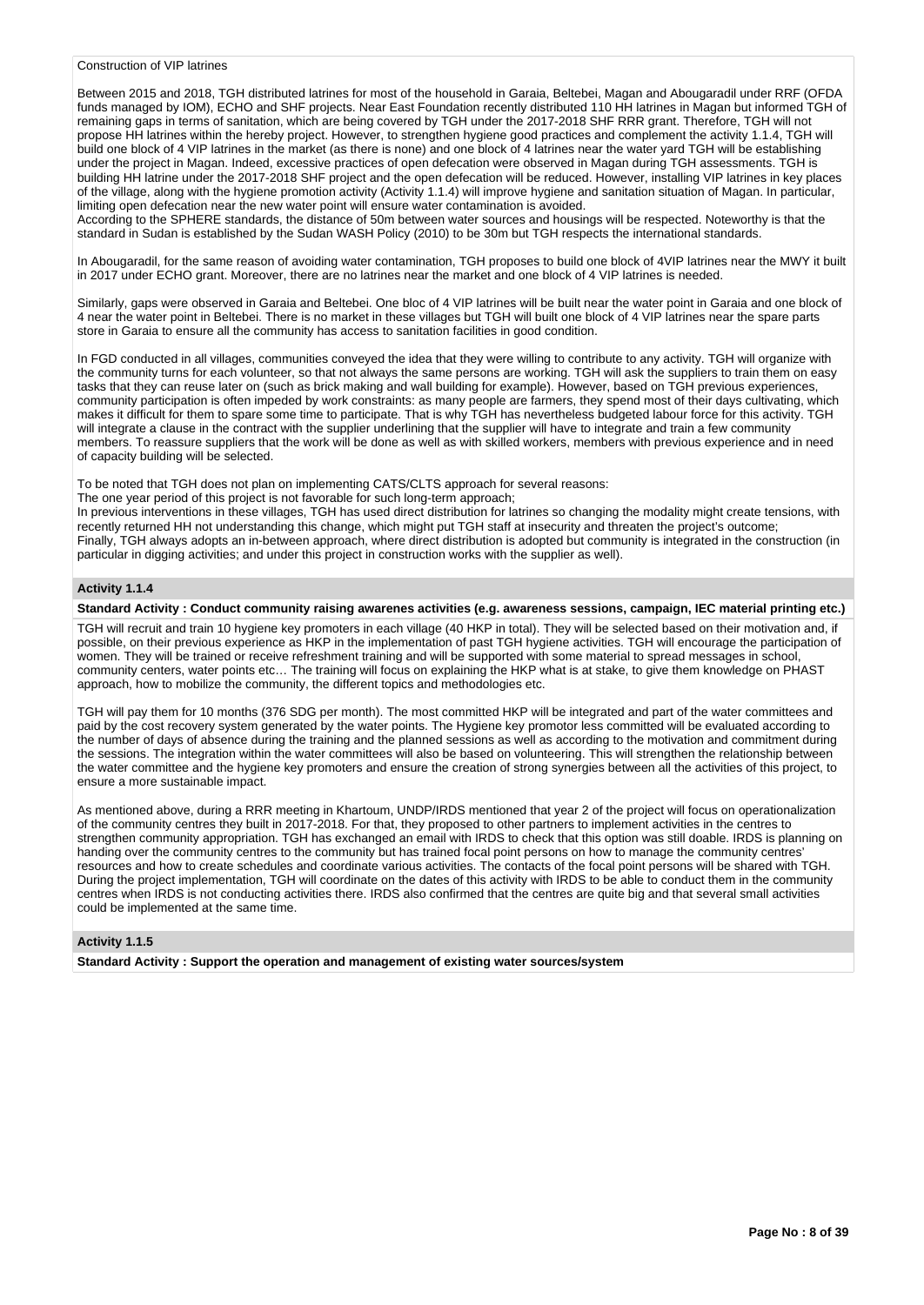#### Creation of a spare part store in Garaia

The main challenge faced by the community in rural area, where Water points with WC have been established is the difficulty to access to spare parts. Most of the time, because of the lack of spare parts in remote villages, water system reparation cannot be accomplished when needed. The scarcity of income generated from the CRS can also generate some problem to buy costly spare parts.

In order to support the WC and create income generating activities, TGH will create a spare part store, and provide spare parts in the store to launch the process. After the construction of the store and the provision of an initial stock of spare parts, TGH will provide training to the WC. The training will last 3 weeks. The first 5 days will be dedicated to the organization of the rotations and the role of everybody in the spare part store. The involvement of the community in the decision of role repartition is crucial to make this intervention a durable success. During FGD, communities showed great knowledge on the roles and responsibilities of WC and some members were eager to participate. FGD showed that community members could not contribute in terms of cash but that they could contribute in terms of volunteering hours. TGH will particularly sensitize them on this point to ensure long-term impacts of the activity.

One theoretical phase will last 5 days and be organized after the construction of the store and the provision of spare part. It will include accountancy, storekeeping, finance and commercial topics. In addition, TGH will train Garaia WC regarding the operation and management of Water points and HP including an important component of preventive maintenance activities.

One practical phase will be implemented during 5 days and consist in selling spare parts, fill the book, save money, speaking and dealing with suppliers in UMD (where Garaia spare part store will restock after the initial stock has been used).

After the training, TGH will hand over the spare part store to WC Garaia WC. This training will strengthen the knowledge of skilled individuals and create a positive dynamic in the area. Other villages could solicit the WC to make reparation and maintenance if any issue occurs. TGH will also facilitate the link between UMD suppliers and the WC of Garaia to ensure the supply of spare parts from this market. The WC will explore also Chad market to complete and diversify the supply if needed.

The first procurement of spare parts will include:

- HP spare parts: riser pipe, connecting rod, cylinder, chain, handle assembly and axel bearing, spout, stand assembly, diverse set of nuts, plunger rod, valve;

- HP India Mark II Standard and special tools;

- Generator spare parts for WY: spare parts for SDMO, Perkins and FG Wilson generators, fuel pump, piston, fuel pipe, bearing, engine oil and grease, etc.;

- Electrical materials: circuit breakers, overload, electrical cable, splicing kit, control panel, Splicing kit etc.;

- Water fittings: socket, tee connectors, taps, adaptors, GI pipes, GI ball valve, flexible hose, etc.;

- Water treatment materials: chlorine powder HTH 70%, pool tester, consumables tablets.

- The exhaustive list of items to be provided will be finalized with the WC of Garaia

The handover to Garaia WC will be done in the middle of the project in order to keep TGH as back up and to make sure corrective action will be taken in case dysfunctions or misuses of the spare part store are identified.

TGH implemented a successful project under EU Grant in 2014-2016 including a component related to spare part stores. Storekeeper of UMD and Bindizi will be involved in the training to share lessons learnt, challenges and solutions.

Since other villages have water facilities around, the store will respond to a local need and create a dynamic and strong relationship between the member of different community by generating wealth and activities in this remote area.

# **Output 1.2**

#### **Description**

Returnees, IDPs and host communities of Garaia, Beltebei, Abougaradil and Magan get access to durable livelihood opportunities

In the first phase of project implementation, TGH distributed cereal and vegetable seeds, as well as agricultural tools to vulnerable farmers to help them increase their production. TGH also trained vegetable seeds propagators, in order to improve the availability and the price of seeds in Magan and Garaia.

The second phase of the project will mainly focus on strengthening farmers' livelihoods and will target Garaia, Abougaradil, Magan and Beltebei villages. The development of income generating activities (IGAs) aims at creating new and sustainable sources of income. Several kinds of IGAs will be developed in the scope of the project to reach the output.

TGH plans to create farmer associations for improved cereal seeds multiplication and selling. TGH will distribute improved cereal seeds, as improved variety matures very quickly and even with low and fluctuating rainfall it enables to have a bigger production than local variety. This activity will guarantee the availability of improved cereal seeds in the village and enhance the access to improved and low price seeds to more farmers. Every year, farmer associations will produce enough improved seeds to sell most of the production - that will benefit to the whole village – and keep some for the following year. Transportation means will be provided to allow the development of economic exchanges (sustainability of this activity is explained in activity section), decrease the strenuousness of the work, will allow increasing the quantity of production transported and allow the community to get an easier and safest access to cultivation areas and thus to income as well as to services (water points, medical services, community centers…). This activity does not require a long time close follow-up and the transportations means TGH plans to distribute are durable equipment and will last several years. Specific home-gardening activity will provide an improved access to a various range of vegetables to the community. It will help diversifying the diet of the population and encourage the consumption of fresh vegetables at home. Beneficiaries will be trained on seeds multiplication (to ensure the availability of seeds for the following year without purchasing new seeds), vegetable harvest techniques and marketability). TGH already supported farmers in the development of seeds propagation IGAs in Bindizi locality under EuropeAid grant. Beneficiaries' feedbacks were positive and highlighted that they were able to both sell the harvest and keep part of the production for their own consumption. Bindizi experience shows that this activity can generate income.

All three activities will benefit to the whole community while generating income for the beneficiaries.

**Assumptions & Risks**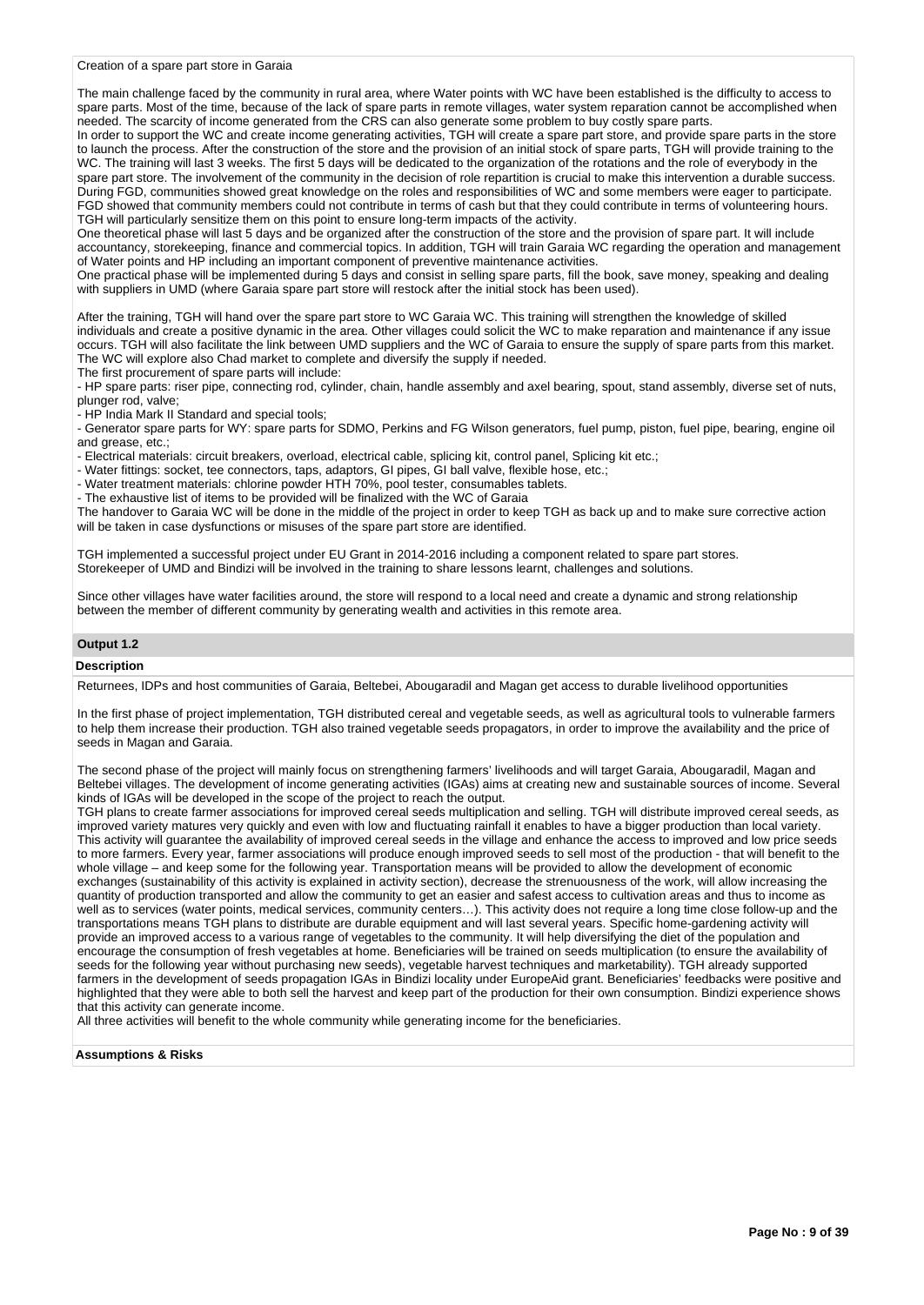#### Assumptions:

- Local authorities remain collaborative in term of allowing humanitarian access and intervention to all project areas;

- Communities remain engaged in the management of the water points.

- Security conditions remain acceptable for TGH national staff inside the target localities and for TGH assets and to allow regular field visits of international staffs in Darfur;

- Absence of severe droughts compromising access to water supply within the standards;

- Annual INGO registration in Sudan is renewed.

- TGH receives all necessary authorizations to pursue its operations in Central Darfur within the frame of the current Technical Agreement valid until May 2017 (all documents are ready to start the new one but the process cannot be launched so early before the termination of the current TA)

- Inflation rates does not reach a level that jeopardizes the implementation of the project activities.

Risks:

- Access to program areas is hindered by lack of authorizations, bad road conditions and / or rainy season;

- Large new populations movements occur;

- Existing humanitarian capacity does significantly decrease due to eventual limitations in access, travel permits, visas (however up to date this risk remains low for TGH)

- External aggression or open warfare conflict occurs.

- Conflict affects the current social organization in the targeted areas (new tensions within local communities generating further conflict and impeding TGH activities, conflict for access to project inputs between host returnees, IDPs, attempts of manipulation of registration and/or assessment from the population, community leaders, or local authorities);

- Inflation observed at the beginning of 2018 in the prices of basic goods remains out of control, with direct impact on project targets;

- Beneficiaries' already lean purchasing power is further decreased due to the increase of prices, impacting their involvement in the project; - The rate of the Central Bank of Sudan keeps rising.

- Release of 1st cash installment from SHF is delayed, impeding timely delivery of items in project location before the start of the rainy season.

Environmental risks:

- Depletion of groundwater resources in some areas if the recharge of shallow aquifers is compromised by drought;

- Seasonal flooding of wadis passing through the targeted areas occurs.

#### **Indicators**

|                                                                                                                                                                   |                                                |                                                                                                                                           | <b>End cycle beneficiaries</b> |       | End<br>cycle |                   |               |  |
|-------------------------------------------------------------------------------------------------------------------------------------------------------------------|------------------------------------------------|-------------------------------------------------------------------------------------------------------------------------------------------|--------------------------------|-------|--------------|-------------------|---------------|--|
| Code                                                                                                                                                              | <b>Cluster</b>                                 | <b>Indicator</b>                                                                                                                          | <b>Men</b>                     | Women |              | <b>Boys</b> Girls | <b>Target</b> |  |
| Indicator 1.2.1                                                                                                                                                   | <b>RECOVERY, RETURNS</b><br>AND REINTEGRATION  | Number of vulnerable host/nomadic communities<br>self-reliant through access to sustainable<br>livelihoods. (HRP 2018)                    |                                |       |              |                   | 700           |  |
| <b>Means of Verification:</b> Activity reports<br>Lists of beneficiaries / distribution list<br>Trainings attendance list<br><b>PDM</b><br>Pictures of activities |                                                |                                                                                                                                           |                                |       |              |                   |               |  |
| Indicator 1.2.2                                                                                                                                                   | <b>FOOD SECURITY AND</b><br><b>LIVELIHOODS</b> | Number of targeted people received livelihoods<br>restoring agriculture and livestock inputs/services,<br>trainings, and kits. (HRP 2018) | 180                            | 420   |              |                   | 600           |  |
| <b>Means of Verification:</b> Activity reports<br>Lists of beneficiaries / distribution list<br>Trainings attendance list<br><b>PDM</b><br>Pictures of activities |                                                |                                                                                                                                           |                                |       |              |                   |               |  |
| Indicator 1.2.3                                                                                                                                                   | RECOVERY, RETURNS<br>AND REINTEGRATION         | Number of targeted communities with rehabilitated<br>or developed community assets linked with<br>markets and value chains. (HRP 2018)    |                                |       |              |                   | 200           |  |
| <b>Means of Verification:</b> Activity reports<br>Lists of beneficiaries / distribution list<br>Trainings attendance list<br><b>PDM</b><br>Pictures of activities |                                                |                                                                                                                                           |                                |       |              |                   |               |  |
| <b>Activities</b><br>Activity 1.2.1                                                                                                                               |                                                |                                                                                                                                           |                                |       |              |                   |               |  |

**Standard Activity : Provision of agricultural inputs (eg. seeds, tools etc.) and services (eg. trainings, community awareness session etc.)**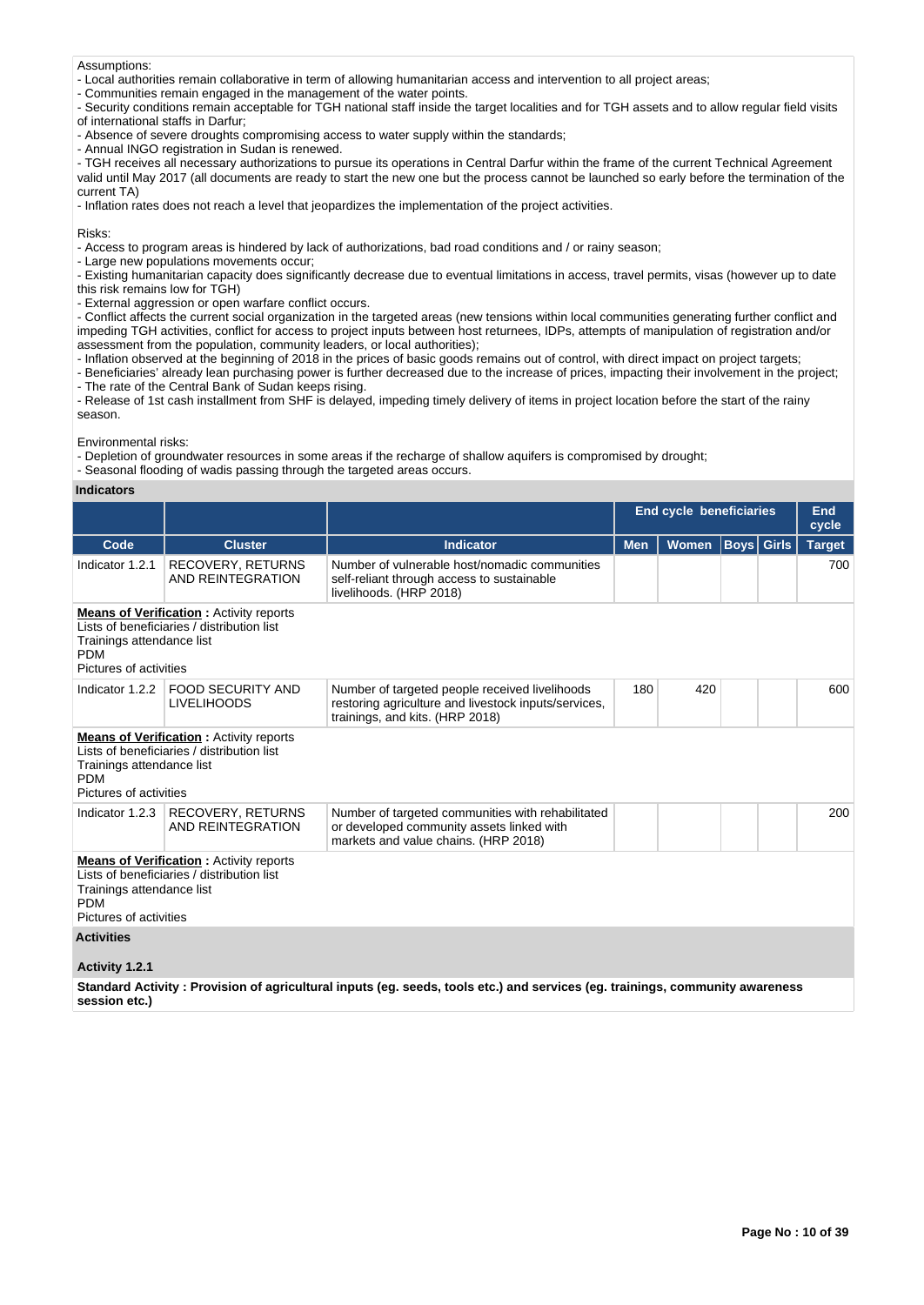## Production and selling of improved seeds

Cultivation and harvest monitoring visits highlighted that improved seeds distributed during phase 1 of the project as well as the provided training helped improving the production per land unit. TGH received positive feedback from the community, as the villages registered new returnee HHs at the end of 2017 with no access to land.

For the second phase of the project, TGH plans to create and support two groups of 25 farmers in each village (Garaia, Magan, Beltebei & Abougaradil) to ensure constant availability and access to low price improved cereal seeds to the community. Farmers being part of these associations will be selected according to specific criteria (capacity to cultivate and UNHCR vulnerability criteria). Farmer groups will foster the spreading of good agricultural practices and technical knowledge among the farmers and to allow the sharing of tools and labor work. Each farmer in each group will be provided with 7 kg of cereal seeds (millet, sorghum, sesame…) and agricultural tools. Farmer associations will be asked to provide the land to create the farm (as communities told TGH during FGD that land was available and they were willing to contribute), land protection and labor work. The distribution of improved cereal seeds and tools during phase 1 helped increasing the production compared to local varieties. TGH intends to renew this activity in order to allow more beneficiaries to follow this scheme and to increase their purchasing power. With this increase, it means that beneficiaries will be able to purchase by themselves additional quantities of seeds for the following years and that they will have money to repair their tools if needed.

TGH will also provide a small shop in the market for each farmer group where they will be able to sell the harvest. As the small shop will be built in local materials, TGH will request the help of the farmer groups in this construction. This will increase the appropriation of the project by beneficiaries. TGH considered renting small shops rather than building them, but it would add another challenge for the farmer groups after the end of the project. Moreover, as there is no market in Garaia and Beltebei, it would not have been possible to rent a shop in those two villages anyway. This will promote in each village the development of a local market, which is completely absent in Garaia and Beltebei, and lacking dynamism in Magan and Abougaradil. Local populations will be able to directly purchase the farmers' production, rather than going to Um Dukhun to purchase cereals that were produced in their own village. As Um Dukhun is difficult to access during rainy season, promoting local markets is an excellent means to allow all community members to have access to food. Moreover, access will be easier for vulnerable people, who sometimes depend on other people going to Um Dukhun to bring them back requested items. All of farmer association members will benefit from trainings on improved cereal seeds propagation (cultivation, harvest, storage), seed management and marketability. The trainings will include a sensitization on Community Based Organization (CBO) and basic rules and

regulations in terms of governance. Capacity building through local actors ensures a longer-term impact of the skills and knowledge transfers. The propagation training is another way of ensuring sustainability of this action: it will not be necessary for beneficiaries to purchase as much seeds the following year.

Two field days will be organized for the community to see the crops, share knowledge, explain the functioning of the common farm and promote the use of improved seeds in the villages. This activity includes a small number of beneficiaries, but it is expected that through the community field days, knowledge and skills will be spread, ensuring the sustainability of the action.

#### **Activity 1.2.2**

**Standard Activity : Provision of emergency livelihood start-up activities (eg. agrifood processing, restocking, fisheries, establishment of VSLA, multi-purpose cash programming etc.) and services (eg. training, community awareness sessions etc.)**

## Development of transportation means

During the different focus group discussions conducted by TGH team in the four villages, the community systematically raised the issue of the lack of transportation means, either to go to other villages (and especially in Um Dukhun for market day or to receive health treatment) or to transport the harvest from the field to the houses for storage and to the market for selling. Community members during these FGD highlighted how much of a handicap this lack of transportation means represents. People who have no money for transportation either walk distances, or adopt negative coping strategies such as not going to the doctor's, which is why an IGA based on transportation means appeared as an appropriate solution.

The introduction of transportation means in the villages, such as donkeys and donkey carts or wheelbarrows will decrease the strenuousness of the work, will allow increasing the quantity of production transported and allow the community to get an easier and safest access to cultivation areas and thus to income as well as to services (water points, medical services, community centres…).

Vulnerable groups and individuals will receive donkeys and donkey carts or wheelbarrows that they will rent to other community members. The activity will generate incomes for the targeted groups while improving the living conditions in the villages. 50 donkeys and donkey carts and 50 wheelbarrows will be distributed in the scope of the project. Through the rental service, vulnerable beneficiaries will receive a regular income.

In order to involve more beneficiaries in this activity, each donkey and donkey cart or each wheelbarrow will have to be shared by 10HH. Each group of HH will be trained on the management of the IGA (how to distribute among the group members and manage their income), and TGH will help the communities to establish a fixed and fair price for the individuals who want to rent the transportation means.

The sustainability of this activity stems from the money the groups will be able to make from renting their transportation means to other HH. This money will allow the groups to repair the carts or wheelbarrows if needed and, once the IGA allows them to save more money, they will be able to purchase additional transportation means to allow the IGA to grow in size.

Also, the transportations means TGH plans to distribute are durable equipment and should last several years. A donkey cart should last at least ten years while a wheelbarrow can perform for about five years if well maintained and stored, with very low reparation costs.

## **Activity 1.2.3**

**Standard Activity : Provision of emergency livelihood start-up activities (eg. agrifood processing, restocking, fisheries, establishment of VSLA, multi-purpose cash programming etc.) and services (eg. training, community awareness sessions etc.)**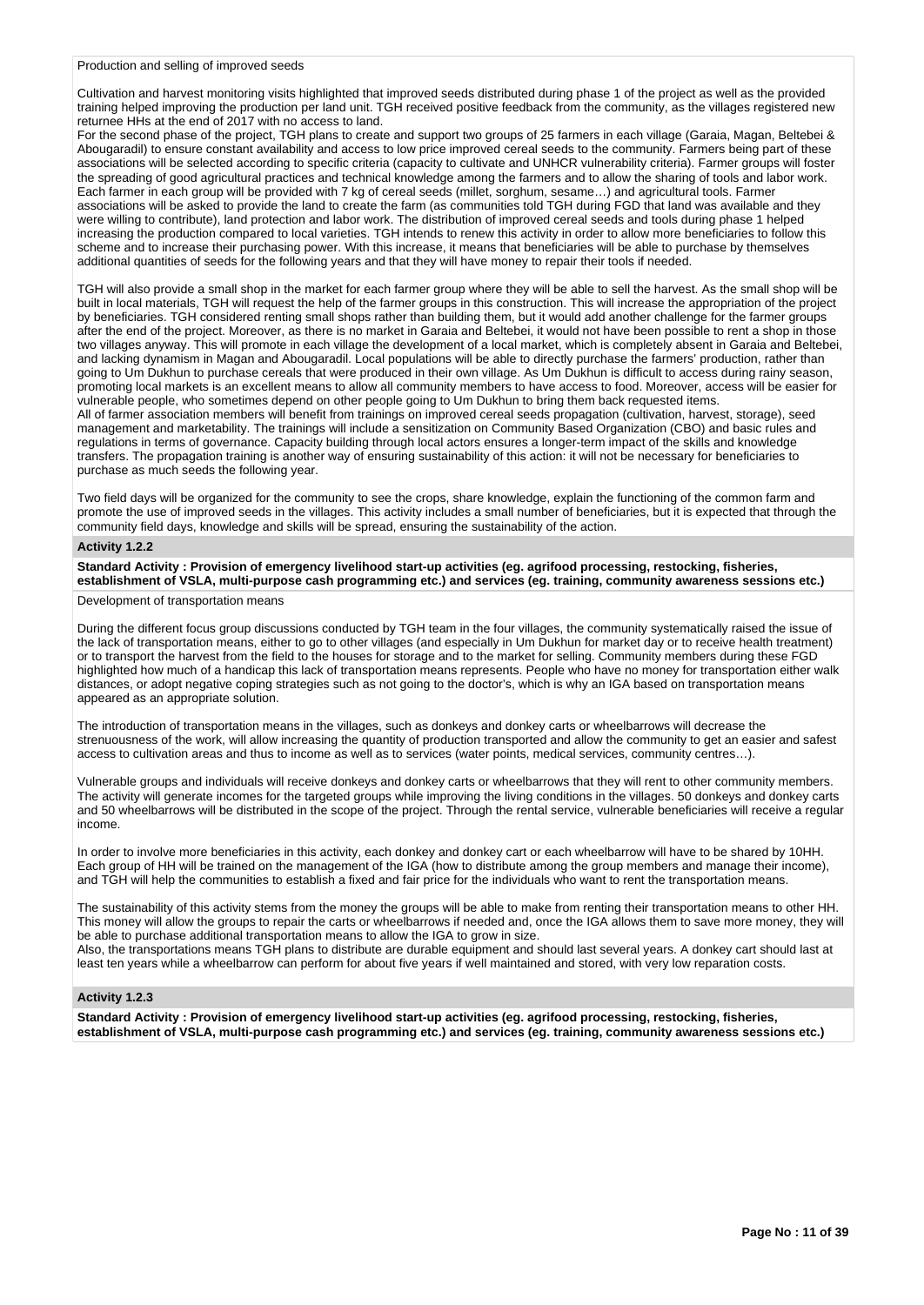#### Home gardening

Women are usually in charge of home gardening activities and have knowledge in small-scale vegetable seeds cultivation. 400 women will be supported in Garaia, Magan and Abougaradil through the distribution of seeds and small materials). Vegetables do not require too much water for irrigation, but it has been assessed that the water sources such as open wells are available and close enough for beneficiaries to take water for the cultivation from such sources. Beltebei is not targeted because, due to the water scarcity in the village, the implementation of such activity is not possible. The WASH intervention in Beltebei proposed in this project will increase the availability of water in the village and should allow the introduction of vegetable cultivation in the near future. Once the Mini Water Yard will be constructed, TGH will consider suggesting this activity to other donors.

They will be encouraged to grow some specific types of vegetables in order to improve the diet diversity through a nutrition-sensitive approach.

Training on cultivation technics, harvest and storage will be organized in each village to increase the productivity and therefore the impact of the material support to be provided. The training will also include a topic on vegetable seeds multiplication to ensure seeds availability to the beneficiaries from one cultivation season to another (no need to purchase new seeds for the coming years to continue the activity).

In addition to the creation of new sources of income for the beneficiary women, this activity will provide an improved access to a various range of vegetables to the community. It will help diversifying the diet of the population and encourage the consumption of fresh vegetables at home.

#### **Activity 1.2.4**

## **Standard Activity : Provision of emergency livelihood start-up activities (eg. agrifood processing, restocking, fisheries, establishment of VSLA, multi-purpose cash programming etc.) and services (eg. training, community awareness sessions etc.)**

#### Community capacity building

To enhance community resilience and allow people to develop their activities, this activity plans to create saving groups in the targeted villages. A saving group is a self-managed group composed of 15 to 25 members implementing different kinds of business who save money together. The money saved by the group can be used either to grant loan to one or several members, lent as credit to earn additional income, saved in case of emergency situations or invested to develop the members' businesses.

Volunteer people that benefitted from the above listed IGAs will be gathered to create saving groups. Such groups aim at sharing the money earned thanks to the IGAs and create a common fund that can benefit to all of the members to invest in their IGA. Saving groups also ensure all their members a safety net: if one of the members is failing managing its IGA, or is facing temporary trouble, it can rely on the other members to feed the common fund.

A special training will be provided to each group to allow the members to use small personal incomes to finance more important purchase and to allow the group to grant a loan to one of the members. This training will be conducted by an external consultant with expertise on the matter. Saving groups members will be trained on:

- group organization
- funds management
- credit, loan and repayment
- accountability

These are the main training topics, However the detailed modalities of the training will be elaborated by the selected consultant. TGH will implement a close and regular follow-up of the saving groups after the training in order to identify any obstacle or difficulty saving groups members' could face and to help them finding appropriate solutions. The members will be encouraged to organize regular meetings and discuss the management of the funds, potential loans and investments.

Two saving groups will be created in Abougaradil. Indeed, after coordinating with CRS, TGH realized CRS is targeting Beltebei, Garaia and Magan with SILC activities, so by targeting Abougaradil TGH allows complementarity of the activities. The creation of saving groups is particularly relevant in remote areas, with limited access to banks and financial institutions. Moreover, the members that will be selected to be part of the groups are people with irregular income and difficulty to save money. Joining a saving group will increase their resilience to external shocks and secure their situation.

The beneficiaries in each village will be called for FGDs by TGH to explain them the training programs and objectives, then they will be grouped to get the training purpose. After end of the training TGH will facilitate the formation of the beneficiaries groups and then the external trainer will provide the trainings to them.

This is a pilot activity that TGH wishes to develop within the scope of the project. Year 2 of the RRR grant aims at finding durable solution, and the creation of saving groups will ensure the communities a better access to production means and livelihood opportunities while providing them a secured environment through the diversification of the members' activities. Noteworthy is that TGH has implemented similar activities in Nepal, and the FSL technical and monitoring evaluation expert based in HQ has been monitoring the project in Nepal and will do likewise for this project.

#### **Output 1.3**

## **Description**

Students and teachers in Garaia, Abougaradil, Beltebei and Magan get access to an improved learning environment

Students and teachers in Garaia, Abougaradil, Beltebei and Magan get access to an improved learning environment

In the first phase of project implementation, TGH organized hygiene promotion sessions in schools in order to reinforce the impacts of the WASH activities. Students kits, teachers kits and school equipments were also distributed to ensure a safe, dignified and adequate learning environment. 3 mass events to promote school enrollment were conducted. TGH, in collaboration with MoE, trained teachers (MoE teachers and volunteers) to improve their knowledge on curriculum and pedagogic methods.

## **Assumptions & Risks**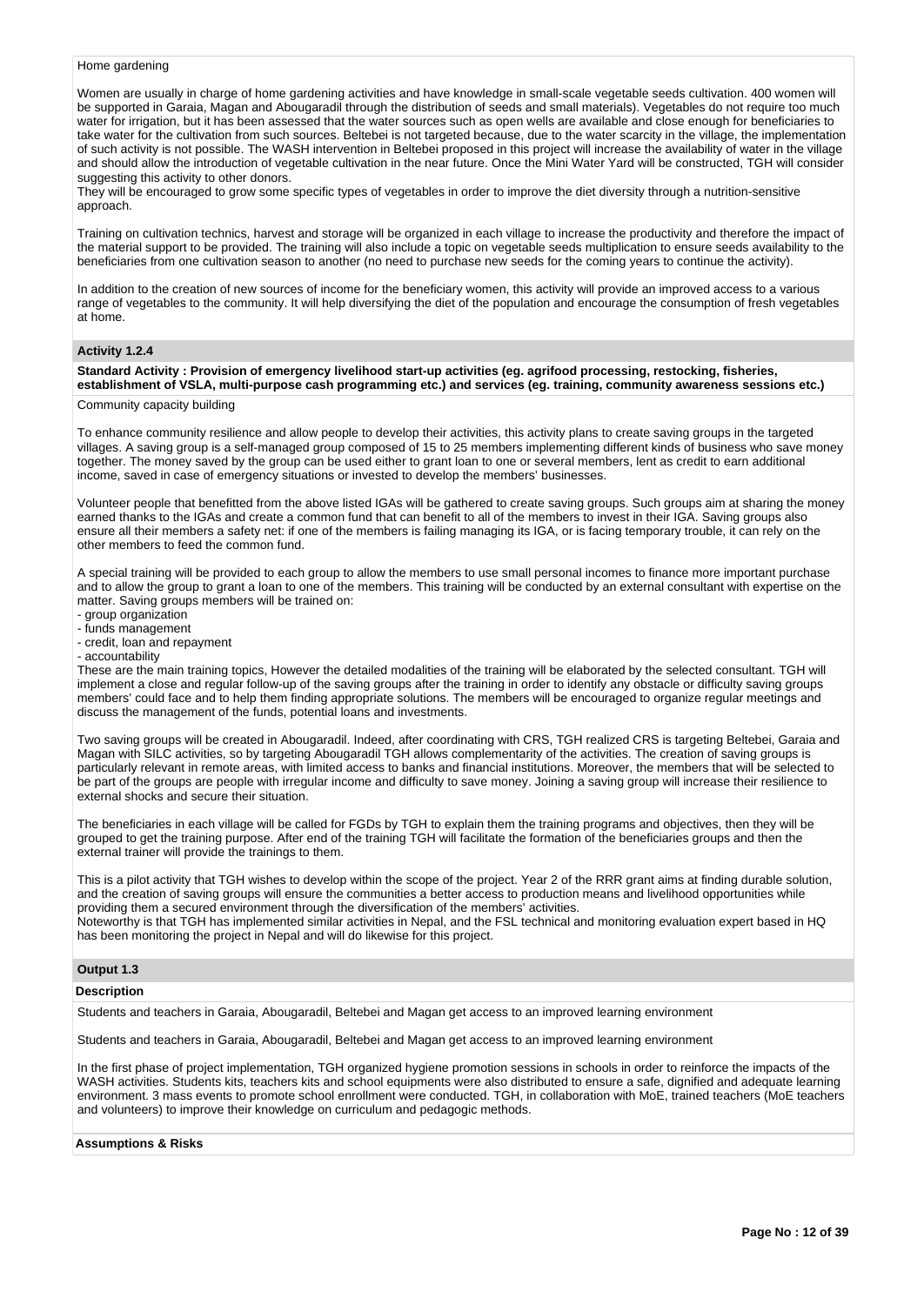#### Assumptions:

- Local authorities remain collaborative in term of allowing humanitarian access and intervention to all project areas;

- Communities and PTA members remain engaged in the management of the water points.

- Security conditions remain acceptable for TGH national staff inside the target localities and for TGH assets and to allow regular field visits of international staffs in Darfur;

- Absence of severe droughts compromising access to water supply within the standards;

- Annual INGO registration in Sudan is renewed.

- TGH receives all necessary authorizations to pursue its operations in Central Darfur within the frame of the current Technical Agreement valid until May 2017 (all documents are ready to start the new one but the process cannot be launched so early before the termination of the current TA)

- Inflation rates does not reach a level that jeopardizes the implementation of the project activities.

Risks:

- Access to program areas is hindered by lack of authorizations, bad road conditions and / or rainy season;

- Large new populations movements occur;

- Existing humanitarian capacity does significantly decrease due to eventual limitations in access, travel permits, visas (however up to date this risk remains low for TGH)

- Collapse of PTAs, difficulties on fees' collection or creation of income from IGA.

- External aggression or open warfare conflict occurs.

- Conflict affects the current social organization in the targeted areas (new tensions within local communities generating further conflict and impeding TGH activities, conflict for access to project inputs between host returnees, IDPs, attempts of manipulation of registration and/or assessment from the population, community leaders, or local authorities);

- Inflation observed at the beginning of 2018 in the prices of basic goods remains out of control, with direct impact on project targets;

- Beneficiaries' already lean purchasing power is further decreased due to the increase of prices, impacting their involvement in the project; - The rate of the Central Bank of Sudan keeps rising.

- Release of 1st cash installment from SHF is delayed, impeding timely delivery of items in project location before the start of the rainy season.

Environmental risks:

- Depletion of groundwater resources in some areas if the recharge of shallow aquifers is compromised by drought;

- Seasonal flooding of wadis passing through the targeted areas occurs.

#### **Indicators**

|                                                                                                                                  |                                                          |                                                                                                                                         | <b>End cycle beneficiaries</b> | <b>End</b><br>cycle |     |                   |               |  |  |
|----------------------------------------------------------------------------------------------------------------------------------|----------------------------------------------------------|-----------------------------------------------------------------------------------------------------------------------------------------|--------------------------------|---------------------|-----|-------------------|---------------|--|--|
| Code                                                                                                                             | <b>Cluster</b>                                           | <b>Indicator</b>                                                                                                                        | Men                            | <b>Women</b>        |     | <b>Boys</b> Girls | <b>Target</b> |  |  |
| Indicator 1.3.1                                                                                                                  | <b>EDUCATION</b>                                         | Number of targeted children and adolescents<br>benefiting from teaching, learning, and<br>recreational materials. (HRP 2018)            |                                |                     | 483 | 461               | 944           |  |  |
| <b>Means of Verification:</b> Activity reports<br>School attendance TGH tool<br>Lists of beneficiaries<br>Pictures of activities |                                                          |                                                                                                                                         |                                |                     |     |                   |               |  |  |
| Indicator 1.3.2                                                                                                                  | <b>EDUCATION</b>                                         | Number of gender sensitive latrines constructed in<br>learning spaces                                                                   |                                |                     |     |                   | 12            |  |  |
| <b>Means of Verification: Activity reports</b><br>Procurement contracts<br>Handover documents<br>Pictures of activities          |                                                          |                                                                                                                                         |                                |                     |     |                   |               |  |  |
| Indicator 1.3.3                                                                                                                  | <b>RECOVERY, RETURNS</b><br>AND REINTEGRATION            | Number of services/facilities and/or communal<br>assets which are properly managed at community<br>or local authority level. (HRP 2018) |                                |                     |     |                   | 4             |  |  |
| Activity reports<br>Attendance to training sheet<br>Pictures of activities                                                       |                                                          | <b>Means of Verification</b> : This indicator refers to the 4 schools which will be properly managed by well trained PTAs               |                                |                     |     |                   |               |  |  |
| <b>Activities</b>                                                                                                                |                                                          |                                                                                                                                         |                                |                     |     |                   |               |  |  |
| Activity 1.3.1                                                                                                                   |                                                          |                                                                                                                                         |                                |                     |     |                   |               |  |  |
|                                                                                                                                  | Standard Activity: Conduct training for teachers and PTA |                                                                                                                                         |                                |                     |     |                   |               |  |  |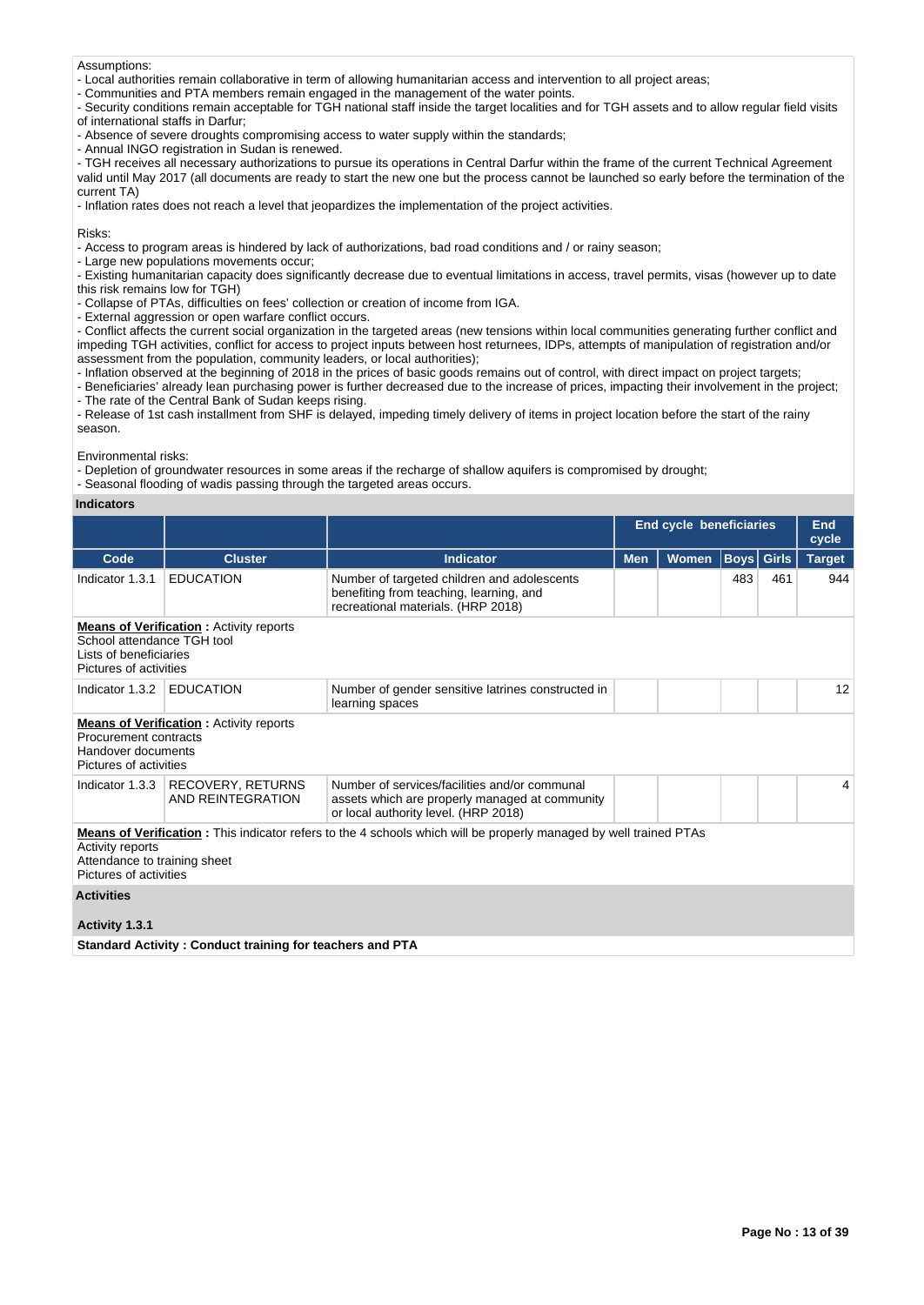#### Training for Teachers

During the first phase of the project, TGH and MoE trained 28 volunteer teachers in Garaia, Beltebei, Magan and Um Dukhun in order to improve the learning environment and strengthen their knowledge (sciences, languages, pedagogic methods). The second phase of the project will aim at strengthening their knowledge through the organization of refreshment trainings. This refreshment training will also benefit to the 8 teachers from Abougaradil school (all volunteers, 2 women and 6 men), who did not benefit from the first round of training (but this will not be a problem because they will be able to learn from the lessons learnt and challenges faced by the other teachers, so they will not be lacking knowledge compared to the other teachers). This refreshment training will last 3 days.

A second training with advanced modules on sciences, languages and child-friendly pedagogic methods will also be organized. This training will target the four schools of the villages of intervention. In total, 17 teachers will be trained: 8 from Abougaradil school (2 women and 6 men, all volunteers), 4 from Garaia school (all volunteers, 2 men and 2 women), 3 from Magan school (1 MoE teacher and 2 women volunteers) and 2 from Beltebei school (2 men, all volunteers). This training will last 3 days to allow the teachers to go deeply into the new modules.

Local representatives of MoE will be in charge of designing and delivering the training, with TGH support.

At the end of the training, all the teachers will receive a teacher kit whose content is detailed in Annex 1 and is based on UNICEF standards.

## **Activity 1.3.2**

#### **Standard Activity : Provision of teaching, learning and recreational materials for student and teacher**

The purchase of stationaries represents a heavy expense for families, in addition to the payment of school fees. Within the scope of this project, TGH proposes to help PTAs developing IGAs in order to lower school fees, which will in the future allow parents to spend the money they used to spend for school fees on stationeries for their children, underlining that direct distribution of students kits will not be needed anymore after this project (see Activity 1.3.3). In the meantime, TGH plans to distribute student kits to the pupils of the four targeted schools for 2018-2019 school year until PTAs start raising some money. According to TGH, this in-kind distribution is necessary for this additional year because the kits distributed in 2017-2018 under RRR project were designed to last one year (in terms of number of notebooks, stationeries, etc). Enrollment rates are very weak and families are still struggling with the costs of schools, as illustrated by the fact that the number of enrolled students decreased compared to 2017. Paradoxically, families met during assessments and FGD conveyed the idea that the support provided by TGH in 2017-2018 is what enabled families to keep their children at school. Without this intervention, drop-out rates would today be even more worrying. TGH is planning on distributing such kits for one more year in order to ensure enrolled students still have the capacity to come to school. TGH has planned an exit strategy for this activity, so that kits do not need to be repeatedly distributed: the following years, the IGAs implemented by PTA (activity 1.3.3) will allow school fees to be lower, so families will be able to purchase school stationeries for their children.

The content of the kits is detailed in Annex 1 and is based on the UNICEF standard. One kit is designed to last one school year.

During the first implementation phase of the project, Garaia, Magan and Beltebei schools received small equipment (blackboards, plastic mats, plastic sheeting, steel barrel, chairs, and desks). The school of Abougaradil has been integrated in the intervention area for the second phase of the project and will also benefit from small equipment.

## **Activity 1.3.3**

#### **Standard Activity : Conduct training for teachers and PTA**

Income generating activities for PTAs

In Central Darfur, and especially in Um Dukhun locality, the MoE lacks capacities to train sufficient number of teachers. Therefore, most of the schools of the area rely on volunteer teachers to teach the children of the village.

Volunteer teachers generally receive a salary, paid by the student parents. The average of school fees in Um Dukhun locality is around 30 SDG per child and per month. This amount represents an important financial charge for the parents and is the main cause of school dropout in the area.

The development of Income Generative Activities within the school would be a sustainable solution to raise some money to cover volunteer teachers' salaries. Once the PTAs are able to cover the volunteers' salaries with the income generated by the IGAs, this will decrease the school fees for families, who will then be able to spend money on stationeries for their children. That is why after 2019, students kits direct distribution will not be needed anymore, as explained in Activity 1.3.2. All of the four targeted schools have active PTAs and play a strong role within the school. In Abougaradil, the PTA is composed of 13 members (2 women and 11 men), in Magan there are 12 members (2 women and 10 men), in Beltebei 15 members and in Garaia 15.

This activity aims at training the four PTAs on IGA management and providing them material support to start an income generating activity. The specificities of each IGA will be discussed with the PTAs and communities, but taking into account the local context, most IGAs will be oriented towards agriculture. During the focus group discussion conducted in February 2018 with community leaders and Sheikhs, community members showed great enthusiasm for such activity, and explained TGH team that they already have available land for farm cultivation. In the case where the chosen IGA is an agricultural one, the PTA will decide whether the production from this farm would then be sold in the market (to increase the school's revenue and thus decrease the school fees for families) or used to feed the children in school. Previous TGH experience in other countries has illustrated that it is too ambitious, at least at the beginning of such initiative, to aim at both reducing school fees and feeding children at school with one farming IGA.

In the other schools, other activities have been mentioned, such as the provision of donkeys and donkey carts to fetch water as well as the provision of sewing machine to sew Jelabya and sell it or uniforms for the students.

TGH will pay close attention to the community based approach and let the PTAs of each school choose the 2 IGAs most adapted for them according to the local context, the availability of items, and the knowledge of the members of the PTAs etc.

At the beginning of the project, TGH will conduct additional focus group discussion to determine with the community what could be feasible, and how to organize the PTAs to carry out the IGAs. A clear distribution of the roles and responsibilities for all the members will be established between the community and organizational assistance will be provided by TGH to ensure the sustainability of the IGA. According to previous TGH development project related to IGAs, the selection should be done in advance at the beginning of the project and start immediately after the material is selected and transported, in order for TGH to keep as back up for the first months of the implementation of the IGAs to be able to monitor, manage the different actors, give additional material if needed etc.

Noteworthy is that TGH has implemented similar activities in Central African Republic, and the education technical and monitoring evaluation expert based in HQ has been monitoring the project in CAR and will do likewise for this project. TGH has already designed several training documents as well as monitoring and follow-up tools specific to this type of activities.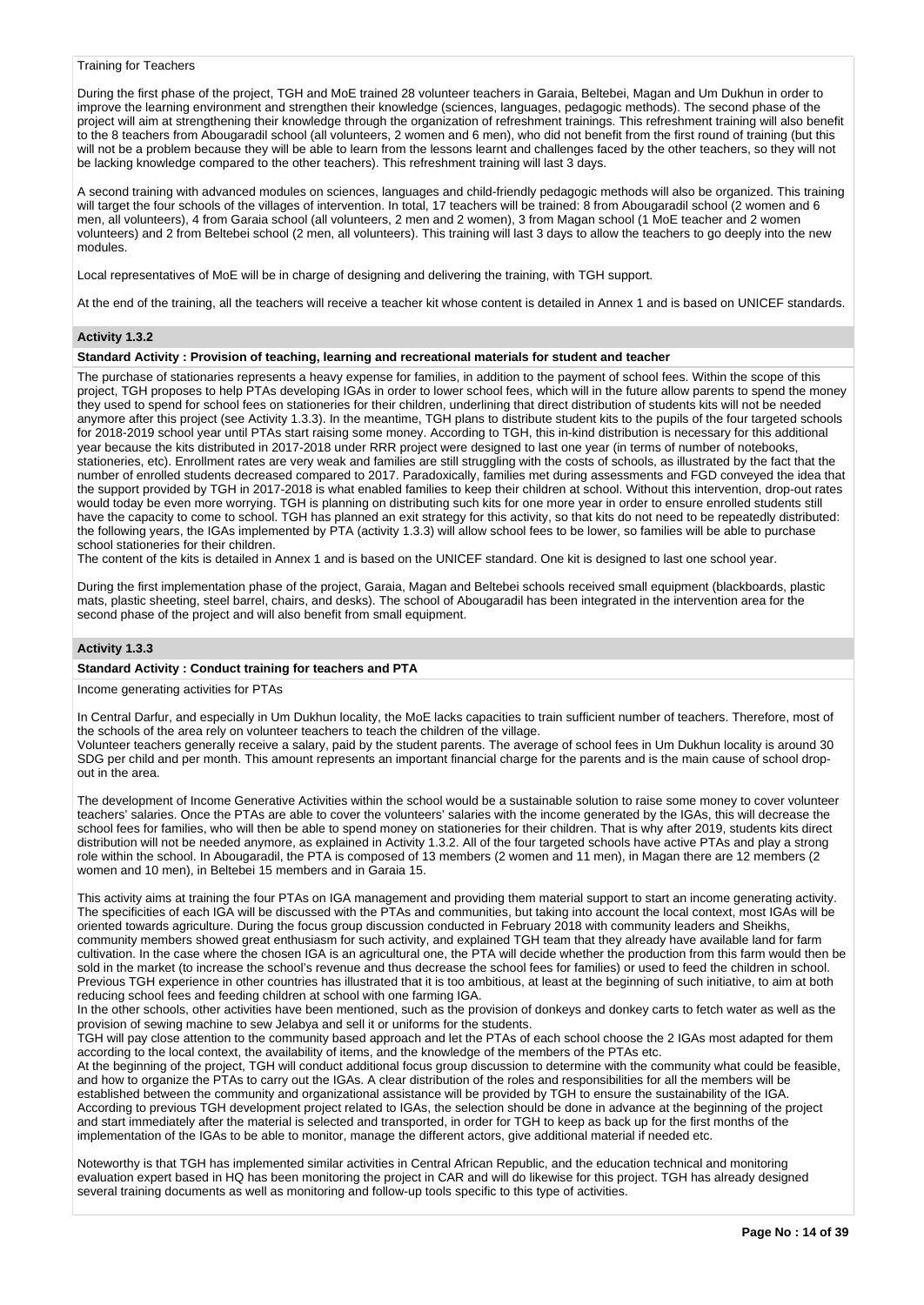## **Activity 1.3.4**

#### **Standard Activity : Construction/ rehabilitation of gender sensitive latrines in school/learning spaces**

Access to sanitation facilities is one of the conditions to create an adequate learning environment for students and teachers. - Abougaradil: the 320 students of Abougaradil school (147 boys and 173 girls) and 8 teachers will benefit from the construction of 2 blocks of 4 latrines near the school.

- Garaia: TGH will build 1 block of 4 latrines to cover the needs of the 360 students of the school (169 boys and 191 girls), as TGH already planned to build one block of 4 latrines in Garaia school under RRR previous grant.

In Beltebei, one block of four latrines already exists and covers the needs of the 145 students of the school (75 boys and 70 girls). In Magan, the MoE is responsible of the school infrastructure.

TGH will carefully see to respect SPHERE standards in each school (1 latrine for 30 girls and 1 latrine for 60 boys).

In Abougaradil, Garaia, Beltebei and Magan schools, TGH will build two handwashing facilities which will be located near the latrines. This activity will be linked with IGAs for PTAs (activity 1.3.3) especially for the PTAs who will receive means of transportation to fetch water and provide water for the handwashing facilities on daily basis. Indeed, TGH observed during the implementation of previous project that the provision of handwashing facilities is convenient and necessary, especially to apply the concept of hygiene promotion received. However, it has been observed n other schools in West and Central Darfur that, too often, the handwashing facilities remain empty because the PTAs face many challenges to provide water in school on a daily basis (price of water, distance to water point). The transportation IGAs coupled with the provision of facilities will increase hygiene practices among the schools.

Access to latrines and handwashing facilities within the schools will reduce the risks of diseases linked to open defecation and will contribute to the adoption of good hygiene practice among the children.

In FGD conducted in all villages, communities conveyed the idea that they were willing to contribute to any activity. TGH will organize with the community turns to work on the construction of latrines for each volunteer, so that not always the same persons are working. TGH will ask the suppliers to train them on easy tasks that they can reuse later on (such as brick making and wall building for example). However, based on TGH previous experiences, community participation is often impeded by work constraints: as many people are farmers, they spend most of their days cultivating, which makes it difficult for them to spare some time to participate. That is why TGH has nevertheless budgeted labour force for this activity. TGH will integrate a clause in the contract with the supplier underlining that the supplier will have to integrate and train a few community members. To reassure suppliers that the work will be done as well as with skilled workers, members with previous experience and in need of capacity building will be selected.

To be noted that TGH does not plan on implementing CATS/CLTS approach for several reasons:

The one year period of this project is not favorable for such long-term approach;

In previous interventions in these villages, TGH has used direct distribution for latrines so changing the modality might create tensions, with recently returned HH not understanding this change, which might put TGH staff at insecurity and threaten the project's outcome; Finally, TGH always adopts an in-between approach, where direct distribution is adopted but community is integrated in the construction (in particular in digging activities; and under this project in construction works with the supplier as well).

## **Activity 1.3.5**

## **Standard Activity : Conduct awareness sessions for students in school/learning spaces**

The HKPs selected in each village will also regularly intervene in the schools to deliver key messages on hygiene good practices. Indeed, children are usually very sensitive to key messages. When at home, they will repeat the key messages they learnt at school and spread the messages among their relatives.

HKPs will be in charge of the organization of at least 3 sessions on each of the four targeted schools (Garaia, Abougaradil, Magan and Beltebei) on different topics: water collection and storage, jerrycan cleaning, handwashing, personal hygiene, etc. Soap distribution in each school will support the hygiene promotion sessions. Each student will receive 6 soaps, that covers individual needs for 6 months, that is to say until the PTAs are able to generate an income and to provide the schools with soaps for students to be able to properly wash their hands, completing the benefits of the handwashing facilities presented in Activity 1.3.4.

As mentioned above, during a RRR meeting in Khartoum, UNDP/IRDS mentioned that year 2 of the project will focus on operationalization of the community centres they built in 2017-2018. For that, they proposed to other partners to implement activities in the centres to strengthen community appropriation. TGH has exchanged an email with IRDS to check that this option was still doable. IRDS is planning on handing over the community centres to the community but has trained focal point persons on how to manage the community centres' resources and how to create schedules and coordinate various activities. The contacts of the focal point persons will be shared with TGH. During the project implementation, TGH will coordinate on the dates of this activity with IRDS to be able to conduct them in the community centres when IRDS is not conducting activities there. IRDS also confirmed that the centres are quite big and that several small activities could be implemented at the same time.

## **Additional Targets :**

# **M & R**

**Monitoring & Reporting plan**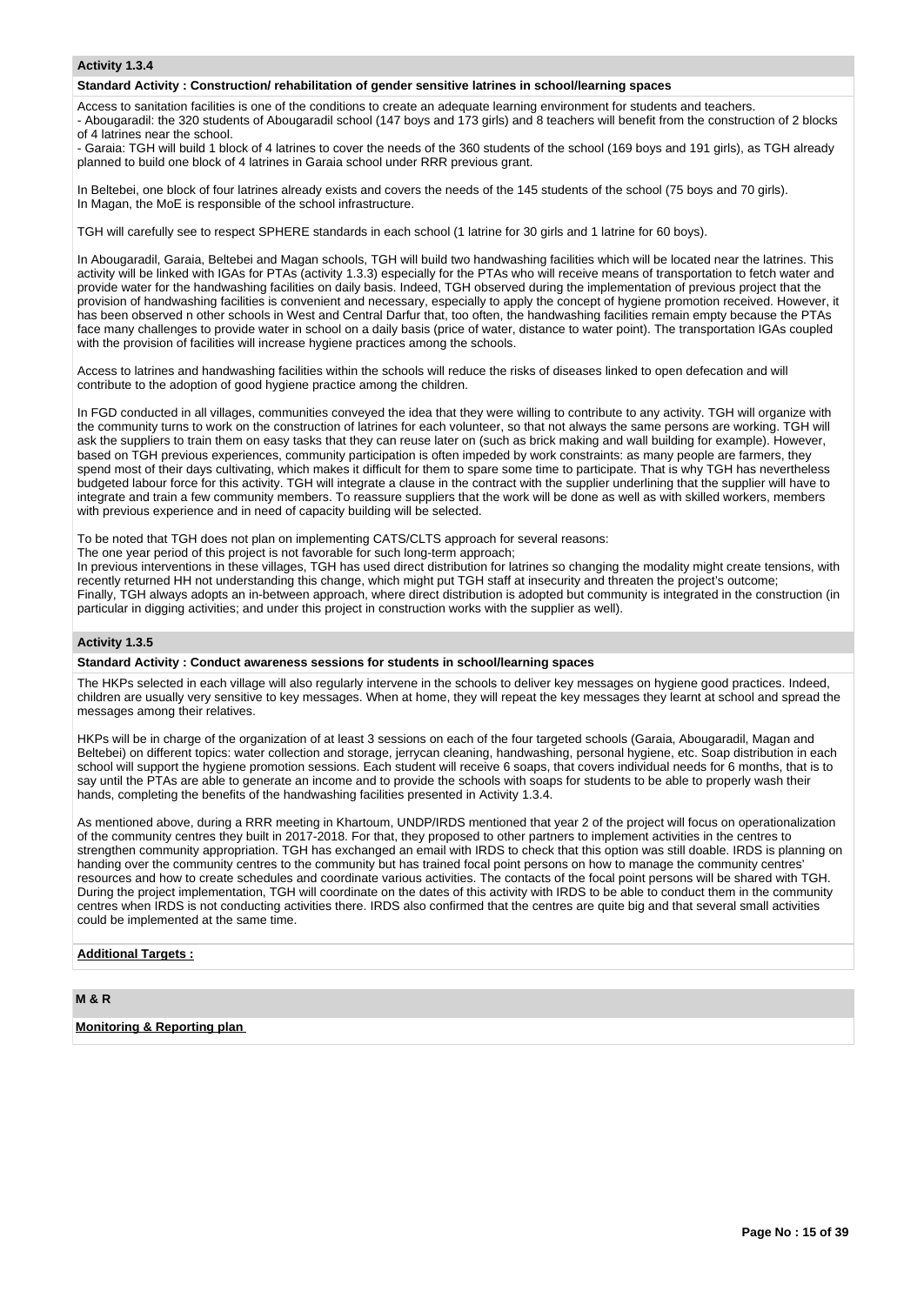TGH monitors program activities using a large range of reporting tools and at different levels of verification, which allows to appraise the situation in various terms, logistics, administrative, HR but also technical, via notably follow-up tools. TGH has designed and implemented tools to monitor project achievements on a monthly basis. Monthly and annual planning established in each sector also enable the correct and timely implementation of activities while reinforcing the empowerment of field teams.

Daily exchanges between Khartoum coordination team, the roving team and field based staff are done through usual communication means (phone, email, skype…) and the use of monthly reporting and monitoring tools.

Prior to the implementation of TGH activities on-site, TGH field based-staff submit an Activity Action plan with detailed description of the activity implementation plan, staff, means and budget allocated to the activity, which is validated by Program Management team in Khartoum to ensure that the activity is planned according to the selection criteria, standards and resources as described in the project.

Specific tools have been established to monitor recurrent situations: population movements follow-up (FU), assessment of situation in new areas template and the household-level rapid need assessment.

Tools are compiled and reviewed by the program coordination team every month, then sent to TGH HQ where the sector technical referents review them for decision making and eventual corrections.

WASH monitoring is operated through several field data collection tools, including bacteriological tests, localization and state of water sources, update of water yield through frequentation survey, average quantity of safe and unsafe water per person according to locations and in compliance with humanitarian standards, groundwater monitoring for main water points in areas of intervention and hygiene and sanitation indicators will be followed.

FSL tools commonly used by TGH are Cereal and vegetable cultivation Monitoring Tools, Pre-Harvest Survey, Monthly FU Tool (rainfall and market prices).

In the education sector, TGH monitors attendance to training and to school. In 2017 TGH developed a new tool teachers are currently familiar with. TGH settled a monitoring mechanism on monthly bases to identified the percentage of drop out and reasons behind it. Transversal monitoring tools such as training tools, activity reports, pictures and beneficiary lists including sex-age disaggregated data, status and vulnerability data are also used by TGH team to gather information.

Thanks to its national staffs, partners and bases in situ direct implementation and monitoring are possible. Frequent visits of roving team and expatriates from Khartoum are also organised.

TGH HQ takes part in the monitoring via regular field visits (technical cells, Desk) and monitoring based on field data shared with TGH HQ. It allows supporting TGH teams on the field by ensuring the respect of implementation quality and humanitarian standards. TGH finance department monitors and checks the expenses related to this project and support the quality of the financial reporting.

Moreover, phone updates, meeting minutes, updates on progress made for the response to Um Dukhun returnees will be reported by the Um Dukhun RRR Coordinator in Darfur on the basis agreed following to discussions between TGH, SHF and RRR.

# **Workplan**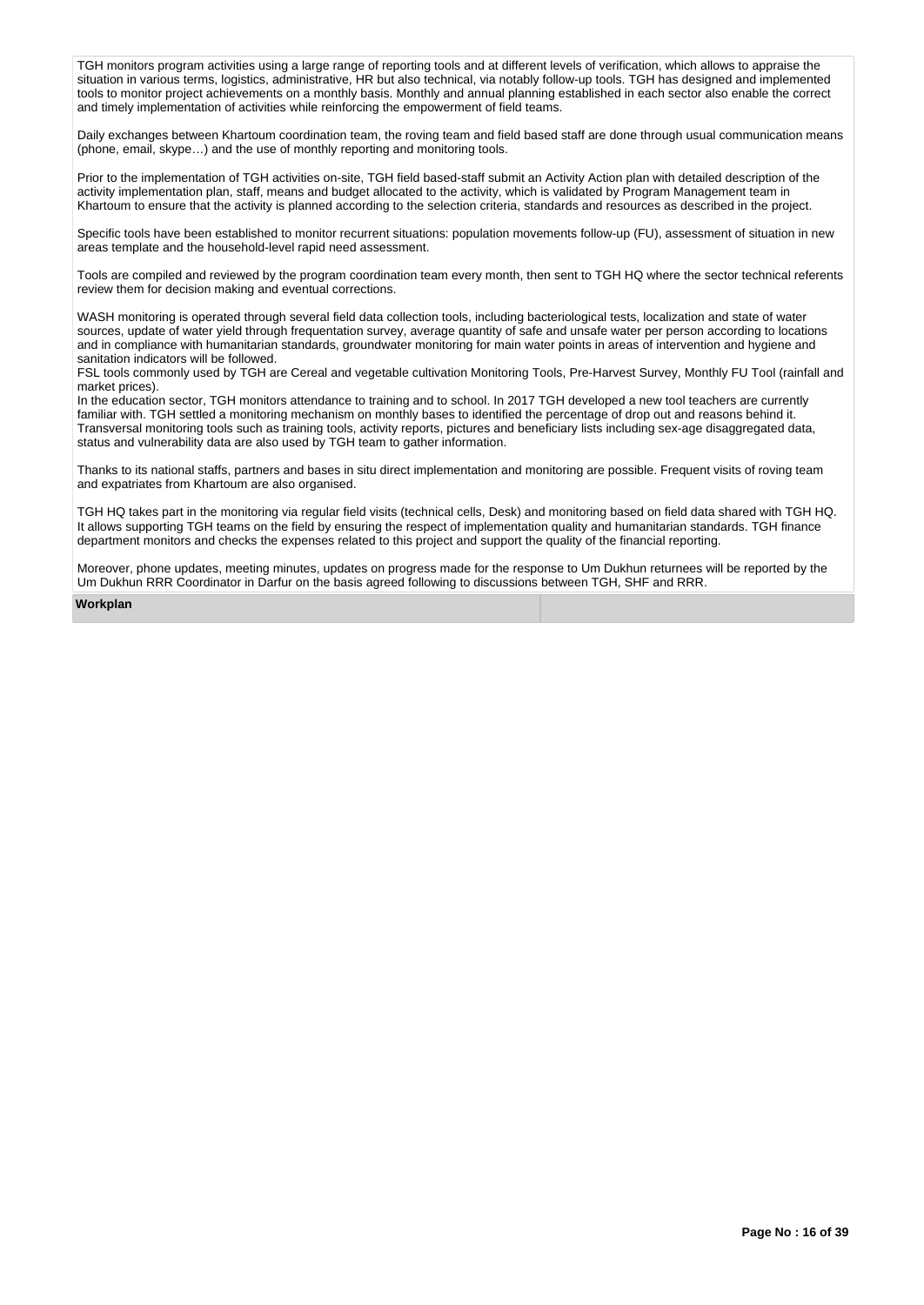| <b>Activitydescription</b>                                                                                                                                                                                                                                                                                                                                                                                                                                                                                                                                                                                                                                                                                                                                                                                                                                                                                                                                                                                                                                                   | Year | 2 | 3 | 5  |   | 8 | 9 |       | $ 12\rangle$ |
|------------------------------------------------------------------------------------------------------------------------------------------------------------------------------------------------------------------------------------------------------------------------------------------------------------------------------------------------------------------------------------------------------------------------------------------------------------------------------------------------------------------------------------------------------------------------------------------------------------------------------------------------------------------------------------------------------------------------------------------------------------------------------------------------------------------------------------------------------------------------------------------------------------------------------------------------------------------------------------------------------------------------------------------------------------------------------|------|---|---|----|---|---|---|-------|--------------|
| Activity 1.1.1: Drilling of a borehole in Beltebei and Magan to install a Mini Water<br>Yard                                                                                                                                                                                                                                                                                                                                                                                                                                                                                                                                                                                                                                                                                                                                                                                                                                                                                                                                                                                 | 2018 |   |   | X. | X |   |   | X X X |              |
| In Beltebei, 3 emergency water systems have been established by TGH between<br>2015 and 2016. Two are still working. Their running costs are covered by TGH.<br>These two EWS have a maximum production capacity of 54000L/D. In Beltebei,<br>water availability is rather low so the EWS do not quite reach this daily theoretical<br>production of 54,000L. The last EWS had to be dismantled because of the lack of<br>water during the dry season. However, a recent technical discussion held on the<br>20th of February with WES which drilled two boreholes and installed two hand<br>pumps under a Near East foundation project implemented in the past months<br>clarified the possibility of building a Mini Water Yard of 27m3. As the two EWS<br>installed by TGH were installed on wells, there are no existing boreholes.<br>Consequently, TGH will have to drill a new borehole before building this new MWY<br>in Beltebei.                                                                                                                                  | 2019 |   |   |    |   |   |   |       |              |
| In Magan, TGH established an emergency water system under RRR previous<br>grant with covered well, which is composed of 2 bladders of 13 500 liters each.<br>TGH conducted pumping tests from the current well of the emergency water<br>system and observed that the capacity of the water point is too low for it to be<br>upgraded. Since the emergency water system is a temporary solution, TGH is<br>willing to find durable solution in terms of water in Magan by building a Mini Water<br>Yard.<br>Therefore, TGH will dig a borehole in Magan and establish a Mini Water Yard with<br>a tank of 27m3 to replace the emergency water system. The intervention will<br>benefit to a maximum of 2,250 individuals by providing them with 12L/P/D of safe<br>water (if the water yield is sufficient for the water tank to be completely filled in one<br>day). Noteworthy is that there are only 1,470 individuals in Magan, which means<br>that even if the water yield is low it will be sufficient to cover the needs of the whole<br>population of Magan village. |      |   |   |    |   |   |   |       |              |
| In Garaia, TGH already built a Mini Water Yard under RRR previous grant as well<br>as in Abougaradil under ECHO grant. Both are operational. The MWY in Garaia<br>has a water yield of 5m3/h. It produces 40,000L/D and covers the needs in terms of<br>water of the whole population of Garaia (or, according to the standard, 3,333<br>individuals have access to 12L/P/D of safe drinking water). Thus, needs in water<br>supply in Garaia are covered. In Abougaradil, the MWY has a capacity of<br>60,000L/D (water yield of 7,5m3 per hour), providing 12L/P/D to 5,000 individuals.<br>Many people from surrounding villages, and even from Chad, are coming to<br>Abougaradil to take water which is why the ratio safe water / person can appear as<br>low. Beltebei and Magan were prioritized by feedback from RRR sector after field<br>missions, since safe and sustainable water is not available at the moment in these<br>two villages, whereas Abougaradil already has a MWY built by TGH under ECHO<br>funding.                                            |      |   |   |    |   |   |   |       |              |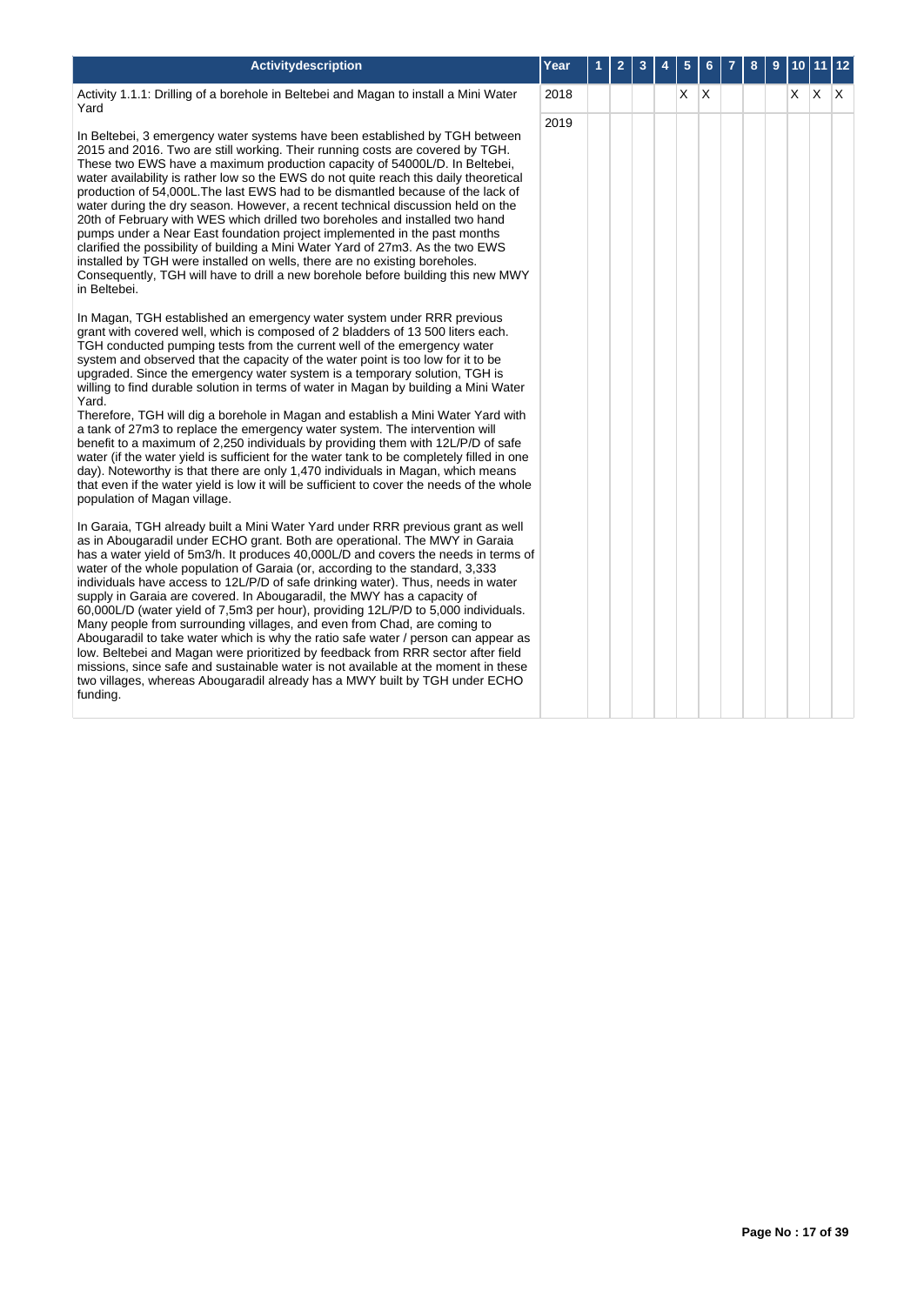| Activity 1.1.2: In the frame of the establishment of the two Mini Water yards<br>(Activity 1.1.1), TGH will organize a Focus Group Discussion with the members of                                                                                                                                                                                                                                                                                                                                                                                                                                                                                                                                                                                                                                                                                                                                                                                                                                                 | 2018 |    |     |  |  |  | Χ |
|-------------------------------------------------------------------------------------------------------------------------------------------------------------------------------------------------------------------------------------------------------------------------------------------------------------------------------------------------------------------------------------------------------------------------------------------------------------------------------------------------------------------------------------------------------------------------------------------------------------------------------------------------------------------------------------------------------------------------------------------------------------------------------------------------------------------------------------------------------------------------------------------------------------------------------------------------------------------------------------------------------------------|------|----|-----|--|--|--|---|
| the already existing Water Committees in Magan and Beltebei (WC currently in<br>charge of the operation of the EWS), community leaders and community<br>representatives to discuss the efficiency of the WC, the involvement of its<br>members, their attendance and any other matter related to the functioning of the<br>WC. If community leaders and representatives highlight malfunctioning in the WC,<br>it will be renewed. WC members will also be asked if they wish to continue to be<br>part of the committee. TGH willencourage the inclusion of women. While gender<br>balanced water committees cannot be imposed and the selection of the committee<br>remains responsibility of the community, it will be recommended to include women<br>in the committee and for women to take roles of leadership, such as the treasurer<br>or secretary role and not exclusively as hygiene promoters.                                                                                                        | 2019 | X. | ΙX. |  |  |  |   |
| The activity will also include the water committees of Abougaradil and Garaia, who<br>have already been formed and trained. This project will aim at reinforcing their<br>knowledge and ensure the good functioning of the cost recovery system (CRS),<br>crucial for the sustainability of the water access. One session will be held in<br>presence of the already trained Water committee of Garaia and Abougaradil (under<br>ECHO and SHF 2017-2018 project) and newly Water committee trained in Magan<br>and Beltebei (under the hereby project) and WES to share good practices, lesson<br>learnt and challenges. This session will take place in neutral environment in TGH<br>Um Dukhun office to avoid any tribal tensions and respect the do no harm<br>approach. This initiative will also strengthen the link between the communities from<br>different tribes by working together and knowing each other and participate to the<br>peace building project other INGOs are implementing in the area. |      |    |     |  |  |  |   |
| TGH, based on its long-term experience in terms of CRS, will provide technical and<br>managerial training on the implementation and follow-up of cost-recovery systems<br>to guarantee the sustainability of the new facility to the four WC. To ensure smooth<br>transition, TGH will follow-up the water committees and provide technical and<br>organizational counselling. TGH will provide spare part to the water committee and<br>running costs such as fuel and oil to run to Water point after the facility is built and<br>will stay as back up during the first months of the handover of the water yard to<br>make sure the CRS and the technical functioning of the water point are working<br>well and take corrective actions if necessary.                                                                                                                                                                                                                                                        |      |    |     |  |  |  |   |
| TGH will link the water committees with the spare part store proposed in the<br>activity 1.1.5 in order to ensure the efficiency of TGH integrated action.                                                                                                                                                                                                                                                                                                                                                                                                                                                                                                                                                                                                                                                                                                                                                                                                                                                        |      |    |     |  |  |  |   |
| TGH long experiences in terms of WASH intervention reveals that the hygiene key<br>promoters (Activity 1.1.4) and water committee should be linked and work together<br>since the beginning of the process. Indeed, if the Hygiene key promoters are<br>disconnected from the water committee and the link occurs only at the moment of<br>the handover and progressive withdrawal of TGH, the solidarity and connection<br>between them will not be strong enough to work out and to be a sustainable<br>solution.                                                                                                                                                                                                                                                                                                                                                                                                                                                                                               |      |    |     |  |  |  |   |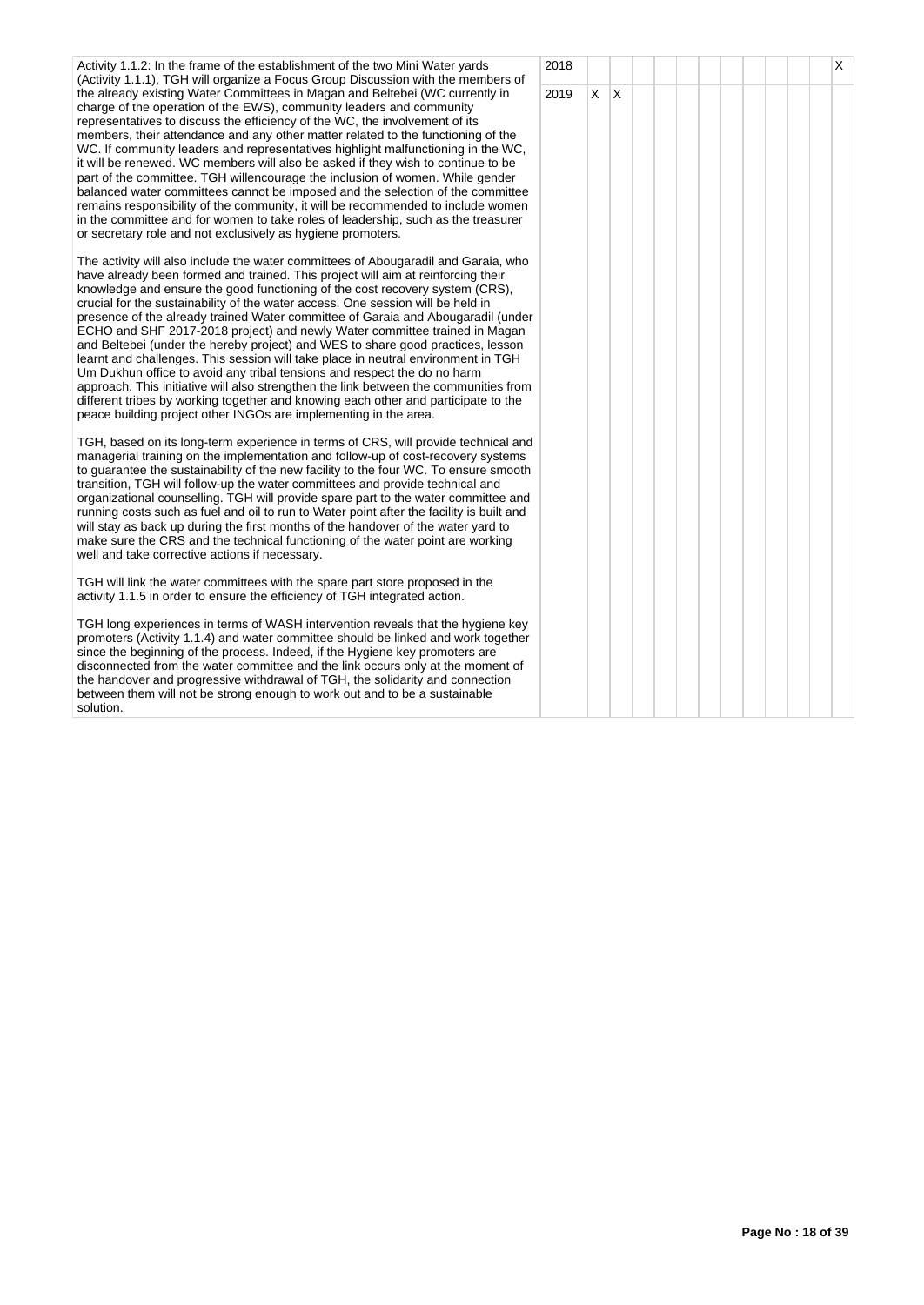| Activity 1.1.3: Construction of VIP latrines                                                                                                                                                                                                                                                                                                                                                                                                                                                                                                                                                                                                                                                                                                                                                                                                                                                                                                                                                                                                                                                                                                                                                                                                                                                                                                                                                                                                                                                                                                    | 2018 |  |  | X. | X. | $\mathsf{X} \mathsf{X}$ |  |
|-------------------------------------------------------------------------------------------------------------------------------------------------------------------------------------------------------------------------------------------------------------------------------------------------------------------------------------------------------------------------------------------------------------------------------------------------------------------------------------------------------------------------------------------------------------------------------------------------------------------------------------------------------------------------------------------------------------------------------------------------------------------------------------------------------------------------------------------------------------------------------------------------------------------------------------------------------------------------------------------------------------------------------------------------------------------------------------------------------------------------------------------------------------------------------------------------------------------------------------------------------------------------------------------------------------------------------------------------------------------------------------------------------------------------------------------------------------------------------------------------------------------------------------------------|------|--|--|----|----|-------------------------|--|
| Between 2015 and 2018, TGH distributed latrines for most of the household in<br>Garaia, Beltebei, Magan and Abougaradil under RRF (OFDA funds managed by<br>IOM), ECHO and SHF projects. Near East Foundation recently distributed 110 HH<br>latrines in Magan but informed TGH of remaining gaps in terms of sanitation, which<br>are being covered by TGH under the 2017-2018 SHF RRR grant. Therefore, TGH<br>will not propose HH latrines within the hereby project. However, to strengthen<br>hygiene good practices and complement the activity 1.1.4, TGH will build one block<br>of 4 VIP latrines in the market (as there is none) and one block of 4 latrines near<br>the water yard TGH will be establishing under the project in Magan. Indeed,<br>excessive practices of open defecation were observed in Magan during TGH<br>assessments. TGH is building HH latrine under the 2017-2018 SHF project and the<br>open defecation will be reduced. However, installing VIP latrines in key places of<br>the village, along with the hygiene promotion activity (Activity 1.1.4) will improve<br>hygiene and sanitation situation of Magan. In particular, limiting open defecation<br>near the new water point will ensure water contamination is avoided.<br>According to the SPHERE standards, the distance of 50m between water sources<br>and housings will be respected. Noteworthy is that the standard in Sudan is<br>established by the Sudan WASH Policy (2010) to be 30m but TGH respects the<br>international standards. | 2019 |  |  |    |    |                         |  |
| In Abougaradil, for the same reason of avoiding water contamination, TGH<br>proposes to build one block of 4VIP latrines near the MWY it built in 2017 under<br>ECHO grant. Moreover, there are no latrines near the market and one block of 4<br>VIP latrines is needed.                                                                                                                                                                                                                                                                                                                                                                                                                                                                                                                                                                                                                                                                                                                                                                                                                                                                                                                                                                                                                                                                                                                                                                                                                                                                       |      |  |  |    |    |                         |  |
| Similarly, gaps were observed in Garaia and Beltebei. One bloc of 4 VIP latrines<br>will be built near the water point in Garaia and one block of 4 near the water point<br>in Beltebei. There is no market in these villages but TGH will built one block of 4<br>VIP latrines near the spare parts store in Garaia to ensure all the community has<br>access to sanitation facilities in good condition.                                                                                                                                                                                                                                                                                                                                                                                                                                                                                                                                                                                                                                                                                                                                                                                                                                                                                                                                                                                                                                                                                                                                      |      |  |  |    |    |                         |  |
| In FGD conducted in all villages, communities conveyed the idea that they were<br>willing to contribute to any activity. TGH will organize with the community turns for<br>each volunteer, so that not always the same persons are working. TGH will ask the<br>suppliers to train them on easy tasks that they can reuse later on (such as brick<br>making and wall building for example). However, based on TGH previous<br>experiences, community participation is often impeded by work constraints: as<br>many people are farmers, they spend most of their days cultivating, which makes it<br>difficult for them to spare some time to participate. That is why TGH has<br>nevertheless budgeted labour force for this activity. TGH will integrate a clause in<br>the contract with the supplier underlining that the supplier will have to integrate and<br>train a few community members. To reassure suppliers that the work will be done<br>as well as with skilled workers, members with previous experience and in need of<br>capacity building will be selected.                                                                                                                                                                                                                                                                                                                                                                                                                                                                 |      |  |  |    |    |                         |  |
| To be noted that TGH does not plan on implementing CATS/CLTS approach for<br>several reasons:<br>The one year period of this project is not favorable for such long-term approach;<br>In previous interventions in these villages, TGH has used direct distribution for<br>latrines so changing the modality might create tensions, with recently returned HH<br>not understanding this change, which might put TGH staff at insecurity and<br>threaten the project's outcome;<br>Finally, TGH always adopts an in-between approach, where direct distribution is<br>adopted but community is integrated in the construction (in particular in digging<br>activities; and under this project in construction works with the supplier as well).                                                                                                                                                                                                                                                                                                                                                                                                                                                                                                                                                                                                                                                                                                                                                                                                  |      |  |  |    |    |                         |  |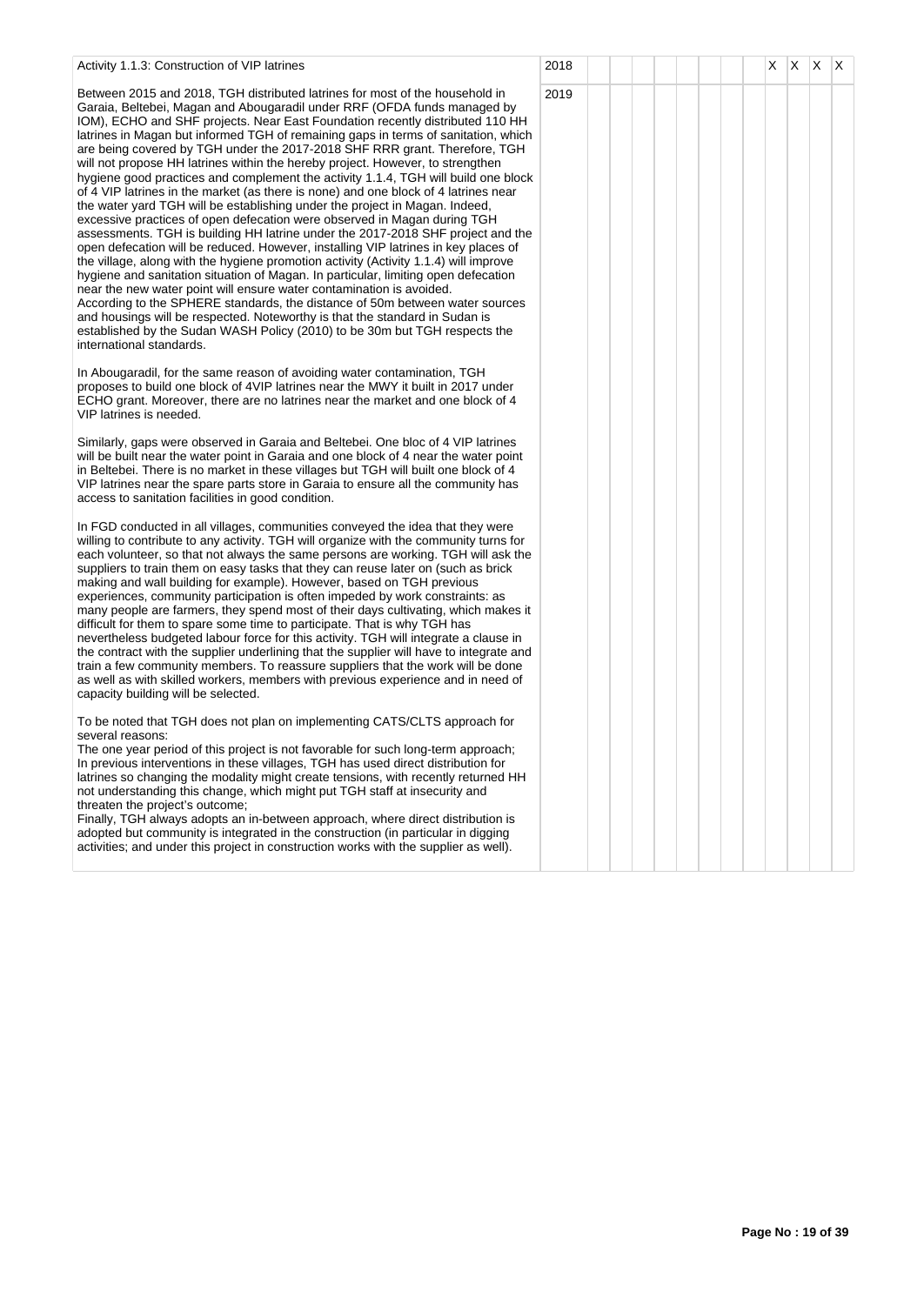Activity 1.1.4: TGH will recruit and train 10 hygiene key promoters in each village (40 HKP in total). They will be selected based on their motivation and, if possible, on their previous experience as HKP in the implementation of past TGH hygiene activities. TGH will encourage the participation of women. They will be trained or receive refreshment training and will be supported with some material to spread messages in school, community centers, water points etc… The training will focus on explaining the HKP what is at stake, to give them knowledge on PHAST approach, how to mobilize the community, the different topics and methodologies etc.

TGH will pay them for 10 months (376 SDG per month). The most committed HKP will be integrated and part of the water committees and paid by the cost recovery system generated by the water points. The Hygiene key promotor less committed will be evaluated according to the number of days of absence during the training and the planned sessions as well as according to the motivation and commitment during the sessions. The integration within the water committees will also be based on volunteering. This will strengthen the relationship between the water committee and the hygiene key promoters and ensure the creation of strong synergies between all the activities of this project, to ensure a more sustainable impact.

As mentioned above, during a RRR meeting in Khartoum, UNDP/IRDS mentioned that year 2 of the project will focus on operationalization of the community centres they built in 2017-2018. For that, they proposed to other partners to implement activities in the centres to strengthen community appropriation. TGH has exchanged an email with IRDS to check that this option was still doable. IRDS is planning on handing over the community centres to the community but has trained focal point persons on how to manage the community centres' resources and how to create schedules and coordinate various activities. The contacts of the focal point persons will be shared with TGH. During the project implementation, TGH will coordinate on the dates of this activity with IRDS to be able to conduct them in the community centres when IRDS is not conducting activities there. IRDS also confirmed that the centres are quite big and that several small activities could be implemented at the same time.

| 2018 |                 |            |             | $\overline{\mathsf{X}}$ |  | $X$ $X$ $X$ $X$ $X$ |  | $\mathsf X$ |
|------|-----------------|------------|-------------|-------------------------|--|---------------------|--|-------------|
| 2019 | $\vert x \vert$ | $x \mid x$ | $\mathsf X$ |                         |  |                     |  |             |
|      |                 |            |             |                         |  |                     |  |             |
|      |                 |            |             |                         |  |                     |  |             |
|      |                 |            |             |                         |  |                     |  |             |
|      |                 |            |             |                         |  |                     |  |             |
|      |                 |            |             |                         |  |                     |  |             |
|      |                 |            |             |                         |  |                     |  |             |
|      |                 |            |             |                         |  |                     |  |             |
|      |                 |            |             |                         |  |                     |  |             |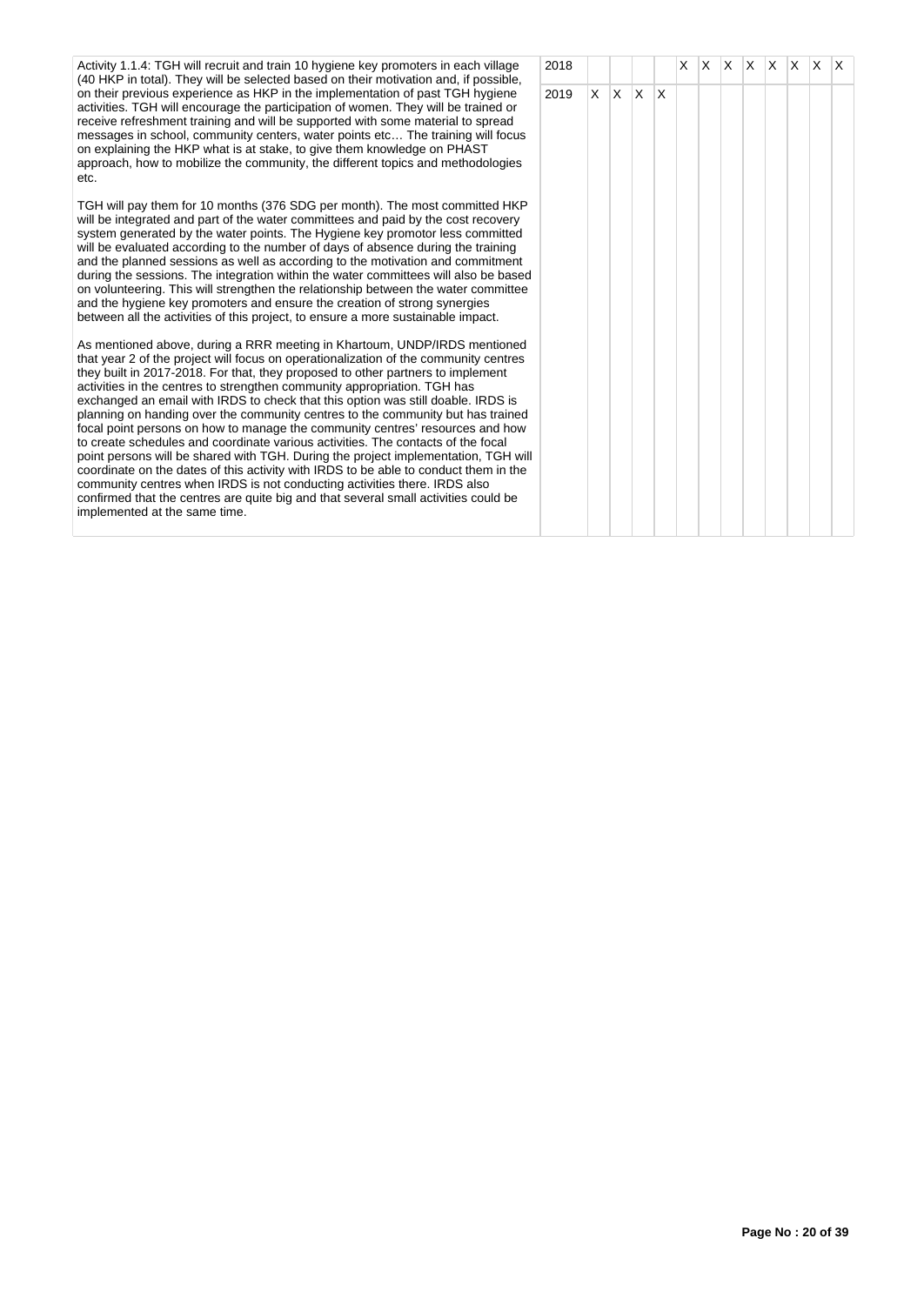| Activity 1.1.5: Creation of a spare part store in Garaia                                                                                                                                                                                                                                                                                                                                                                                                                                                                                                                                                                                                                                                                                                                                                                                                                                                                                                                                                                                                                                                                                                                                                                                                                                                                                                                                                                                                                                                                                                                                                                                                                                                                                                                                                                                                                                                                                                                                                                                                                              | 2018 |   |   | X | $X$ $X$ $X$ | $\mathsf{X}$ | X |  |
|---------------------------------------------------------------------------------------------------------------------------------------------------------------------------------------------------------------------------------------------------------------------------------------------------------------------------------------------------------------------------------------------------------------------------------------------------------------------------------------------------------------------------------------------------------------------------------------------------------------------------------------------------------------------------------------------------------------------------------------------------------------------------------------------------------------------------------------------------------------------------------------------------------------------------------------------------------------------------------------------------------------------------------------------------------------------------------------------------------------------------------------------------------------------------------------------------------------------------------------------------------------------------------------------------------------------------------------------------------------------------------------------------------------------------------------------------------------------------------------------------------------------------------------------------------------------------------------------------------------------------------------------------------------------------------------------------------------------------------------------------------------------------------------------------------------------------------------------------------------------------------------------------------------------------------------------------------------------------------------------------------------------------------------------------------------------------------------|------|---|---|---|-------------|--------------|---|--|
| The main challenge faced by the community in rural area, where Water points with<br>WC have been established is the difficulty to access to spare parts. Most of the<br>time, because of the lack of spare parts in remote villages, water system reparation<br>cannot be accomplished when needed. The scarcity of income generated from the<br>CRS can also generate some problem to buy costly spare parts.<br>In order to support the WC and create income generating activities, TGH will create<br>a spare part store, and provide spare parts in the store to launch the process. After<br>the construction of the store and the provision of an initial stock of spare parts,<br>TGH will provide training to the WC. The training will last 3 weeks. The first 5 days<br>will be dedicated to the organization of the rotations and the role of everybody in<br>the spare part store. The involvement of the community in the decision of role<br>repartition is crucial to make this intervention a durable success. During FGD,<br>communities showed great knowledge on the roles and responsibilities of WC and<br>some members were eager to participate. FGD showed that community members<br>could not contribute in terms of cash but that they could contribute in terms of<br>volunteering hours. TGH will particularly sensitize them on this point to ensure<br>long-term impacts of the activity.<br>One theoretical phase will last 5 days and be organized after the construction of<br>the store and the provision of spare part. It will include accountancy, storekeeping,<br>finance and commercial topics. In addition, TGH will train Garaia WC regarding the<br>operation and management of Water points and HP including an important<br>component of preventive maintenance activities.<br>One practical phase will be implemented during 5 days and consist in selling spare<br>parts, fill the book, save money, speaking and dealing with suppliers in UMD<br>(where Garaia spare part store will restock after the initial stock has been used). | 2019 | X | X |   |             |              |   |  |
| After the training, TGH will hand over the spare part store to WC Garaia WC. This<br>training will strengthen the knowledge of skilled individuals and create a positive<br>dynamic in the area. Other villages could solicit the WC to make reparation and<br>maintenance if any issue occurs. TGH will also facilitate the link between UMD<br>suppliers and the WC of Garaia to ensure the supply of spare parts from this<br>market. The WC will explore also Chad market to complete and diversify the supply                                                                                                                                                                                                                                                                                                                                                                                                                                                                                                                                                                                                                                                                                                                                                                                                                                                                                                                                                                                                                                                                                                                                                                                                                                                                                                                                                                                                                                                                                                                                                                    |      |   |   |   |             |              |   |  |
| if needed.<br>The first procurement of spare parts will include:<br>- HP spare parts: riser pipe, connecting rod, cylinder, chain, handle assembly and<br>axel bearing, spout, stand assembly, diverse set of nuts, plunger rod, valve;<br>- HP India Mark II Standard and special tools;<br>- Generator spare parts for WY: spare parts for SDMO, Perkins and FG Wilson<br>generators, fuel pump, piston, fuel pipe, bearing, engine oil and grease, etc.;<br>- Electrical materials: circuit breakers, overload, electrical cable, splicing kit, control<br>panel, Splicing kit etc.;<br>- Water fittings: socket, tee connectors, taps, adaptors, GI pipes, GI ball valve,                                                                                                                                                                                                                                                                                                                                                                                                                                                                                                                                                                                                                                                                                                                                                                                                                                                                                                                                                                                                                                                                                                                                                                                                                                                                                                                                                                                                         |      |   |   |   |             |              |   |  |
| flexible hose, etc.;<br>- Water treatment materials: chlorine powder HTH 70%, pool tester, consumables<br>tablets.<br>- The exhaustive list of items to be provided will be finalized with the WC of Garaia<br>The handover to Garaia WC will be done in the middle of the project in order to<br>keep TGH as back up and to make sure corrective action will be taken in case<br>dysfunctions or misuses of the spare part store are identified.                                                                                                                                                                                                                                                                                                                                                                                                                                                                                                                                                                                                                                                                                                                                                                                                                                                                                                                                                                                                                                                                                                                                                                                                                                                                                                                                                                                                                                                                                                                                                                                                                                     |      |   |   |   |             |              |   |  |
| TGH implemented a successful project under EU Grant in 2014-2016 including a<br>component related to spare part stores.<br>Storekeeper of UMD and Bindizi will be involved in the training to share lessons<br>learnt, challenges and solutions.                                                                                                                                                                                                                                                                                                                                                                                                                                                                                                                                                                                                                                                                                                                                                                                                                                                                                                                                                                                                                                                                                                                                                                                                                                                                                                                                                                                                                                                                                                                                                                                                                                                                                                                                                                                                                                      |      |   |   |   |             |              |   |  |
| Since other villages have water facilities around, the store will respond to a local<br>need and create a dynamic and strong relationship between the member of<br>different community by generating wealth and activities in this remote area.                                                                                                                                                                                                                                                                                                                                                                                                                                                                                                                                                                                                                                                                                                                                                                                                                                                                                                                                                                                                                                                                                                                                                                                                                                                                                                                                                                                                                                                                                                                                                                                                                                                                                                                                                                                                                                       |      |   |   |   |             |              |   |  |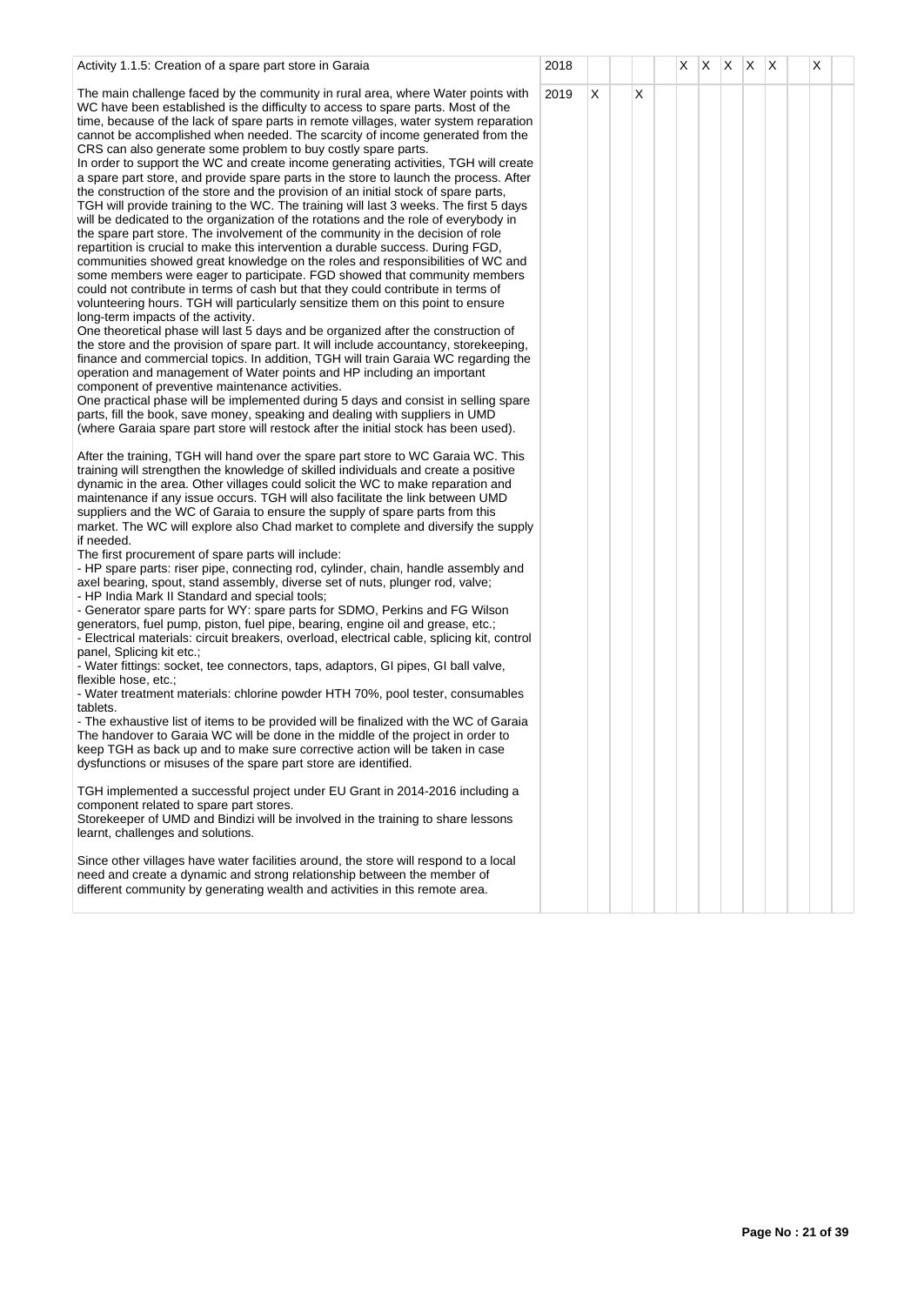| Activity 1.2.1: Production and selling of improved seeds                                                                                                                                                                                                                                                                                                                                                                                                                                                                                                                                                                                                                                                                                                                                                                                                                                                                                                                                                                                                                                                                                                                                                                                                                                                                                                                                                                                                                                                                                                                                                                                                                                                                                                                                                                                                                                                                                                  | 2018 |  | X | X | $\mathsf{X}$ | X X | ΙX |  |
|-----------------------------------------------------------------------------------------------------------------------------------------------------------------------------------------------------------------------------------------------------------------------------------------------------------------------------------------------------------------------------------------------------------------------------------------------------------------------------------------------------------------------------------------------------------------------------------------------------------------------------------------------------------------------------------------------------------------------------------------------------------------------------------------------------------------------------------------------------------------------------------------------------------------------------------------------------------------------------------------------------------------------------------------------------------------------------------------------------------------------------------------------------------------------------------------------------------------------------------------------------------------------------------------------------------------------------------------------------------------------------------------------------------------------------------------------------------------------------------------------------------------------------------------------------------------------------------------------------------------------------------------------------------------------------------------------------------------------------------------------------------------------------------------------------------------------------------------------------------------------------------------------------------------------------------------------------------|------|--|---|---|--------------|-----|----|--|
| Cultivation and harvest monitoring visits highlighted that improved seeds<br>distributed during phase 1 of the project as well as the provided training helped<br>improving the production per land unit. TGH received positive feedback from the<br>community, as the villages registered new returnee HHs at the end of 2017 with no<br>access to land.<br>For the second phase of the project, TGH plans to create and support two groups<br>of 25 farmers in each village (Garaia, Magan, Beltebei & Abougaradil) to ensure<br>constant availability and access to low price improved cereal seeds to the<br>community. Farmers being part of these associations will be selected according to<br>specific criteria (capacity to cultivate and UNHCR vulnerability criteria). Farmer<br>groups will foster the spreading of good agricultural practices and technical<br>knowledge among the farmers and to allow the sharing of tools and labor work.<br>Each farmer in each group will be provided with 7 kg of cereal seeds (millet,<br>sorghum, sesame) and agricultural tools. Farmer associations will be asked to<br>provide the land to create the farm (as communities told TGH during FGD that land<br>was available and they were willing to contribute), land protection and labor work.<br>The distribution of improved cereal seeds and tools during phase 1 helped<br>increasing the production compared to local varieties. TGH intends to renew this<br>activity in order to allow more beneficiaries to follow this scheme and to increase<br>their purchasing power. With this increase, it means that beneficiaries will be able<br>to purchase by themselves additional quantities of seeds for the following years<br>and that they will have money to repair their tools if needed.                                                                                                                                            | 2019 |  |   |   |              |     |    |  |
| TGH will also provide a small shop in the market for each farmer group where they<br>will be able to sell the harvest. As the small shop will be built in local materials,<br>TGH will request the help of the farmer groups in this construction. This will<br>increase the appropriation of the project by beneficiaries. TGH considered renting<br>small shops rather than building them, but it would add another challenge for the<br>farmer groups after the end of the project. Moreover, as there is no market in<br>Garaia and Beltebei, it would not have been possible to rent a shop in those two<br>villages anyway. This will promote in each village the development of a local<br>market, which is completely absent in Garaia and Beltebei, and lacking dynamism<br>in Magan and Abougaradil. Local populations will be able to directly purchase the<br>farmers' production, rather than going to Um Dukhun to purchase cereals that were<br>produced in their own village. As Um Dukhun is difficult to access during rainy<br>season, promoting local markets is an excellent means to allow all community<br>members to have access to food. Moreover, access will be easier for vulnerable<br>people, who sometimes depend on other people going to Um Dukhun to bring<br>them back requested items.<br>All of farmer association members will benefit from trainings on improved cereal<br>seeds propagation (cultivation, harvest, storage), seed management and<br>marketability. The trainings will include a sensitization on Community Based<br>Organization (CBO) and basic rules and regulations in terms of governance.<br>Capacity building through local actors ensures a longer-term impact of the skills<br>and knowledge transfers. The propagation training is another way of ensuring<br>sustainability of this action: it will not be necessary for beneficiaries to purchase as<br>much seeds the following year. |      |  |   |   |              |     |    |  |
| Two field days will be organized for the community to see the crops, share<br>knowledge, explain the functioning of the common farm and promote the use of<br>improved seeds in the villages. This activity includes a small number of<br>beneficiaries, but it is expected that through the community field days, knowledge<br>and skills will be spread, ensuring the sustainability of the action.                                                                                                                                                                                                                                                                                                                                                                                                                                                                                                                                                                                                                                                                                                                                                                                                                                                                                                                                                                                                                                                                                                                                                                                                                                                                                                                                                                                                                                                                                                                                                     |      |  |   |   |              |     |    |  |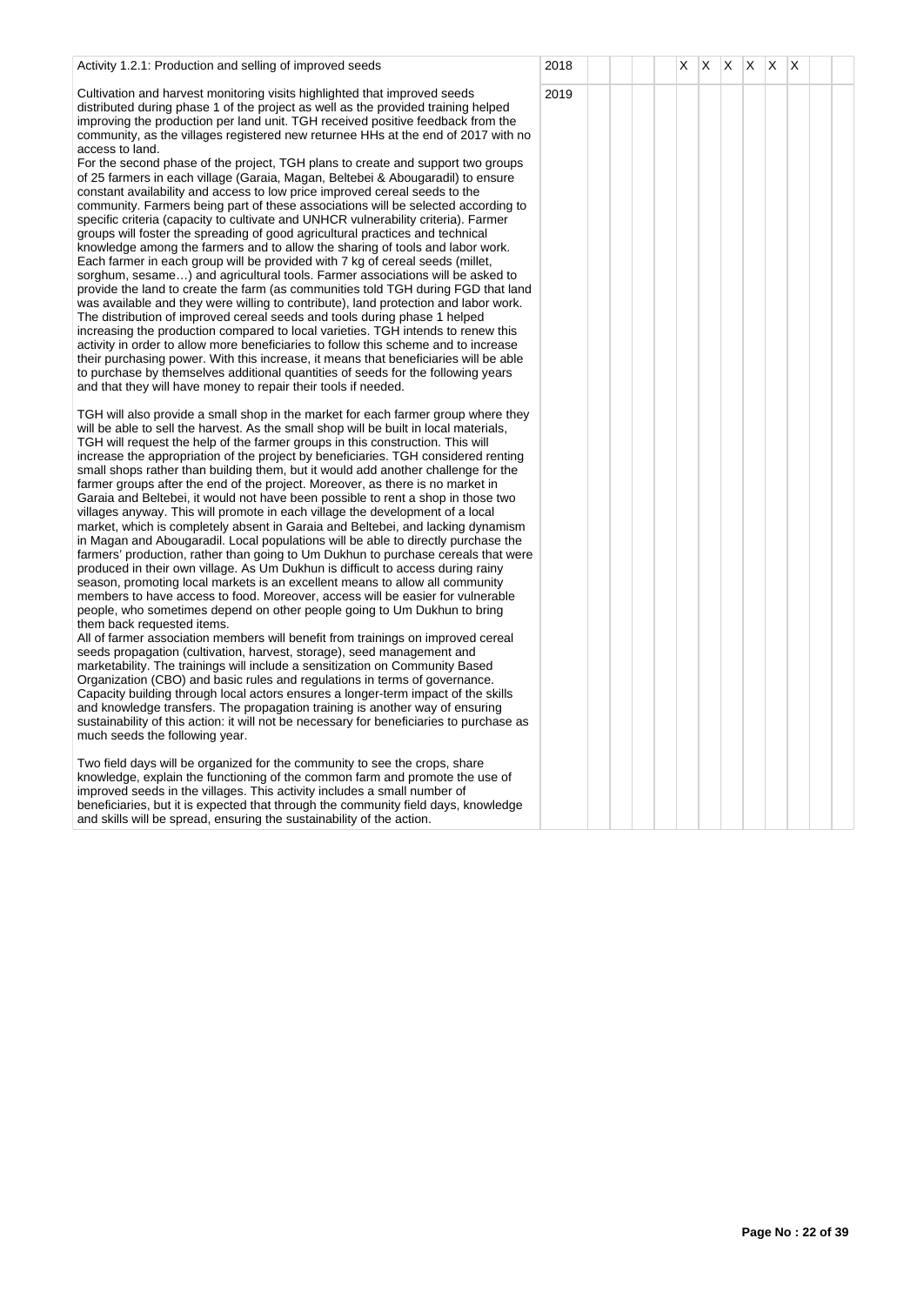| Activity 1.2.2: Development of transportation means                                                                                                                                                                                                                                                                                                                                                                                                                                                                                                                                                                                                                                                                                                                                                                                                                                                                                                                                                                                                                                                             | 2018 |    |              |  |  |  | X | X |    |    |
|-----------------------------------------------------------------------------------------------------------------------------------------------------------------------------------------------------------------------------------------------------------------------------------------------------------------------------------------------------------------------------------------------------------------------------------------------------------------------------------------------------------------------------------------------------------------------------------------------------------------------------------------------------------------------------------------------------------------------------------------------------------------------------------------------------------------------------------------------------------------------------------------------------------------------------------------------------------------------------------------------------------------------------------------------------------------------------------------------------------------|------|----|--------------|--|--|--|---|---|----|----|
| During the different focus group discussions conducted by TGH team in the four<br>villages, the community systematically raised the issue of the lack of transportation<br>means, either to go to other villages (and especially in Um Dukhun for market day<br>or to receive health treatment) or to transport the harvest from the field to the<br>houses for storage and to the market for selling. Community members during these<br>FGD highlighted how much of a handicap this lack of transportation means<br>represents. People who have no money for transportation either walk distances, or<br>adopt negative coping strategies such as not going to the doctor's, which is why an<br>IGA based on transportation means appeared as an appropriate solution.                                                                                                                                                                                                                                                                                                                                         | 2019 |    |              |  |  |  |   |   |    |    |
| The introduction of transportation means in the villages, such as donkeys and<br>donkey carts or wheelbarrows will decrease the strenuousness of the work, will<br>allow increasing the quantity of production transported and allow the community to<br>get an easier and safest access to cultivation areas and thus to income as well as<br>to services (water points, medical services, community centres).                                                                                                                                                                                                                                                                                                                                                                                                                                                                                                                                                                                                                                                                                                 |      |    |              |  |  |  |   |   |    |    |
| Vulnerable groups and individuals will receive donkeys and donkey carts or<br>wheelbarrows that they will rent to other community members. The activity will<br>generate incomes for the targeted groups while improving the living conditions in<br>the villages. 50 donkeys and donkey carts and 50 wheelbarrows will be distributed<br>in the scope of the project. Through the rental service, vulnerable beneficiaries will<br>receive a regular income.                                                                                                                                                                                                                                                                                                                                                                                                                                                                                                                                                                                                                                                   |      |    |              |  |  |  |   |   |    |    |
| In order to involve more beneficiaries in this activity, each donkey and donkey cart<br>or each wheelbarrow will have to be shared by 10HH. Each group of HH will be<br>trained on the management of the IGA (how to distribute among the group<br>members and manage their income), and TGH will help the communities to<br>establish a fixed and fair price for the individuals who want to rent the<br>transportation means.                                                                                                                                                                                                                                                                                                                                                                                                                                                                                                                                                                                                                                                                                 |      |    |              |  |  |  |   |   |    |    |
| The sustainability of this activity stems from the money the groups will be able to<br>make from renting their transportation means to other HH. This money will allow<br>the groups to repair the carts or wheelbarrows if needed and, once the IGA allows<br>them to save more money, they will be able to purchase additional transportation<br>means to allow the IGA to grow in size.<br>Also, the transportations means TGH plans to distribute are durable equipment and<br>should last several years. A donkey cart should last at least ten years while a<br>wheelbarrow can perform for about five years if well maintained and stored, with<br>very low reparation costs.                                                                                                                                                                                                                                                                                                                                                                                                                            |      |    |              |  |  |  |   |   |    |    |
| Activity 1.2.3: Home gardening                                                                                                                                                                                                                                                                                                                                                                                                                                                                                                                                                                                                                                                                                                                                                                                                                                                                                                                                                                                                                                                                                  | 2018 |    |              |  |  |  |   |   | X. | X. |
| Women are usually in charge of home gardening activities and have knowledge in<br>small-scale vegetable seeds cultivation. 400 women will be supported in Garaia,<br>Magan and Abougaradil through the distribution of seeds and small materials).<br>Vegetables do not require too much water for irrigation, but it has been assessed<br>that the water sources such as open wells are available and close enough for<br>beneficiaries to take water for the cultivation from such sources. Beltebei is not<br>targeted because, due to the water scarcity in the village, the implementation of<br>such activity is not possible. The WASH intervention in Beltebei proposed in this<br>project will increase the availability of water in the village and should allow the<br>introduction of vegetable cultivation in the near future. Once the Mini Water Yard<br>will be constructed, TGH will consider suggesting this activity to other donors.<br>They will be encouraged to grow some specific types of vegetables in order to<br>improve the diet diversity through a nutrition-sensitive approach. | 2019 | X. | $\mathsf{X}$ |  |  |  |   |   |    |    |
| Training on cultivation technics, harvest and storage will be organized in each<br>village to increase the productivity and therefore the impact of the material support<br>to be provided. The training will also include a topic on vegetable seeds<br>multiplication to ensure seeds availability to the beneficiaries from one cultivation<br>season to another (no need to purchase new seeds for the coming years to<br>continue the activity).                                                                                                                                                                                                                                                                                                                                                                                                                                                                                                                                                                                                                                                           |      |    |              |  |  |  |   |   |    |    |
| In addition to the creation of new sources of income for the beneficiary women, this<br>activity will provide an improved access to a various range of vegetables to the<br>community. It will help diversifying the diet of the population and encourage the<br>consumption of fresh vegetables at home.                                                                                                                                                                                                                                                                                                                                                                                                                                                                                                                                                                                                                                                                                                                                                                                                       |      |    |              |  |  |  |   |   |    |    |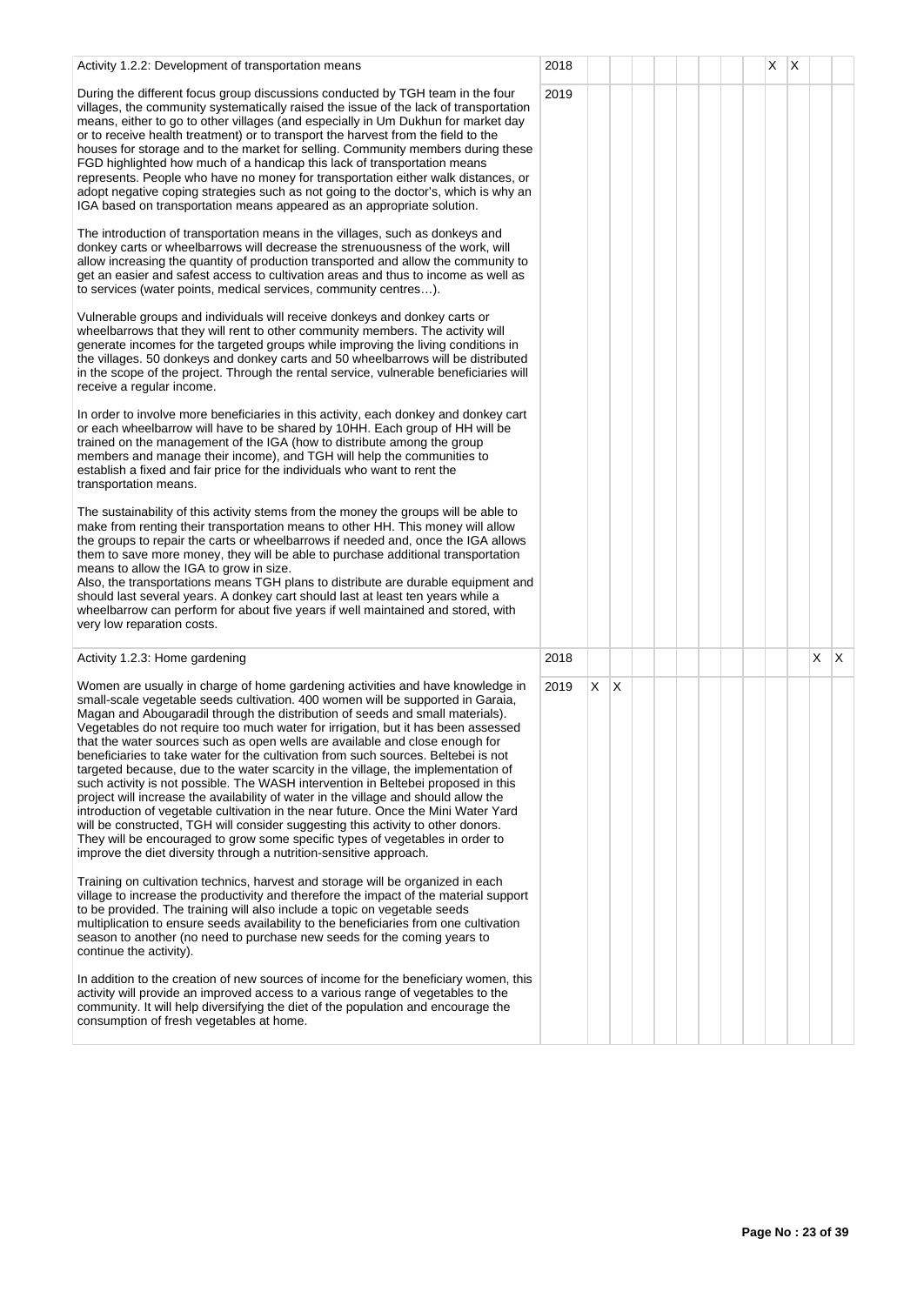| Activity 1.2.4: Community capacity building                                                                                                                                                                                                                                                                                                                                                                                                                                                                                                                                                                                                    | 2018 |    |              | X |  |  | $ X $ $ X $ $ X $ $ X $ $ X $ |  |
|------------------------------------------------------------------------------------------------------------------------------------------------------------------------------------------------------------------------------------------------------------------------------------------------------------------------------------------------------------------------------------------------------------------------------------------------------------------------------------------------------------------------------------------------------------------------------------------------------------------------------------------------|------|----|--------------|---|--|--|-------------------------------|--|
| To enhance community resilience and allow people to develop their activities, this<br>activity plans to create saving groups in the targeted villages. A saving group is a<br>self-managed group composed of 15 to 25 members implementing different kinds<br>of business who save money together. The money saved by the group can be<br>used either to grant loan to one or several members, lent as credit to earn<br>additional income, saved in case of emergency situations or invested to develop<br>the members' businesses.                                                                                                           | 2019 | X. | $X \times X$ |   |  |  |                               |  |
| Volunteer people that benefitted from the above listed IGAs will be gathered to<br>create saving groups. Such groups aim at sharing the money earned thanks to the<br>IGAs and create a common fund that can benefit to all of the members to invest in<br>their IGA. Saving groups also ensure all their members a safety net: if one of the<br>members is failing managing its IGA, or is facing temporary trouble, it can rely on<br>the other members to feed the common fund.                                                                                                                                                             |      |    |              |   |  |  |                               |  |
| A special training will be provided to each group to allow the members to use small<br>personal incomes to finance more important purchase and to allow the group to<br>grant a loan to one of the members. This training will be conducted by an external<br>consultant with expertise on the matter. Saving groups members will be trained on:<br>- group organization<br>- funds management<br>- credit, loan and repayment<br>- accountability                                                                                                                                                                                             |      |    |              |   |  |  |                               |  |
| These are the main training topics, However the detailed modalities of the training<br>will be elaborated by the selected consultant. TGH will implement a close and<br>regular follow-up of the saving groups after the training in order to identify any<br>obstacle or difficulty saving groups members' could face and to help them finding<br>appropriate solutions. The members will be encouraged to organize regular<br>meetings and discuss the management of the funds, potential loans and<br>investments.                                                                                                                          |      |    |              |   |  |  |                               |  |
| Two saving groups will be created in Abougaradil. Indeed, after coordinating with<br>CRS, TGH realized CRS is targeting Beltebei, Garaia and Magan with SILC<br>activities, so by targeting Abougaradil TGH allows complementarity of the activities.<br>The creation of saving groups is particularly relevant in remote areas, with limited<br>access to banks and financial institutions. Moreover, the members that will be<br>selected to be part of the groups are people with irregular income and difficulty to<br>save money. Joining a saving group will increase their resilience to external shocks<br>and secure their situation. |      |    |              |   |  |  |                               |  |
| The beneficiaries in each village will be called for FGDs by TGH to explain them<br>the training programs and objectives, then they will be grouped to get the training<br>purpose. After end of the training TGH will facilitate the formation of the<br>beneficiaries groups and then the external trainer will provide the trainings to them.                                                                                                                                                                                                                                                                                               |      |    |              |   |  |  |                               |  |
| This is a pilot activity that TGH wishes to develop within the scope of the project.<br>Year 2 of the RRR grant aims at finding durable solution, and the creation of saving<br>groups will ensure the communities a better access to production means and<br>livelihood opportunities while providing them a secured environment through the<br>diversification of the members' activities.<br>Noteworthy is that TGH has implemented similar activities in Nepal, and the FSL<br>technical and monitoring evaluation expert based in HQ has been monitoring the<br>project in Nepal and will do likewise for this project.                   |      |    |              |   |  |  |                               |  |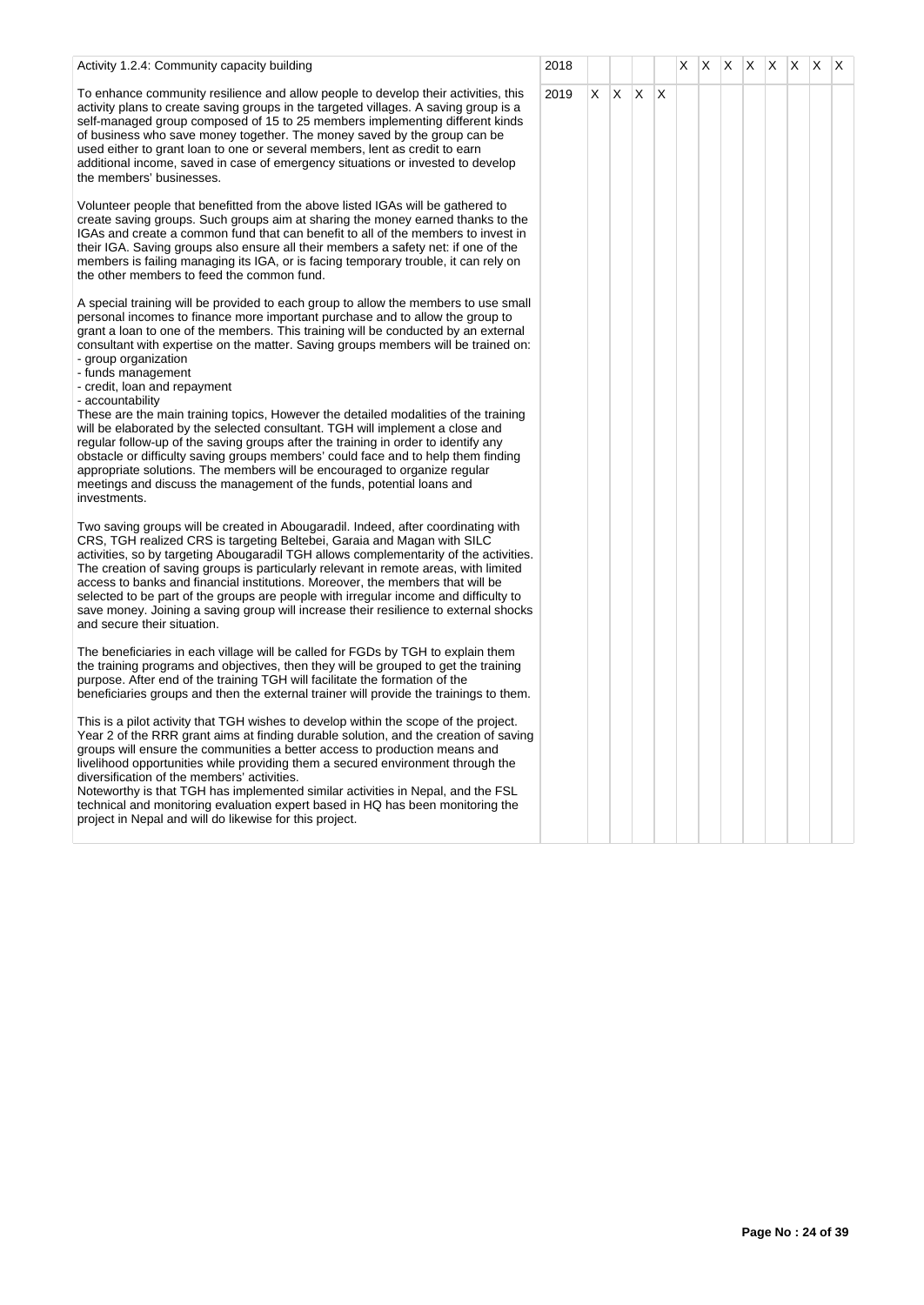| Activity 1.3.1: Training for Teachers                                                                                                                                                                                                                                                                                                                                                                                                                                                                                                                                                                                                                                                                                                                                                                                                                                                                                                                                                                                                                                                                                                                                                                                                                                                                                                                                                                                                                                                                                                                                                                                                                                                                                                                                                                                                   | 2018 |  |  | Х |              |  |  | X |
|-----------------------------------------------------------------------------------------------------------------------------------------------------------------------------------------------------------------------------------------------------------------------------------------------------------------------------------------------------------------------------------------------------------------------------------------------------------------------------------------------------------------------------------------------------------------------------------------------------------------------------------------------------------------------------------------------------------------------------------------------------------------------------------------------------------------------------------------------------------------------------------------------------------------------------------------------------------------------------------------------------------------------------------------------------------------------------------------------------------------------------------------------------------------------------------------------------------------------------------------------------------------------------------------------------------------------------------------------------------------------------------------------------------------------------------------------------------------------------------------------------------------------------------------------------------------------------------------------------------------------------------------------------------------------------------------------------------------------------------------------------------------------------------------------------------------------------------------|------|--|--|---|--------------|--|--|---|
| During the first phase of the project, TGH and MoE trained 28 volunteer teachers in<br>Garaia, Beltebei, Magan and Um Dukhun in order to improve the learning<br>environment and strengthen their knowledge (sciences, languages, pedagogic<br>methods). The second phase of the project will aim at strengthening their<br>knowledge through the organization of refreshment trainings. This refreshment<br>training will also benefit to the 8 teachers from Abougaradil school (all volunteers, 2<br>women and 6 men), who did not benefit from the first round of training (but this will<br>not be a problem because they will be able to learn from the lessons learnt and<br>challenges faced by the other teachers, so they will not be lacking knowledge<br>compared to the other teachers). This refreshment training will last 3 days.<br>A second training with advanced modules on sciences, languages and child-<br>friendly pedagogic methods will also be organized. This training will target the four<br>schools of the villages of intervention. In total, 17 teachers will be trained: 8 from<br>Abougaradil school (2 women and 6 men, all volunteers), 4 from Garaia school (all<br>volunteers, 2 men and 2 women), 3 from Magan school (1 MoE teacher and 2<br>women volunteers) and 2 from Beltebei school (2 men, all volunteers). This training<br>will last 3 days to allow the teachers to go deeply into the new modules.                                                                                                                                                                                                                                                                                                                                                                                  | 2019 |  |  |   |              |  |  |   |
| Local representatives of MoE will be in charge of designing and delivering the<br>training, with TGH support.<br>At the end of the training, all the teachers will receive a teacher kit whose content<br>is detailed in Annex 1 and is based on UNICEF standards.                                                                                                                                                                                                                                                                                                                                                                                                                                                                                                                                                                                                                                                                                                                                                                                                                                                                                                                                                                                                                                                                                                                                                                                                                                                                                                                                                                                                                                                                                                                                                                      |      |  |  |   |              |  |  |   |
|                                                                                                                                                                                                                                                                                                                                                                                                                                                                                                                                                                                                                                                                                                                                                                                                                                                                                                                                                                                                                                                                                                                                                                                                                                                                                                                                                                                                                                                                                                                                                                                                                                                                                                                                                                                                                                         |      |  |  |   |              |  |  |   |
| Activity 1.3.2: The purchase of stationaries represents a heavy expense for<br>families, in addition to the payment of school fees. Within the scope of this project,                                                                                                                                                                                                                                                                                                                                                                                                                                                                                                                                                                                                                                                                                                                                                                                                                                                                                                                                                                                                                                                                                                                                                                                                                                                                                                                                                                                                                                                                                                                                                                                                                                                                   | 2018 |  |  | X | $\mathsf{X}$ |  |  |   |
| TGH proposes to help PTAs developing IGAs in order to lower school fees, which<br>will in the future allow parents to spend the money they used to spend for school<br>fees on stationeries for their children, underlining that direct distribution of students<br>kits will not be needed anymore after this project (see Activity 1.3.3). In the<br>meantime, TGH plans to distribute student kits to the pupils of the four targeted<br>schools for 2018-2019 school year until PTAs start raising some money. According<br>to TGH, this in-kind distribution is necessary for this additional year because the<br>kits distributed in 2017-2018 under RRR project were designed to last one year (in<br>terms of number of notebooks, stationeries, etc). Enrollment rates are very weak<br>and families are still struggling with the costs of schools, as illustrated by the fact<br>that the number of enrolled students decreased compared to 2017. Paradoxically,<br>families met during assessments and FGD conveyed the idea that the support<br>provided by TGH in 2017-2018 is what enabled families to keep their children at<br>school. Without this intervention, drop-out rates would today be even more<br>worrying. TGH is planning on distributing such kits for one more year in order to<br>ensure enrolled students still have the capacity to come to school. TGH has<br>planned an exit strategy for this activity, so that kits do not need to be repeatedly<br>distributed: the following years, the IGAs implemented by PTA (activity 1.3.3) will<br>allow school fees to be lower, so families will be able to purchase school<br>stationeries for their children.<br>The content of the kits is detailed in Annex 1 and is based on the UNICEF<br>standard. One kit is designed to last one school year. | 2019 |  |  |   |              |  |  |   |
| During the first implementation phase of the project, Garaia, Magan and Beltebei<br>schools received small equipment (blackboards, plastic mats, plastic sheeting,<br>steel barrel, chairs, and desks). The school of Abougaradil has been integrated in<br>the intervention area for the second phase of the project and will also benefit from<br>small equipment.                                                                                                                                                                                                                                                                                                                                                                                                                                                                                                                                                                                                                                                                                                                                                                                                                                                                                                                                                                                                                                                                                                                                                                                                                                                                                                                                                                                                                                                                    |      |  |  |   |              |  |  |   |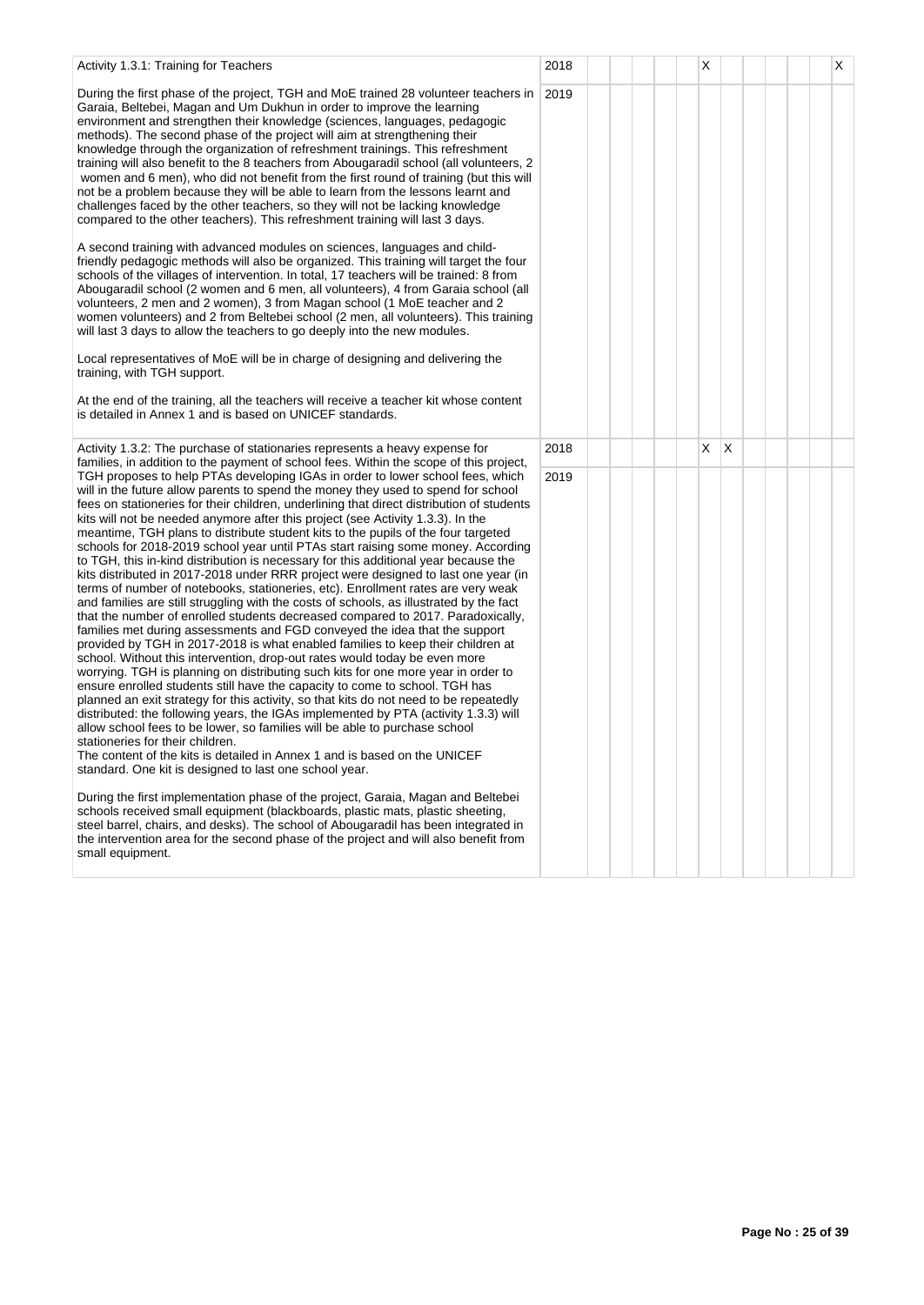| Activity 1.3.3: Income generating activities for PTAs                                                                                                                                                                                                                                                                                                                                                                                                                                                                                                                                                                                                                                                                                                                                                                                                                                                                                                                                                                                                                                                                                                                                                                                                                                                                                                                                                                                                                                                                                                                                                                                                                                                                                                                                                                                                                                                                                                                                                                                                                                                                                                                                                                                                                                                                                                                                                                                                                                                                                                                                                                                                                                                                                                                                                                                                                             | 2018 |    |     |              |              |  |  | X. | X | X. | $\mathsf{I} \mathsf{X}$ |
|-----------------------------------------------------------------------------------------------------------------------------------------------------------------------------------------------------------------------------------------------------------------------------------------------------------------------------------------------------------------------------------------------------------------------------------------------------------------------------------------------------------------------------------------------------------------------------------------------------------------------------------------------------------------------------------------------------------------------------------------------------------------------------------------------------------------------------------------------------------------------------------------------------------------------------------------------------------------------------------------------------------------------------------------------------------------------------------------------------------------------------------------------------------------------------------------------------------------------------------------------------------------------------------------------------------------------------------------------------------------------------------------------------------------------------------------------------------------------------------------------------------------------------------------------------------------------------------------------------------------------------------------------------------------------------------------------------------------------------------------------------------------------------------------------------------------------------------------------------------------------------------------------------------------------------------------------------------------------------------------------------------------------------------------------------------------------------------------------------------------------------------------------------------------------------------------------------------------------------------------------------------------------------------------------------------------------------------------------------------------------------------------------------------------------------------------------------------------------------------------------------------------------------------------------------------------------------------------------------------------------------------------------------------------------------------------------------------------------------------------------------------------------------------------------------------------------------------------------------------------------------------|------|----|-----|--------------|--------------|--|--|----|---|----|-------------------------|
| In Central Darfur, and especially in Um Dukhun locality, the MoE lacks capacities<br>to train sufficient number of teachers. Therefore, most of the schools of the area<br>rely on volunteer teachers to teach the children of the village.<br>Volunteer teachers generally receive a salary, paid by the student parents. The<br>average of school fees in Um Dukhun locality is around 30 SDG per child and per<br>month. This amount represents an important financial charge for the parents and is<br>the main cause of school drop-out in the area.                                                                                                                                                                                                                                                                                                                                                                                                                                                                                                                                                                                                                                                                                                                                                                                                                                                                                                                                                                                                                                                                                                                                                                                                                                                                                                                                                                                                                                                                                                                                                                                                                                                                                                                                                                                                                                                                                                                                                                                                                                                                                                                                                                                                                                                                                                                         | 2019 | X. | IX. | $\mathsf{X}$ | $\mathsf{X}$ |  |  |    |   |    |                         |
| The development of Income Generative Activities within the school would be a<br>sustainable solution to raise some money to cover volunteer teachers' salaries.<br>Once the PTAs are able to cover the volunteers' salaries with the income<br>generated by the IGAs, this will decrease the school fees for families, who will then<br>be able to spend money on stationeries for their children. That is why after 2019,<br>students kits direct distribution will not be needed anymore, as explained in Activity<br>1.3.2. All of the four targeted schools have active PTAs and play a strong role<br>within the school. In Abougaradil, the PTA is composed of 13 members (2 women<br>and 11 men), in Magan there are 12 members (2 women and 10 men), in Beltebei<br>15 members and in Garaia 15.                                                                                                                                                                                                                                                                                                                                                                                                                                                                                                                                                                                                                                                                                                                                                                                                                                                                                                                                                                                                                                                                                                                                                                                                                                                                                                                                                                                                                                                                                                                                                                                                                                                                                                                                                                                                                                                                                                                                                                                                                                                                          |      |    |     |              |              |  |  |    |   |    |                         |
| This activity aims at training the four PTAs on IGA management and providing<br>them material support to start an income generating activity. The specificities of<br>each IGA will be discussed with the PTAs and communities, but taking into account<br>the local context, most IGAs will be oriented towards agriculture. During the focus<br>group discussion conducted in February 2018 with community leaders and<br>Sheikhs, community members showed great enthusiasm for such activity, and<br>explained TGH team that they already have available land for farm cultivation. In<br>the case where the chosen IGA is an agricultural one, the PTA will decide whether<br>the production from this farm would then be sold in the market (to increase the<br>school's revenue and thus decrease the school fees for families) or used to feed<br>the children in school. Previous TGH experience in other countries has illustrated<br>that it is too ambitious, at least at the beginning of such initiative, to aim at both<br>reducing school fees and feeding children at school with one farming IGA.<br>In the other schools, other activities have been mentioned, such as the provision of<br>donkeys and donkey carts to fetch water as well as the provision of sewing<br>machine to sew Jelabya and sell it or uniforms for the students.<br>TGH will pay close attention to the community based approach and let the PTAs of<br>each school choose the 2 IGAs most adapted for them according to the local<br>context, the availability of items, and the knowledge of the members of the PTAs<br>etc.<br>At the beginning of the project, TGH will conduct additional focus group discussion<br>to determine with the community what could be feasible, and how to organize the<br>PTAs to carry out the IGAs. A clear distribution of the roles and responsibilities for<br>all the members will be established between the community and organizational<br>assistance will be provided by TGH to ensure the sustainability of the IGA.<br>According to previous TGH development project related to IGAs, the selection<br>should be done in advance at the beginning of the project and start immediately<br>after the material is selected and transported, in order for TGH to keep as back up<br>for the first months of the implementation of the IGAs to be able to monitor,<br>manage the different actors, give additional material if needed etc.<br>Noteworthy is that TGH has implemented similar activities in Central African<br>Republic, and the education technical and monitoring evaluation expert based in<br>HQ has been monitoring the project in CAR and will do likewise for this project.<br>TGH has already designed several training documents as well as monitoring and<br>follow-up tools specific to this type of activities. |      |    |     |              |              |  |  |    |   |    |                         |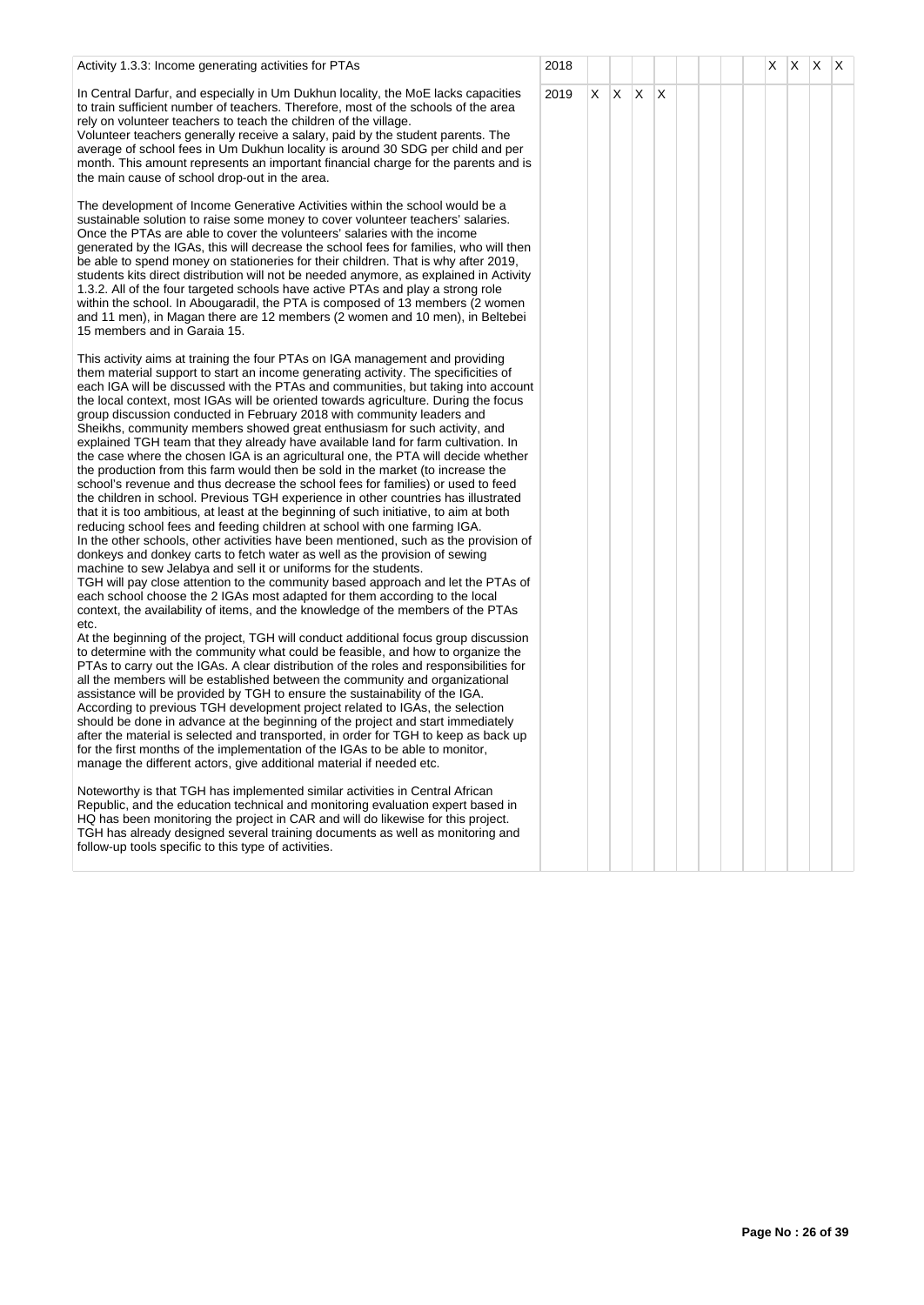| Activity 1.3.4: Access to sanitation facilities is one of the conditions to create an<br>adequate learning environment for students and teachers.                                                                                                                                                                                                                                                                                                                                                                                                                                                                                                                                                                                                                                                                                                                                                                                                                                                                                                                                                                          | 2018 |         |  |  |  | $X \mid X \mid X$ |  |
|----------------------------------------------------------------------------------------------------------------------------------------------------------------------------------------------------------------------------------------------------------------------------------------------------------------------------------------------------------------------------------------------------------------------------------------------------------------------------------------------------------------------------------------------------------------------------------------------------------------------------------------------------------------------------------------------------------------------------------------------------------------------------------------------------------------------------------------------------------------------------------------------------------------------------------------------------------------------------------------------------------------------------------------------------------------------------------------------------------------------------|------|---------|--|--|--|-------------------|--|
| - Abougaradil: the 320 students of Abougaradil school (147 boys and 173 girls) and<br>8 teachers will benefit from the construction of 2 blocks of 4 latrines near the<br>school.                                                                                                                                                                                                                                                                                                                                                                                                                                                                                                                                                                                                                                                                                                                                                                                                                                                                                                                                          | 2019 | $X$ $X$ |  |  |  |                   |  |
| - Garaia: TGH will build 1 block of 4 latrines to cover the needs of the 360 students<br>of the school (169 boys and 191 girls), as TGH already planned to build one block<br>of 4 latrines in Garaia school under RRR previous grant.                                                                                                                                                                                                                                                                                                                                                                                                                                                                                                                                                                                                                                                                                                                                                                                                                                                                                     |      |         |  |  |  |                   |  |
| In Beltebei, one block of four latrines already exists and covers the needs of the<br>145 students of the school (75 boys and 70 girls).<br>In Magan, the MoE is responsible of the school infrastructure.                                                                                                                                                                                                                                                                                                                                                                                                                                                                                                                                                                                                                                                                                                                                                                                                                                                                                                                 |      |         |  |  |  |                   |  |
| TGH will carefully see to respect SPHERE standards in each school (1 latrine for<br>30 girls and 1 latrine for 60 boys).                                                                                                                                                                                                                                                                                                                                                                                                                                                                                                                                                                                                                                                                                                                                                                                                                                                                                                                                                                                                   |      |         |  |  |  |                   |  |
| In Abougaradil, Garaia, Beltebei and Magan schools, TGH will build two<br>handwashing facilities which will be located near the latrines. This activity will be<br>linked with IGAs for PTAs (activity 1.3.3) especially for the PTAs who will receive<br>means of transportation to fetch water and provide water for the handwashing<br>facilities on daily basis. Indeed, TGH observed during the implementation of<br>previous project that the provision of handwashing facilities is convenient and<br>necessary, especially to apply the concept of hygiene promotion received.<br>However, it has been observed n other schools in West and Central Darfur that,<br>too often, the handwashing facilities remain empty because the PTAs face many<br>challenges to provide water in school on a daily basis (price of water, distance to<br>water point). The transportation IGAs coupled with the provision of facilities will<br>increase hygiene practices among the schools.                                                                                                                                   |      |         |  |  |  |                   |  |
| Access to latrines and handwashing facilities within the schools will reduce the<br>risks of diseases linked to open defecation and will contribute to the adoption of<br>good hygiene practice among the children.                                                                                                                                                                                                                                                                                                                                                                                                                                                                                                                                                                                                                                                                                                                                                                                                                                                                                                        |      |         |  |  |  |                   |  |
| In FGD conducted in all villages, communities conveyed the idea that they were<br>willing to contribute to any activity. TGH will organize with the community turns to<br>work on the construction of latrines for each volunteer, so that not always the same<br>persons are working. TGH will ask the suppliers to train them on easy tasks that<br>they can reuse later on (such as brick making and wall building for example).<br>However, based on TGH previous experiences, community participation is often<br>impeded by work constraints: as many people are farmers, they spend most of<br>their days cultivating, which makes it difficult for them to spare some time to<br>participate. That is why TGH has nevertheless budgeted labour force for this<br>activity. TGH will integrate a clause in the contract with the supplier underlining that<br>the supplier will have to integrate and train a few community members. To<br>reassure suppliers that the work will be done as well as with skilled workers,<br>members with previous experience and in need of capacity building will be<br>selected. |      |         |  |  |  |                   |  |
| To be noted that TGH does not plan on implementing CATS/CLTS approach for<br>several reasons:<br>The one year period of this project is not favorable for such long-term approach;<br>In previous interventions in these villages, TGH has used direct distribution for<br>latrines so changing the modality might create tensions, with recently returned HH<br>not understanding this change, which might put TGH staff at insecurity and<br>threaten the project's outcome;<br>Finally, TGH always adopts an in-between approach, where direct distribution is<br>adopted but community is integrated in the construction (in particular in digging<br>activities; and under this project in construction works with the supplier as well).                                                                                                                                                                                                                                                                                                                                                                             |      |         |  |  |  |                   |  |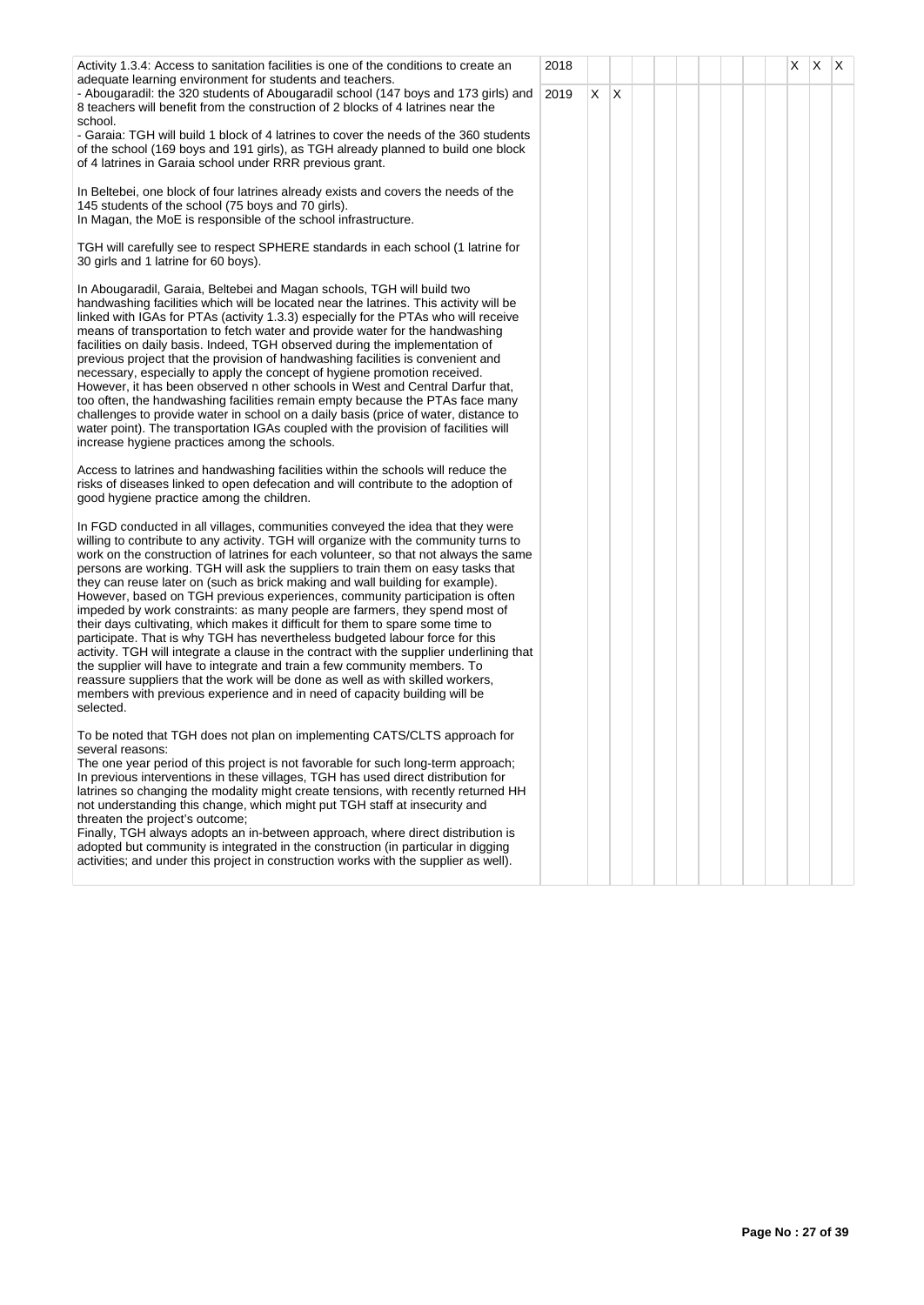Activity 1.3.5: The HKPs selected in each village will also regularly intervene in the schools to deliver key messages on hygiene good practices. Indeed, children are usually very sensitive to key messages. When at home, they will repeat the key messages they learnt at school and spread the messages among their relatives.

HKPs will be in charge of the organization of at least 3 sessions on each of the four targeted schools (Garaia, Abougaradil, Magan and Beltebei) on different topics: water collection and storage, jerrycan cleaning, handwashing, personal hygiene, etc. Soap distribution in each school will support the hygiene promotion sessions. Each student will receive 6 soaps, that covers individual needs for 6 months, that is to say until the PTAs are able to generate an income and to provide the schools with soaps for students to be able to properly wash their hands, completing the benefits of the handwashing facilities presented in Activity 1.3.4.

As mentioned above, during a RRR meeting in Khartoum, UNDP/IRDS mentioned that year 2 of the project will focus on operationalization of the community centres they built in 2017-2018. For that, they proposed to other partners to implement activities in the centres to strengthen community appropriation. TGH has exchanged an email with IRDS to check that this option was still doable. IRDS is planning on handing over the community centres to the community but has trained focal point persons on how to manage the community centres' resources and how to create schedules and coordinate various activities. The contacts of the focal point persons will be shared with TGH. During the project implementation, TGH will coordinate on the dates of this activity with IRDS to be able to conduct them in the community centres when IRDS is not conducting activities there. IRDS also confirmed that the centres are quite big and that several small activities could be implemented at the same time.

# **OTHER INFO**

# **Accountability to Affected Populations**

Beneficiaries and affected populations are involved in the different stages of the project, from needs assessment, to project design and implementation. In complementarity of its continuous presence in the targeted areas, TGH has continued to organize FGD and assessments with communities, separating men, women and youth when deemed necessary because of sensitive subjects, as well as meetings with relevant stakeholders (WES, MoAARI, local representatives of the MoE, HAC, Sheikhs, community leaders) to collect needs and beneficiaries' recommendations on the most adequate activities. TGH included all groups of community during the implementation of year 1 of the RRR project and the INGO explained to communities that their involvement during year 2 will have to be even more important, in order to help the communities to become more self-sufficient and for the activities to have a great value-for-money and a long-lasting impact. Communities' suggestions were consequently taken into account when designing this project. In terms of community's direct participation in the activities, this will be achieved through the different structures and organizations involved. In the WASH sector, this can be illustrated by the local management of water (water committees, spare parts store) and hygiene promotion (HKP) that will be put into place throughout the project. In the education sector, this will be achieved through the involvement of PTAs and teachers. Following a bottom-up approach, all relevant stakeholders will be involved at each step of the project, from decision-making processes to concrete implementation. This will enable community feedback simultaneously to the project implementation, facilitating the revision of an activity if a community member suggests it and the proposition is relevant.

TGH also puts in place mechanisms to enable beneficiaries and affected populations to provide feedback and complaints. At the beginning of the project implementation, TGH will organize a meeting with leaders and other relevant stakeholders to present the activities and explain that community complaints and advices are necessary to improve them. TGH will present to the beneficiaries the different ways to communicate their issues (special complaints during distribution, direct contact with TGH staff, visit to TGH office, etc.). For example, a mail box will be installed for the beneficiaries to give their feedback and recommendations on activities. This box enables them to communicate anonymously and will be regularly checked in order to modify the activities if deemed necessary. When a complaint is addressed to TGH, it is acknowledged by the Base Manager who provides the necessary information to the affected population to ensure their comprehension of TGH operations, prioritization criteria and operational or budget limitations. According to the relevance of the concerns addressed by the community to the Base Managers and Program team in the field, these can also be analyzed in further details and considered in activities planning.

Mechanisms to ensure adequate information sharing and communication with communitiesand affected populations have already been mentioned above and include meetings with affected populations, Sheikhs or other community leaders and more importantly, availability of TGH staff.

Do No Harm principles are respected in the proposed project because no group of population is left apart, whether they are young people, women, disabled… Moreover, beneficiaries are targeted based on strict, transparent and well explained vulnerability criteria and not based on status (IDP, returnee, host). This contributes in mitigating the possible existing tensions between the host community and other groups, with the former sometimes accusing the latter of stealing their resources.

#### **Implementation Plan**

| 2018 |             |  |  |  | $\mathsf X$ | $\mathsf X$ |
|------|-------------|--|--|--|-------------|-------------|
| 2019 | $\mathsf X$ |  |  |  |             |             |
|      |             |  |  |  |             |             |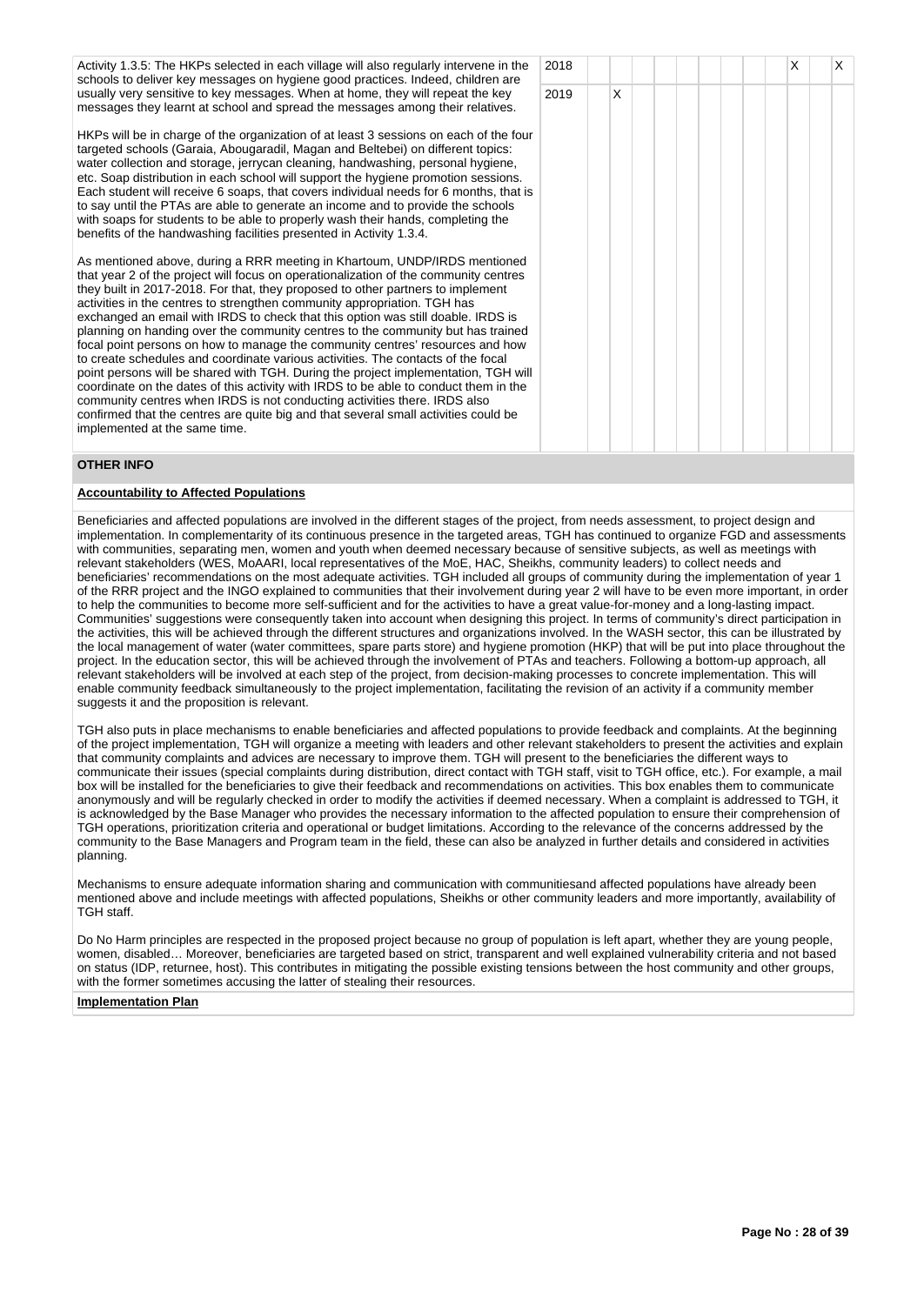If TGH is usually working in partnership with national NGO Al Massar, it will not be the case through the hereby proposed intervention as TGH has already other projects in Central Darfur scheduled for 2018 with Al Massar, and intends not too exceed the operational capacity of the partnership. Relevant governmental entities are systematically involved. In this situation, it will be the WES, MoAARI, MoE and HAC.

TGH has adapted its HR and management capacities to administrative impediments and worsening security conditions to maintain its operational capacities and ensure direct implementation and supervision of operations in Darfur. All activities will be implemented through the teams already in place in Um Dukhun and Khartoum, who have long experience in emergency response and early recovery projects.

TGH Um Dukhun team is composed of a Base manager and his deputy, a logistic team, a FSL team, a WASH team, a RRR Coordination manager and a Community mobilizer. Noteworthy is that TGH Zalingei base is also key for good coordination as it is in the capital of the state. In Khartoum, the coordination team is composed of 3 permanent expatriate positions (Country Director, Head of Programs and Support Service Coordinator), 2 punctual expatriate positions (Grants Manager, Logistics advisor) and 8 national positions to support Program, Logistic, Administration and Human Resources departments. Moreover, TGH has 3 senior flying staffs in the FSL and WASH sector. Daily exchanges between Khartoum coordination team, roving team and field based staff are done through usual communication means (through phone, email, skype) and the use of a monthly based reporting and monitoring tools, as mentioned earlier in this document.

Team coordination meetings organized by the Country Director in Khartoum and by Um Dukhun Base manager facilitate context and security analysis, tasks prioritization and collective awareness on operations and challenges. Moreover, HQ team provides direct general support to the Sudan mission and more specifically in grants management, administrative and procurement procedures supervision and security management. The WASH, FSL and education technical experts provide technical support to harmonize strategy and improve the quality of operations in these sectors, as well as validate the technical options developed in the project. Coordination and exchanges are strengthened thanks to regular field visits from HQ staff (desk, finance, technical referents).

To ensure the good implementation of the project, TGH coordinates with humanitarian stakeholders and authorities to maximize efficiency and impact, to avoid duplication and to promote the sustainability of the project achievements. At national level, TGH is an active member of the INGO Forum and the FSL, ES&NFI, WASH and Education sector meetings as well as Cash Working Group. TGH maintains coordination with INGOs working in the same areas, especially through the RRR sector meetings, additional meetings and / or email and phone conversations. Coordination mechanisms with HAC local and federal level are also established. Notably, TGH shares with the HAC quarterly and yearly reports giving updates on implemented activities. This coordination is necessary to ensure access to field and beneficiaries. Coordination at state level is also TGH's priority. In Zalingei, close coordination with HAC state commissioner is ensured in terms of programming and authorizations. The Base Manager participates in the Humanitarian Coordination Team (HCT) meetings, the sector meetings, security meetings and the INGO forum meetings. Bilateral meetings are regularly held with main humanitarian actors and line ministries (WES, MoAARI, MoE) regarding new emergencies and population movements.

**Coordination with other Organizations in project area**

| Name of the organization                                                         | Areas/activities of collaboration and rationale                                                                                                                                                                                                                                                                                                                                                                                                                                                                                                                                                                                                                                                                                                                                                                                                                                                                                                                                                                                                                                                                                                                                                                                                                                                                                                                                                                                                                                                                                                                                                                                                                                                                                                                                                                                                                                                                                                                                                                                                                                                                                                                                                                                                                                                                                                                                                                                                                                                                                                                                                                                                                           |
|----------------------------------------------------------------------------------|---------------------------------------------------------------------------------------------------------------------------------------------------------------------------------------------------------------------------------------------------------------------------------------------------------------------------------------------------------------------------------------------------------------------------------------------------------------------------------------------------------------------------------------------------------------------------------------------------------------------------------------------------------------------------------------------------------------------------------------------------------------------------------------------------------------------------------------------------------------------------------------------------------------------------------------------------------------------------------------------------------------------------------------------------------------------------------------------------------------------------------------------------------------------------------------------------------------------------------------------------------------------------------------------------------------------------------------------------------------------------------------------------------------------------------------------------------------------------------------------------------------------------------------------------------------------------------------------------------------------------------------------------------------------------------------------------------------------------------------------------------------------------------------------------------------------------------------------------------------------------------------------------------------------------------------------------------------------------------------------------------------------------------------------------------------------------------------------------------------------------------------------------------------------------------------------------------------------------------------------------------------------------------------------------------------------------------------------------------------------------------------------------------------------------------------------------------------------------------------------------------------------------------------------------------------------------------------------------------------------------------------------------------------------------|
| HAC, WES, OCHA, UNDP, IMC, SORC, CRS<br><b>Environment Marker Of The Project</b> | Locality HAC representatives are closely associated with<br>implementation and monitoring of all humanitarian interventions<br>conducted in Um Dukhun. Ongoing effective coordination shall<br>continue with HAC at locality and state level to facilitate access and<br>project implementation., Locality WES representatives are involved in<br>all WASH assessments conducted, including in the<br>recommendations of WASH technical options. All TGH WASH<br>activities are conducted in coordination with WES., General<br>coordination of operations in Central Darfur through HCT meetings<br>and specific meetings in Zalingei. Coordination for inter-agency<br>assessment missions. TGH will share with OCHA need assessments<br>and distribution reports., In 2017, under RRR project, UNDP has<br>created and supported community centres in order to reinforce<br>protection mechanisms. It has also established / reactivated<br>community-based protection structures/networks through Community<br>Based Conflict Resolution Mechanisms. TGH will, as much as<br>possible, rely on those structures to promote their appropriation by<br>communities. This will participate in community strengthening and<br>stabilization through the operationalization of the centres., INGO<br>based in Um Dukhun along with TGH. IMC is already active in<br>Moradaf and Garaia with clinics operating. Medical data are often<br>exchanged. Current field level coordination of needs assessments<br>and operations will continue throughout the project, combining<br>resources for joint missions. All NNGO/INGO will conduct regular<br>coordination meeting at Um Dukhun level on the specific returnee<br>situation, in order to avoid overlapping and fill the gaps., SORC<br>(NNGO) developed its presence in Um Dukhun area throughout<br>2017 under RRR project. During year 2 of RRR, the NNGO should<br>focus on livelihood and life skills for communities to build shelters in<br>an environment friendly manner. All NNGO/INGO will conduct<br>regular coordination meeting at Um Dukhun level on the specific<br>returnee situation, in order to avoid overlapping and fill the<br>gaps., CRS and TGH activities in the livelihood sector during 2017<br>were complementary in 2017 as CRS focused on animal care whilst<br>TGH focused on vegetable and cereals livelihood. Nutrition and SILK<br>activities implemented in 2017 will continue for year 2 of RRR<br>project. all NNGO/INGO will conduct regular coordination meeting at<br>Um Dukhun level on the specific returnee situation, in order to avoid<br>overlapping and fill the gaps. |

B: Medium environmental impact with NO mitigation

**Gender Marker Of The Project**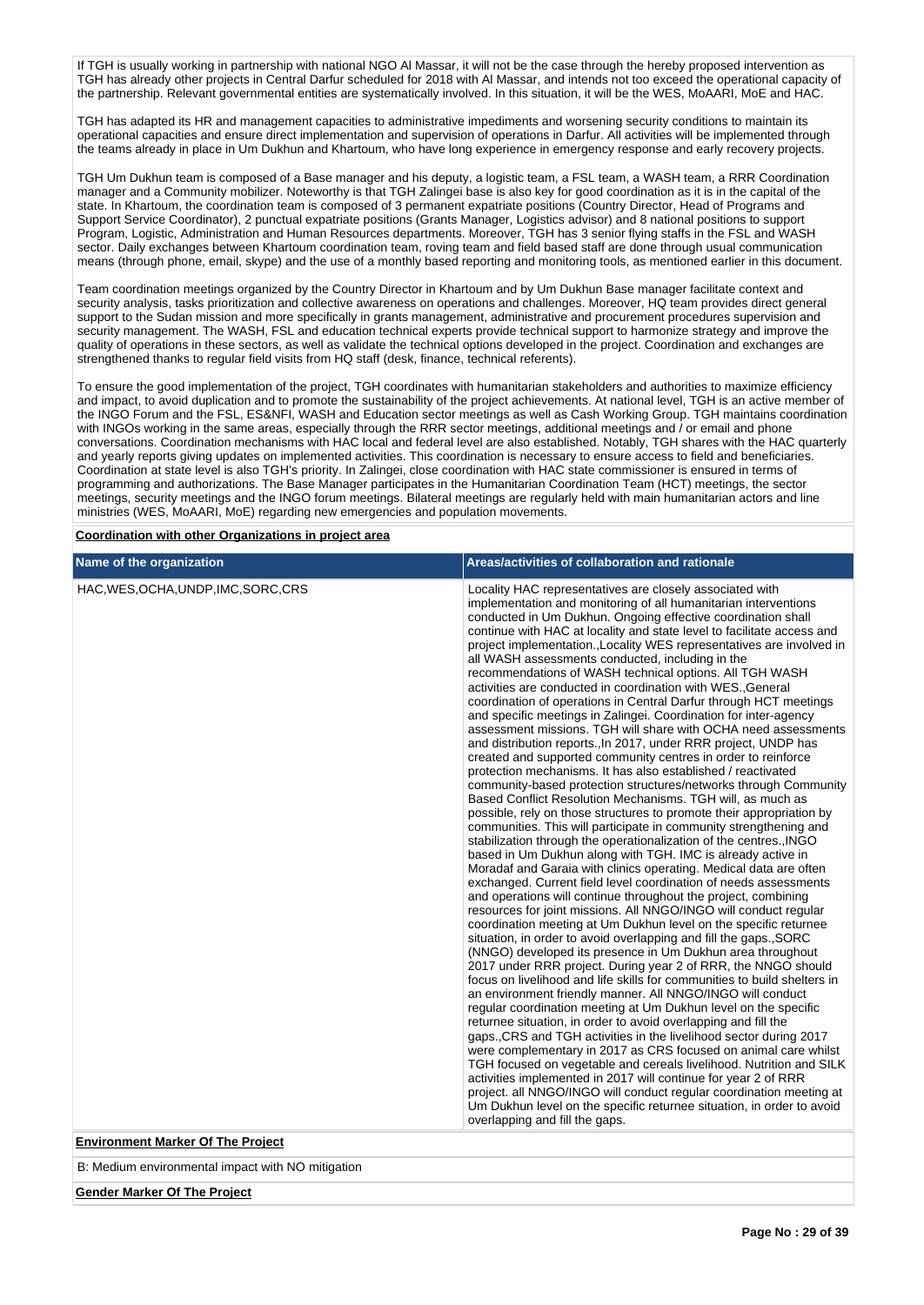## **Justify Chosen Gender Marker Code**

Returnees are characterized by a large proportion of women, children and elderly, since many men were involved in fighting and have been victims of the conflict. TGH always focuses on gender balanced activities in all steps of its projects. During needs assessments, TGH takes into consideration women and girls' point of view through separated focus group discussions to allow them to have their voices heard.

Throughout project implementation, TGH always promotes mixed water committees. While gender balanced water committees cannot be imposed and the selection of the committee remains responsibility of the community, it will be recommended to have a minimum of 30% women in the committee and for women to take roles of leadership, such as the treasurer or secretary role and not exclusively as hygiene promoters. In the livelihood activities, TGH proposes to carry out diverse activities for women such as: home gardening and other IGAs adapted to their conditions (home gardening for example reduces the risks of GBV they are exposed when they go away to cultivate land). In Education activities, training of teachers/volunteers will be opened to both men and women, but TGH will make strong advocacy to involve women in the MoE training. TGH will promote school for girls, as the number of girls at school is always lower than the number of boys. Besides, within TGH's Shelter/NFI/WASH/FSL interventions, households encompassing Persons With Special Needs (PWSN, TGH/UNHCR's criteria) are often prioritized among overall conflict or disaster affected population in addition to prior need-based specific selection criteria. A majority of single women, women headed households, pregnant women and lactating women are prioritized.

In terms of WASH, in particular in schools to sensitize children on the importance of gender balance and respect, TGH is always intending to respect the common standard for latrine constructions. Nevertheless, in specific contexts where needs are significant, infrastructures scarce and humanitarian funding are insufficient to cover all needs and respecting standards; TGH strives to reach results as close as possible to the standards. Whether funding and context allow gender-separated sanitation facilities or not, in both cases TGH ensures latrines respect the privacy and dignity of beneficiaries with doors that can be locked from the inside. This is also in line with TGH's protection policy. Hygiene promotion sessions in schools will also be organized for boys and girls together and separately for touchy subjects in order to make communication easier for girls.

Assessments illustrated that women and girls are the members of the family responsible for collecting water, putting them at risk of GBV. The construction and running of new water supply facilities in the returnees' villages will particularly reduce women journey to fetch water and thus contribute to reducing risks of GVB.

Last but not least, all assessment tools, monitoring tools and FU tools used by TGH (including the numbers of reached beneficiaries) have disaggregated numbers by age and sex (SADD).

By taking into account gender, age and diversity issues in all of its projects, TGH also participates in the development of a fairer society, factor renowned to increase the mid and long term impacts of early recovery and development actions.

# **Protection Mainstreaming**

As already mentioned, the hereby-proposed action is focusing on returnees in Um Dukhun locality, who received no or little humanitarian assistance since their return until 2017, inducing high proportion of vulnerable individuals. Enabling them a safe and dignified access to basic services is part of the protection of life and safety principle. Other underlying principles in TGH's approach to protection mainstreaming are participation (of communities and local actors), non-discrimination (directly linked with the previous principle), partnership (with NNGO and humanitarian stakeholders in general) and capacity building (through the multiplication of adapted and relevant trainings). In regards with non-discrimination, TGH's do no harm approach is strongly considered within this presented project: the INGO, with the aim of avoiding tensions between returnees and host community, avoids exposing both groups to further harm by non-discrimination of one group of people in need over another. Selection of beneficiaries is thus based on needs and vulnerability criteria and not on status. The vulnerability criteria adopted by TGH are those adopted by the UNHCR, and include: Pregnant and Lactating Women, single-headed HH (especially womenheaded HH), elderly, people with disabilities or chronic diseases, infants and young children, unaccompanied minor, and any other Person With Special Needs.

TGH activities linked with water supply provision will target individuals without any distinction and prioritization. Nevertheless, TGH Hygiene and Sanitation activities will focus mainly on most vulnerable and exposed groups such as children, women-headed HH, elderly etc. Protection of those persons, considered as more vulnerable / at risk is thus part of TGH crucial concerns. The home gardening activity will allow beneficiaries to avoid long trips to field to cultivate and the provision of transportation means will make them less vulnerable to attacks when going out of the village than if they were walking.

TGH has made considerable progress in 2017 by hiring a Community Participation Manager (CPM), whose role is to ensure "that all segments of targeted communities have access to services on a non-discriminatory basis". He has been a strong asset in TGH's protection mainstreaming strategy during the year. For instance, he conducted several FGDs with men, women and children (in separate groups) to discuss protection issues (no recreational activities for pupils, lack of water access in schools, distance of water points, exclusion of women from community meetings…). This was completed by field visits. His role is also to facilitate, promote and monitor the communities' participation throughout all the projects funded under this Allocation, as part of TGH and other RRR partners' strategy of accountability towards affected people. The programming principles of the RRR approach achieved through this position are "Participation, accountability and transparency" as well as "human rights, gender equality and women's empowerment" to address the root causes of inequalities and discrimination. Consequently, he ensures that activities are accountable to people and respond to gender inequalities and the specific needs of women, girls and vulnerable populations. On top of that, the CPM conducted a training for TGH Um Dukhun staff on community participation in September 2017 to discuss the aim and importance of community participation. The training also included a section about how to determine commonly with the communities the processes aiming at enhancing their participation in the implementation of the project. along with a Khartoum-based staff, he also recently participated in a 3 days training on "Age, Gender and Disability", which was organized by RedR UK. Mainstreaming knowledge and such cross-cutting issues within TGH staff is key to ensuring protection mainstreaming within the organisation's projects.

**Country Specific Information**

**Safety and Security**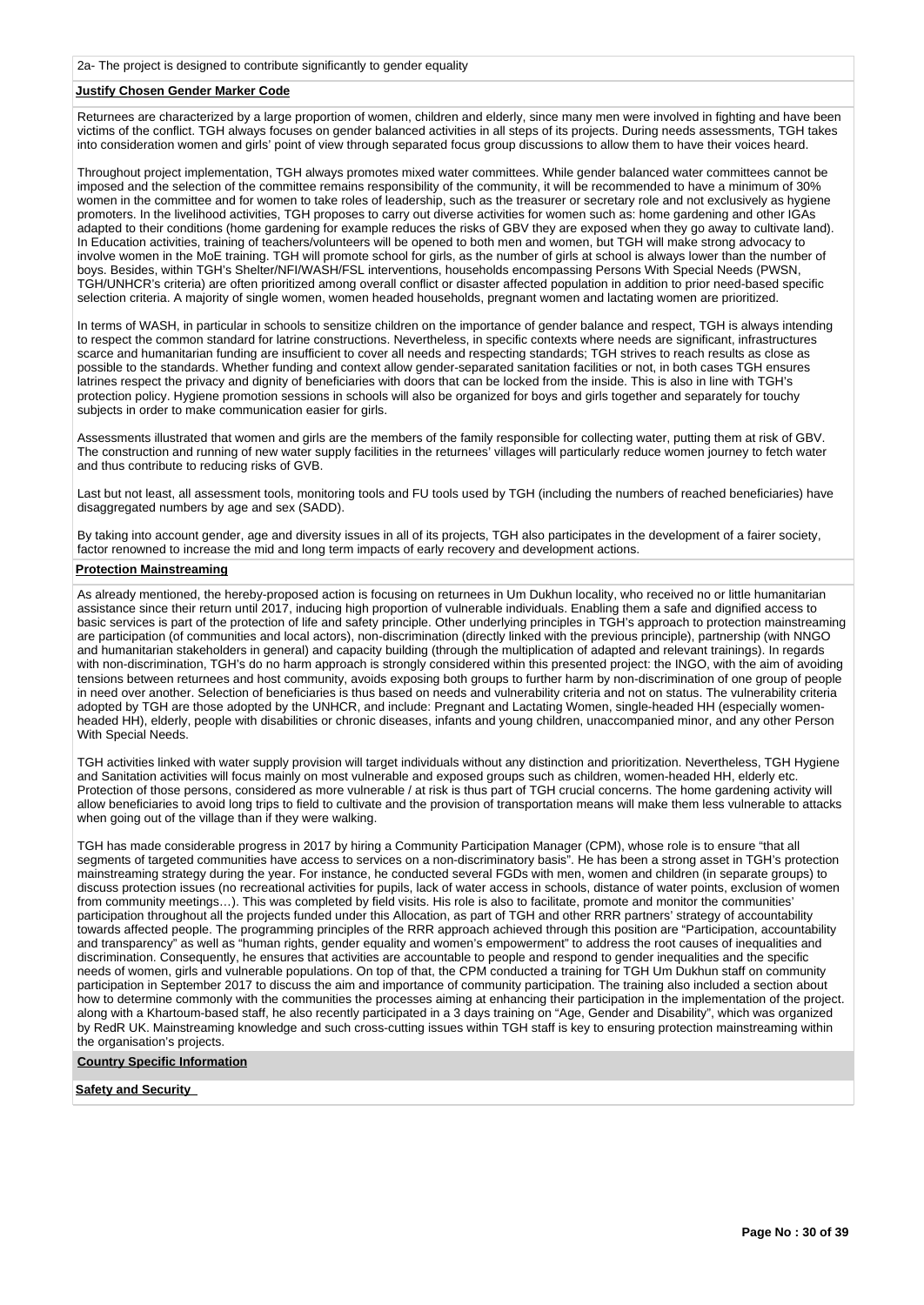Security level in TGH areas of intervention in Darfur has improved. Return of populations to Um Dukhun locality reflects this relative security improvement. However it remains subject to unexpected evolutions and temporary events that can impact implementation of activities on the field. Among these evolutions, new waves of displacement, conflicts over the use of land and resources (usually linked to new arrivals, since it increases the human pressure on such resources) or tribal questions, clashes between farmers and pastoralists, tensions between IDPs and host community, armed groups' greediness... Peaks of violence continue to define the local conflict between Salamat and Misseryia Tribes in Central Darfur, and particularly in Um Dukhun area. For example, between May and July 2017, conflicts between those two tribes displaced 3,997 individuals in Um Dukhun locality. Because of these events, access to program areas, even for national staffs, has been hindered for a few days during that period. Moreover, the abduction of a Swiss aid worker in El Fasher (North Darfur) between October and November 2017, even if not in the areas of implementation, gives an insight into the continuous security threats in Darfur.

At Khartoum level, social disturbances have been taking place since the beginning of 2018 in order to protest against the massive inflation, following the GoS' decision to raise the custom rate of the Dollar in a bid to halt the plummeting of the Sudanese Pound at the black market. Even though the situation has not returned to normal yet, demonstrations have remained peaceful. Further events are likely to happen in the coming months but should not impact TGH capacity to work in Sudan.

In spite of all these issues, security rules adopted by TGH are mechanisms which have prevented TGH to be the victim of any incident. The inclusion of both returnees and host communities in the action is essential to the respect of the do no harm approach and the security of TGH field teams. The highest risk faced by TGH teams on ground remains car-jacking and material theft organized by criminal groups operating in Darfur. Arms dissemination increases the level of violent attacks among the population and potentially towards NGOs employees. To mitigate this risk, car rental is the preferred option. When valuable items or important stocks are transferred to the field, guards are systematically deployed to ensure the safety of goods. The long presence of the organization in the area and its efficient implementation of projects have resulted in a good acceptance locally, who would not purposefully target TGH staff, offices or goods. TGH approach seeks the consent of main local actors and communities as well as good relationships. The INGO and its national field-based staff are well known by the communities in the presented project areas. Moreover, most field-based staffs are from the areas of intervention, strengthening their acceptation by population.

TGH applies the following mitigation measures to minimize the security risks identified:

-Continuous follow-up of security context by TGH base managers and Head of Mission from local sources, staff in place, local authorities, police and UNDSS, clearance from Head of Mission and authorities before any field missions. -Safety and Security measures applied in TGH compounds and during movements.

- -Rental of vehicles for displacements in rural areas so as to limit carjacking risk of INGO vehicles.
- -Police guarding of compounds/stores particularly during reception of valuable items in TGH stores.

-Limitation of the number of days of international staff in high risk areas in the field.

-Additional measures (temporary suspension of field movements, hibernation, non-local staff evacuation) in case of security deterioration;

# **Access**

TGH has been implementing programs since 2004 in West Darfur (El Geneina area) and particularly since 2005 in Central Darfur. The INGO has been continuously implementing on-site programs since then in major towns of its localities of intervention as well as in surrounding rural and remote villages.

National staffs based in Um Dukhun access Beltebei (15 km northeast), Garaia (30 km south), Abougaradil (35 km south) and Magan (60 km northeast) easily by road. International and international staffs based in Khartoum access the locality via UNHAS flights. Following the first year of RRR allocation, TGH is already implementing WASH, education and FSL activities in Magan, Beltebei and Garaia. Abougaradil has been targeted by TGH in 2017 by WASH and NFI activities, so TGH teams are familiar with the place and its inhabitants. Access is easily granted by local authorities and the communities are welcoming. TGH has had no administrative impediments in 2017 to access those 4 villages. However, in 2017, TGH had difficulties accessing villages between April and July due to security situation (conflict between Salamat and Misseriya tribes). Access to field was hindered for a few days.

## The main risks that could hinder access linked to the hereby presented project are:

salary, benefits: life and medical insurance, perdiem, (visa, transport, R&R).

-Major risk of non-access concerns Garaia during the peak of the rainy season (as experienced by TGH in former interventions). The area can remain inaccessible during several weeks due to valleys flooded in the way to the village. For the other villages, the issue is similar but to a lesser extent. Note that the project's workplan has been designed taking into account this constraint.

-Revival of recent conflicts between Salamat and Misseriya tribes, the increase of competition over scarce natural resources and cohabitation of different groups. Security risks mitigation measures will be applied as explained in section related to Security. -Delay in receiving SHF installment for carrying out the procurement in a timely manner, as Um Dukhun locality is expected to be inaccessible for truck by road in June due to the rainy season.

#### The main strengths favoring accessibility in the area are:

-Ongoing TGH valid Technical Agreement for Central Darfur for the period June 2017-May 2018. Procedures for new Technical Agreements 2018-2019 will be launched in advance and TGH does not expect particular issue for their approval as the renewal has never been refused so far.

-Solid communication and coordination with HAC at local level in Um Dukhun locality as well as with HAC in Zalingei level; -Solid communication with traditional leaders of different ethnic groups in place and acceptance of TGH by different community groups; -"Do no harm" approach including in the project strategy the inclusion of different tribes, as well as individuals based on their vulnerability and not on their status (refugee-returnee, IDP-returnee, host community...);

-Current access of TGH staff to the 4 returnee villages targeted.

### **BUDGET**

| Code | <b>Budget Line Description</b>                                                                                                                                                                                                                                                                                                                                                                          |   | D / S Quantity Unit | cost         | Duration  %<br>Recurran charged<br>ce | to CHF | <b>Total Cost</b> |
|------|---------------------------------------------------------------------------------------------------------------------------------------------------------------------------------------------------------------------------------------------------------------------------------------------------------------------------------------------------------------------------------------------------------|---|---------------------|--------------|---------------------------------------|--------|-------------------|
|      | 1. Staff and Other Personnel Costs                                                                                                                                                                                                                                                                                                                                                                      |   |                     |              |                                       |        |                   |
| 1.1  | Head of Program (Expat)                                                                                                                                                                                                                                                                                                                                                                                 | S |                     | 5,122<br>.00 | 12                                    | 8.33   | 5.119.95          |
|      | International staff. Will supervise all project activities (staff management, technical follow up and reports, coordination with other<br>stakeholders and procurement). Experienced international staff. Knoweldge in particatory methodology and Project development.<br>In charge of intermediary and final report. 8.33 % charged to SHF (equivalent to 1 month over 12 months). Unit cost includes |   |                     |              |                                       |        |                   |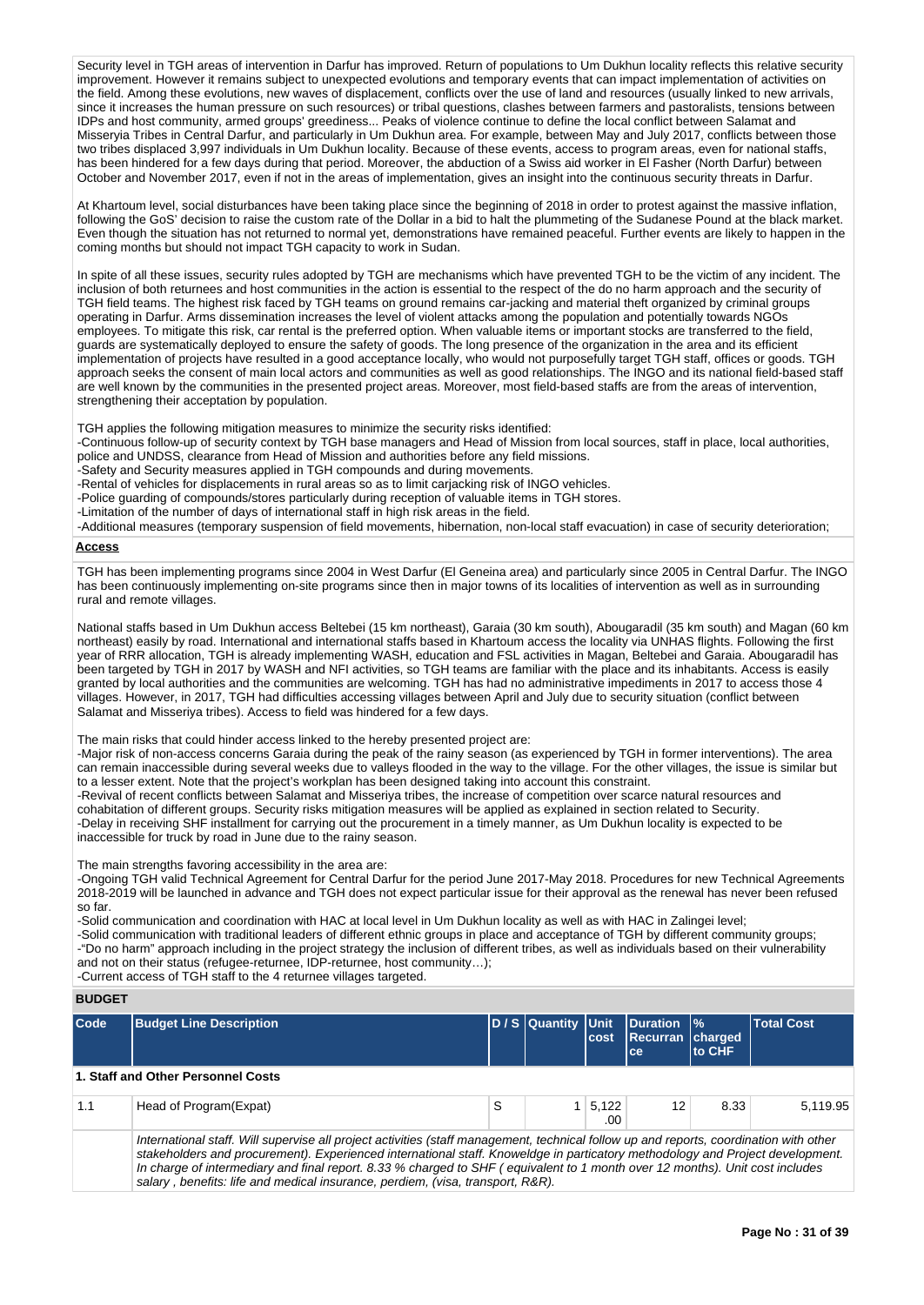| 1.2  | Technical monitoring and evaluation (expat)                                                                                                                                                                                                                                                                                                                                                                                                      | S |                | 1 6,403<br>.00         | 12 | 8.33  | 6,400.44  |
|------|--------------------------------------------------------------------------------------------------------------------------------------------------------------------------------------------------------------------------------------------------------------------------------------------------------------------------------------------------------------------------------------------------------------------------------------------------|---|----------------|------------------------|----|-------|-----------|
|      | International staff. Will evaluate and manage the monitoring of WASH/FSL and education projects. Experienced international<br>staff. Knoweldge in particatory methodology and Project development. In charge with the head of program of intermediary and<br>final report. 8,33 % charged to SHF (equivalent to 1 month over 12 months). Unit cost includes salary and benefits: life and<br>medical insurance, perdiem, (visa, transport, R&R). |   |                |                        |    |       |           |
| 1.3  | Base Manager (Zalingei / Umd dukhum)                                                                                                                                                                                                                                                                                                                                                                                                             | S |                | 2   957.0<br>0         | 12 | 16.66 | 3,826.47  |
|      | 2 National staffs. Skilled senior staff providing general coordination at field level (both technical and administratively). Great<br>experience of emeregncy situation and security management. 16.79 % charged to CHF (equivalent to 2 months over 12 months).<br>unit cost includes salary and benefits (medical insurance, travel allowance, Eid bonus)                                                                                      |   |                |                        |    |       |           |
| 1.4  | Cleaner/ Cook ( Umd Dukhum/ Zalingei/ Khartoum)                                                                                                                                                                                                                                                                                                                                                                                                  | S |                | 5 185.6<br>8           | 12 | 16.66 | 1,856.06  |
|      | 5 National staff. 15.23 % charged to SHF total budget (equivalent to 2 months per staff over 12 months)unit cost includes salary<br>and benefits (medical insurance, Eid bonus)                                                                                                                                                                                                                                                                  |   |                |                        |    |       |           |
| 1.5  | Community mobilizer (Umd Dukhum)                                                                                                                                                                                                                                                                                                                                                                                                                 | S |                | 2 345.6<br>0           | 12 | 25.00 | 2,073.60  |
|      | 2 National staff. Permanent staff based in Umd Dukhum. Will mobilize the community for activities (trainings, distributions and<br>monitoring activities).25% to CHF Total budget (equivalent to 3 months over 12 months). unit cost includes salary and benefits<br>(medical insurance, Eid bonus)                                                                                                                                              |   |                |                        |    |       |           |
| 1.6  | <b>Flying FSL Coordinator</b>                                                                                                                                                                                                                                                                                                                                                                                                                    | S |                | $1 \mid 1,153$<br>.00. | 12 | 8.33  | 1,152.54  |
|      | National staff. Skilled senior staff in charge of planning activities at base level, provide technical support to FSL staff in base and<br>responsible of the quality of the implementation of FSL activities in the field. 8.33% charged to SHF Total Budget (equivalent to 1<br>month over 12 months)unit cost includes salary, and benefits (travel allowance, medical insurance, Eid bonus)                                                  |   |                |                        |    |       |           |
| 1.7  | Food security & livelihood Supervisor                                                                                                                                                                                                                                                                                                                                                                                                            | S |                | 1 454.4<br>5           | 12 | 83.33 | 4,544.32  |
|      | National staff in charge of planning, monitoring, following up, supervising, and supporting Food Security & Livelihood activities.<br>83.33% charged to SHF Total Budget (equivalent to1 0month over 12 months)unit cost includes salary and benefits (travel<br>allowance, medical insurance, Eid bonus)                                                                                                                                        |   |                |                        |    |       |           |
| 1.8  | Food security & livelihood technician                                                                                                                                                                                                                                                                                                                                                                                                            | S |                | 2 396.8<br>0           | 12 | 75.00 | 7,142.40  |
|      | National staff responsible of the execution of daily activities according the FSL planning and collecting data with supervision of<br>FSL Manager.83.33% charged to SHF Total Budget (equivalent to 10 month over 12 months)unit cost includes salary and<br>benefits (medical insurance, Eid bonus)                                                                                                                                             |   |                |                        |    |       |           |
| 1.9  | Flying WASH Coordinator                                                                                                                                                                                                                                                                                                                                                                                                                          | S |                | $1 \mid 1,408$<br>.56  | 12 | 8.33  | 1,408.00  |
|      | National Staff. General project coordinator. Mobilizes WASH managers in the field for activities implementation, coordinates and<br>reports and assists the Head of program. Great experience of emergency situation.8.33% charged to CHF (equivalent to 1 month<br>over 12 months), unit cost includes salary and benefits (medical insurance, travel allowance, Eid bonus).                                                                    |   |                |                        |    |       |           |
| 1.10 | WASH officer / HP Officer                                                                                                                                                                                                                                                                                                                                                                                                                        | S | 1              | 358.4<br>0             | 12 | 25.00 | 1,075.20  |
|      | National Staff. Ensures implementation of hygiene promotion activities in emergency settings, as well as follow-up, monitoring<br>and KAP surveys. 25% charged to SHF (equivalent to 3 months over 12 months). Unit cost includes salary and benefits                                                                                                                                                                                            |   |                |                        |    |       |           |
| 1.11 | WASH technician/ HP Technician                                                                                                                                                                                                                                                                                                                                                                                                                   | S |                | 2 332.8<br>0           | 12 | 25.00 | 1,996.80  |
|      | 2 National staff. Daily follow-up of activities implementation at field level. 25% charged to SHF (equivalent to 3 month over 12<br>months). unit cost includes salary and benefits (medical insurance, Eid bonus)                                                                                                                                                                                                                               |   |                |                        |    |       |           |
| 1.12 | Flying Deputy WASH Coordinator                                                                                                                                                                                                                                                                                                                                                                                                                   | S |                | 1 934.4<br>0           | 12 | 8.33  | 934.03    |
|      | National staff. Skilled senior staff providing training and post-training support, as well general supervision of the WASH action.<br>8.33 % charged to SHF (equivalent to 1 month over 12 months). unit cost includes salary and benefits (medical insurance, travel<br>allowance, Eid bonus)                                                                                                                                                   |   |                |                        |    |       |           |
| 1.13 | WASH Manager                                                                                                                                                                                                                                                                                                                                                                                                                                     | S | 1 <sup>1</sup> | 755.2<br>0             | 12 | 25.00 | 2,265.60  |
|      | National Staff. Will manage the activities implementation on Golo. Great experience of emergency 25% charged to CHF<br>(equivalent to 3 months over 12 months). unit cost includes salary and benefits (medical insurance, travel allowance, Eid bonus)                                                                                                                                                                                          |   |                |                        |    |       |           |
| 1.14 | <b>WASH Supervisor</b>                                                                                                                                                                                                                                                                                                                                                                                                                           | S |                | 2 518.4<br>0           | 12 | 25.00 | 3,110.40  |
|      | National staff. Direct implementation and Supervision of all project activities at field level. 25% charged to SHF (equivalent to 3<br>month over 12 months). unit cost includes salaryand benefits (medical insurance, travel allowance, Eid bonus)                                                                                                                                                                                             |   |                |                        |    |       |           |
| 1.15 | <b>Coordination Manager</b>                                                                                                                                                                                                                                                                                                                                                                                                                      | D |                | $1 \mid 1,024$<br>.00  | 12 | 83.33 | 10,239.59 |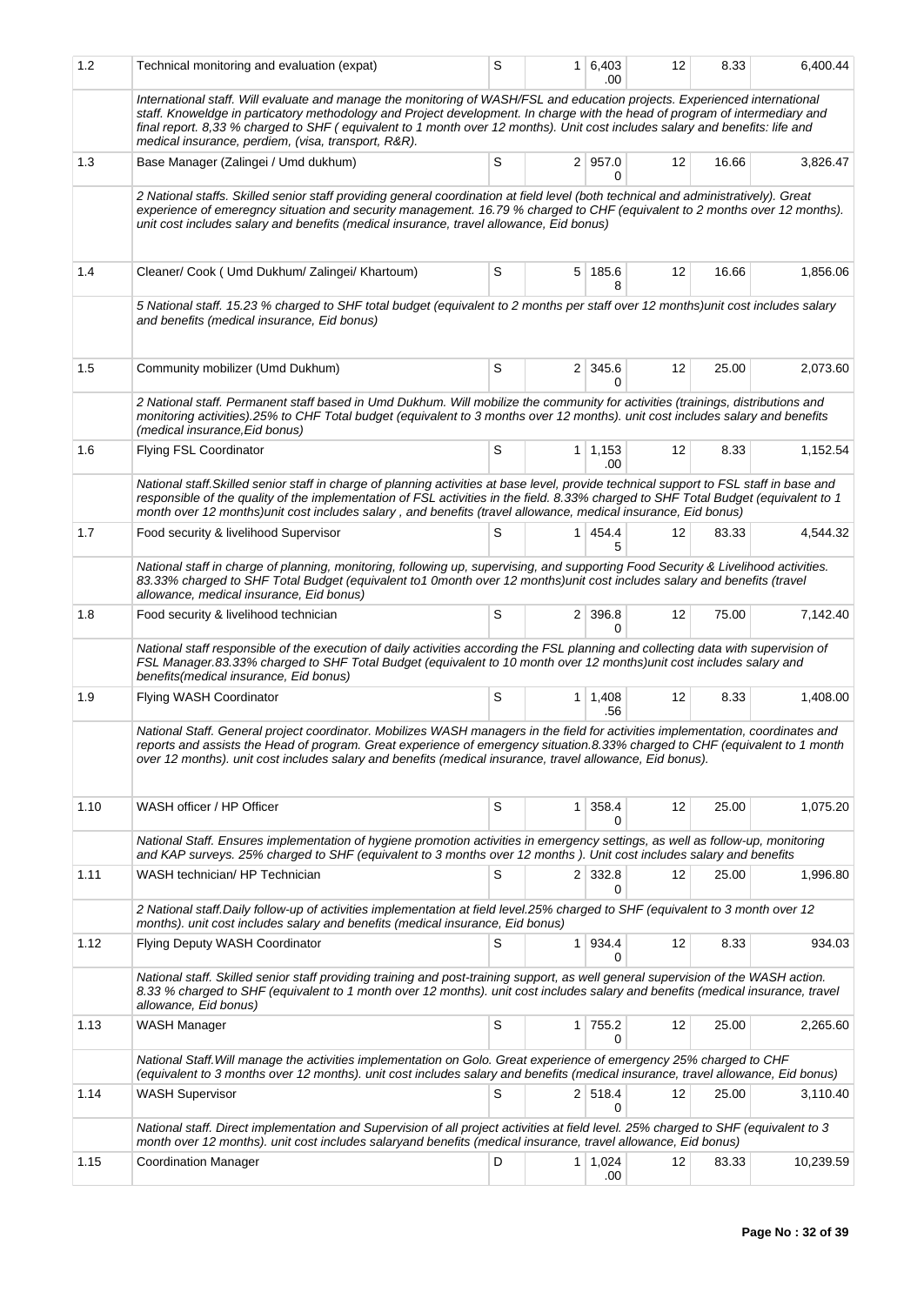|      | National Staff, the Um Dukhun Coordinator will coordinate the response for the returnees in Um Dukhun locality, 100% charged<br>to SHF Budget, this position is not included in the calculation of Human resources rate.                                                                                                                                                                                                                                                                                                                                  |   |                |                        |                   |        |           |
|------|-----------------------------------------------------------------------------------------------------------------------------------------------------------------------------------------------------------------------------------------------------------------------------------------------------------------------------------------------------------------------------------------------------------------------------------------------------------------------------------------------------------------------------------------------------------|---|----------------|------------------------|-------------------|--------|-----------|
| 1.16 | <b>Education officer</b>                                                                                                                                                                                                                                                                                                                                                                                                                                                                                                                                  | S |                | 1 597.7<br>6           | 12                | 66.67  | 4,782.32  |
|      | National staff. Skilled staff providing training and post-training support, as well general supervision of the Education<br>action.83,33% charged to SHF (equivalent to 10 months over 12 months). Unit cost includes salary and benefits (medical<br>insurance, travel allowance, Eid bonus)                                                                                                                                                                                                                                                             |   |                |                        |                   |        |           |
| 1.17 | Head of mission (expat)                                                                                                                                                                                                                                                                                                                                                                                                                                                                                                                                   | S | 1 <sup>1</sup> | 5,763<br>.00           | 12                | 8.33   | 5,760.69  |
|      | Triangle GH representative in the country and ensures local and national coordination 8.33% charged to SHF total budget<br>(equivalent to 1 month over 12 months). Unit cost includes salary and benefits: life and medical insurance, perdiem, (visa,<br>transport, R&R).                                                                                                                                                                                                                                                                                |   |                |                        |                   |        |           |
| 1.18 | Support services coordinator (expat)                                                                                                                                                                                                                                                                                                                                                                                                                                                                                                                      | S |                | $1 \mid 5,123$<br>.00  | 12                | 8.33   | 5,120.95  |
|      | International staff. Will manage the finance, HR znd logistics departement. 8.33% charged to SHF total budget (equivalent to 1<br>month over 12 months). Unit cost includes salary and benefits: life and medical insurance, perdiem, (visa, transport, R&R).                                                                                                                                                                                                                                                                                             |   |                |                        |                   |        |           |
| 1.19 | Logistic coordinator (Flying)                                                                                                                                                                                                                                                                                                                                                                                                                                                                                                                             | S |                | $1 \mid 1,453$<br>.00  | 12                | 8.33   | 1,452.42  |
|      | National staff. Coordinates all logistic teams. charged 8.33% to SHF Total Budget (equivalent to 1 month over 12 months). Unit<br>cost includes salary = and benefits (medical insurance, Eid bonus)                                                                                                                                                                                                                                                                                                                                                      |   |                |                        |                   |        |           |
| 1.20 | Logistic deputy / sup (Khartoum)                                                                                                                                                                                                                                                                                                                                                                                                                                                                                                                          | S |                | 2 512.0<br>0           | 12                | 8.33   | 1,023.59  |
|      | National staff. in charge of purchase and logistics procedures form Khartoum. 8.33% charged to SHF total budget (equivalent to<br>1 month over 12 months). Unit cost includes salary and benefits(medical insurance, Eid bonus)                                                                                                                                                                                                                                                                                                                           |   |                |                        |                   |        |           |
| 1.21 | Logistic Manager (Umd dukhum)                                                                                                                                                                                                                                                                                                                                                                                                                                                                                                                             | S |                | $1 \mid 716.8$<br>0    | 12                | 25.00  | 2,150.40  |
|      | National staff. In charge of all procurement process through internal procedures. Support to all logistic issue at base level (Stock<br>keeping, purchaser, maintenance of equipment, etc.). 25% to SHF Total budget(equivalent to 3 month over 12 months). Unit cost<br>includes salary and benefits (medical insurance, travel allowance, Eid bonus)                                                                                                                                                                                                    |   |                |                        |                   |        |           |
| 1.22 | Logistic Technician / Officer (Umd dukhum)                                                                                                                                                                                                                                                                                                                                                                                                                                                                                                                | S |                | $2 \mid 312.3$         | 12                | 25.00  | 1,873.92  |
|      | National staff. In charge of Direct implementation and supervision of all project activities at field level. Experience in the sector and<br>geographical area(Management of stocks, maintenance of equipment, etc.) 25 % charged to SHF total budget (equivalent to 3<br>month over 12 months). Unit cost includes salary and benefits (medical insurance, Eid bonus)                                                                                                                                                                                    |   |                |                        |                   |        |           |
| 1.23 | Driver(Khartoum)                                                                                                                                                                                                                                                                                                                                                                                                                                                                                                                                          | S | 1 <sup>1</sup> | 263.6<br>8             | $12 \overline{ }$ | 8.33   | 263.57    |
|      | National staff. 8.33% charged to SHF total budget (equivalent to 1month over 12 months) unit cost includes salary and benefits<br>43,5 USD (medical insurance, Eid bonus)                                                                                                                                                                                                                                                                                                                                                                                 |   |                |                        |                   |        |           |
| 1.24 | Watchmen (Umd Dukhum / zalingei / khartoum)                                                                                                                                                                                                                                                                                                                                                                                                                                                                                                               | S |                | 10 268.9               | 12                | 16.66  | 5,375.85  |
|      | 12 National staffs. 16.66% charged to SHF total budget (equivalent to 2 months per staff over 12 months). Unit cost includes<br>salary and benefits (medical insurance, Eid bonus)                                                                                                                                                                                                                                                                                                                                                                        |   |                |                        |                   |        |           |
| 1.25 | Deputy base manager (Umd dukhum / Zalingei)                                                                                                                                                                                                                                                                                                                                                                                                                                                                                                               | S |                | 2 659.2                | 12                | 20.83  | 3,295.47  |
|      | 2 National staff. In charge of all administrative and financial duties at filed level (accountancy, financial reporting, compliance to<br>procédures mainly). 19.96% charged to SHF (equivalent to 2.5 months over 12 months). Unit cost includes salary and benefits<br>(medical insurance, travel allowance, Eid bonus)                                                                                                                                                                                                                                 |   |                |                        |                   |        |           |
| 1.26 | HR Coordinator (Khartoum)                                                                                                                                                                                                                                                                                                                                                                                                                                                                                                                                 | S |                | $1 \mid 1,527$<br>.03  | 12                | 8.33   | 1,526.42  |
|      | National staff. In charge of recruitment, staffs evaluation, and all human resources matters. 8.33% charged to SHF Total budget<br>(equivalent to 1 month over 12 months). Unit cost includes salary and benefits (medical insurance, Eid bonus) representing                                                                                                                                                                                                                                                                                             |   |                |                        |                   |        |           |
| 1.27 | Finance Coordinator (Khartoum)                                                                                                                                                                                                                                                                                                                                                                                                                                                                                                                            | S |                | $1 \mid 1,438$<br>.72  | 12                | 8.33   | 1,438.14  |
|      | National staff. In charge of budget monitoring and supervision of field expenditures. 8.33% charged to SHF Total budget<br>(equivalent to 1 month over 12 months). Unit cost includes salary and benefits (medical insurance, travel allowance, Eid bonus).                                                                                                                                                                                                                                                                                               |   |                |                        |                   |        |           |
| 1.28 | Capital Administrator & Liaison officer (Khartoum)                                                                                                                                                                                                                                                                                                                                                                                                                                                                                                        | S |                | 2 456.5<br>0           | 12                | 8.33   | 912.63    |
|      | 1 National staff in charge of accountancy, ordering invoices and supporting documents, bank reconciliation, petty cash<br>monitoring. 18.33% charged to SHF total budget (equivalent to 1 month over 12 months). Unit cost includes salary and benefits<br>(medical insurance, Eid bonus)<br>1 National staff, in charge of HAC porcedures and flight booking (Technical agreement, Visa, evaluation). 8.33% charged to<br>SHF Total budget (equivalent to 1 month over 12 months). Unit cost includes salary and benefits (medical insurance, Eid bonus) |   |                |                        |                   |        |           |
|      | <b>Section Total</b>                                                                                                                                                                                                                                                                                                                                                                                                                                                                                                                                      |   |                |                        |                   |        | 88,121.77 |
|      | 2. Supplies, Commodities, Materials                                                                                                                                                                                                                                                                                                                                                                                                                                                                                                                       |   |                |                        |                   |        |           |
| 2.1  | Installation of a MWY in Beltebei & Magan                                                                                                                                                                                                                                                                                                                                                                                                                                                                                                                 | D |                | $2 \mid 45,00$<br>0.00 | 1                 | 100.00 | 90,000.00 |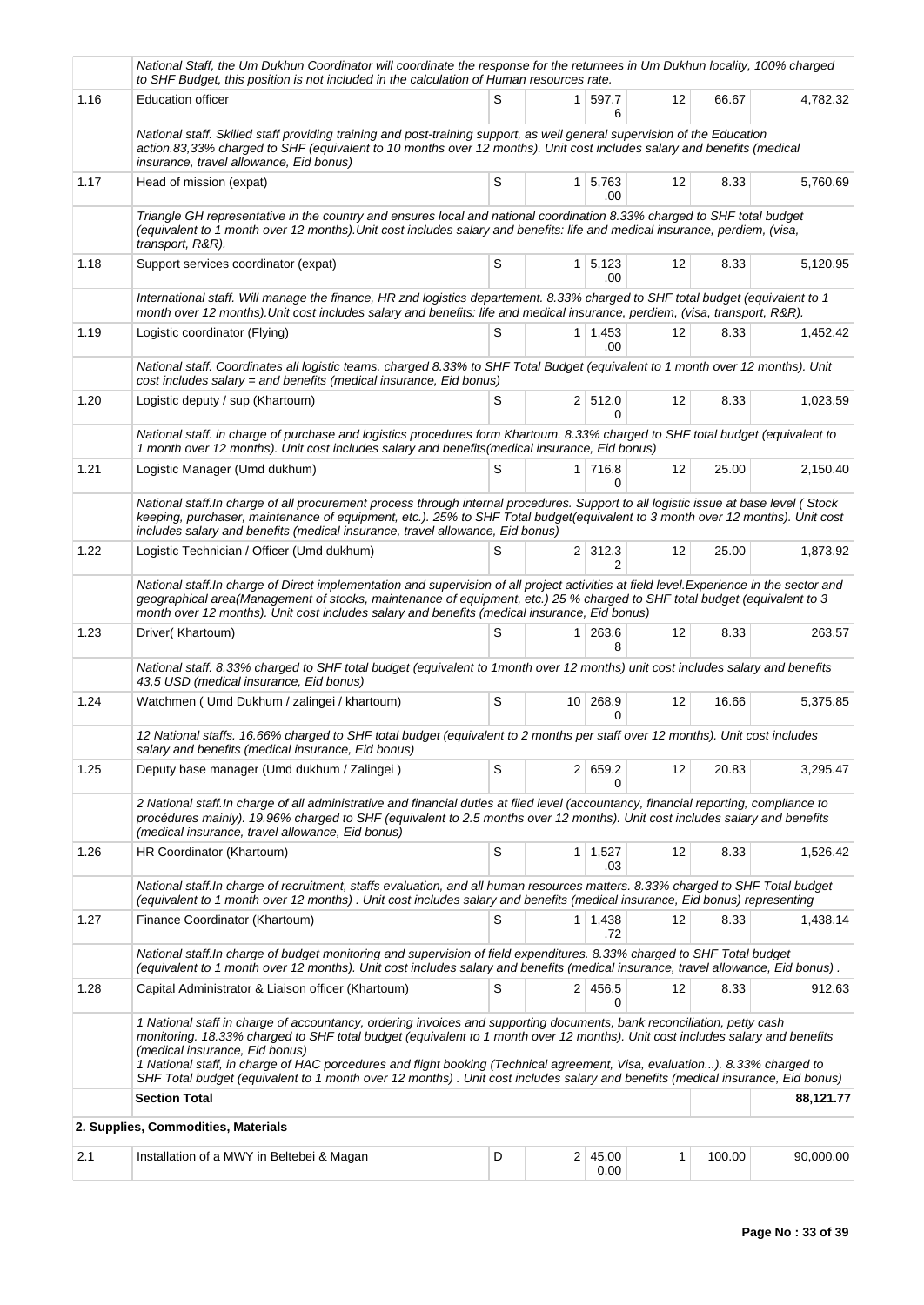|      | Refers to material purchase from Khartoum and Zalingei for implementation of 1 Mini Water Yard and 4 distribution points.<br>Metallic elevated tank size 27 m3 (250 000 sdg*2), submersible pumps 2 inches (45 000 sdg*2), riser pipe (2500 for one pc<br>sdg*2), transmission pipeline HDPE (17 000sdg 4 distribution points); 1 SDMO generator set 16KV with dynamo (100 000 sdg), 1<br>chinase generator 18 horse power set with dynamo (36000 sdg); electrical cable (18 000 sdg*2), splicy kit (2500 for one pc<br>sd*2g), control panel (6000 sdg*2), tapstand fittings (15000 sdg*5), cement (170 for one bag 3400 for ton sdg*2), iron angle (580<br>sdg per one 4), wire (50 sdg for one kg sdg*4), window (2100sdg*2), door (3000sdg*2), zinc sheet (750 six meter sdg*2) visibility<br>$(1500 \text{ s})$ . The material selected is high quality to insure sustainability of the water point.<br>The above costs and quantities refer to 1 MWY, so everything has been multiplied by 2 as TGH will build 2 MWY |   |                |                        |              |        |           |  |  |
|------|----------------------------------------------------------------------------------------------------------------------------------------------------------------------------------------------------------------------------------------------------------------------------------------------------------------------------------------------------------------------------------------------------------------------------------------------------------------------------------------------------------------------------------------------------------------------------------------------------------------------------------------------------------------------------------------------------------------------------------------------------------------------------------------------------------------------------------------------------------------------------------------------------------------------------------------------------------------------------------------------------------------------------|---|----------------|------------------------|--------------|--------|-----------|--|--|
| 2.2  | Geophysical survey + borehole drilling + chemical test                                                                                                                                                                                                                                                                                                                                                                                                                                                                                                                                                                                                                                                                                                                                                                                                                                                                                                                                                                     | D |                | $2 \mid 12,50$<br>1.21 | $\mathbf{1}$ | 100.00 | 25,002.42 |  |  |
|      | This line includes the contract with a drilling company for one borehole drilling (311 778 000 SDG - 6including 80 000 sdg in case<br>of negative result-), geophysical survey (60 000 SDG), and chemical test (20 000 SDG);                                                                                                                                                                                                                                                                                                                                                                                                                                                                                                                                                                                                                                                                                                                                                                                               |   |                |                        |              |        |           |  |  |
| 2.3  | Running costs of 1 EWS for 9 months and 2 MWY for 3 months D                                                                                                                                                                                                                                                                                                                                                                                                                                                                                                                                                                                                                                                                                                                                                                                                                                                                                                                                                               |   |                | $1 \,   \, 350.0$<br>0 | 12           | 100.00 | 4,200.00  |  |  |
|      | Includes the running costs for 9 month of EWS (Belteibei) until the completion of the Water yard in this locality and the running<br>costs of the 2 MWY established under the project until hand over to the water committee. It refers to the cost of fuel, oil,<br>maintenance (rlocal material for the roof, rehabilitation of fencing to avoid animals coming close to the water point etc), operator<br>cost (salary of the operator))                                                                                                                                                                                                                                                                                                                                                                                                                                                                                                                                                                                |   |                |                        |              |        |           |  |  |
| 2.4  | Material for water quality and quantity monitoring                                                                                                                                                                                                                                                                                                                                                                                                                                                                                                                                                                                                                                                                                                                                                                                                                                                                                                                                                                         | D |                | 1 4,467<br>.13         | 1            | 100.00 | 4,467.13  |  |  |
|      | This line includes the purchase of bacteriological and physico-chemical analysis equipments and H2S tests, to proceed to regular<br>bacteriological tests in water points. It also refers to equipment and furnitures for laboratory (cupboard, table, chair, stationaries,<br>gas, bunsen burner, methanol, etc.). It also includes to the purchase of a water level meter and the cost of daily workers to<br>conduct frequentation surveys in the water points.                                                                                                                                                                                                                                                                                                                                                                                                                                                                                                                                                         |   |                |                        |              |        |           |  |  |
| 2.5  | Training and evaluation of Water Committees on O&M and<br>CRS                                                                                                                                                                                                                                                                                                                                                                                                                                                                                                                                                                                                                                                                                                                                                                                                                                                                                                                                                              | D |                | 4 552.0<br>0           | $\mathbf{1}$ | 100.00 | 2,208.00  |  |  |
|      | Includes the cost of the training for all Water Committes as well as refreshment training. This includes also the sesion of all the<br>Water committees in TGH Um Dukhun Office including the transportation of all individuals from their villages to Um Dukhun.                                                                                                                                                                                                                                                                                                                                                                                                                                                                                                                                                                                                                                                                                                                                                          |   |                |                        |              |        |           |  |  |
| 2.6  | 7 2,128<br>Construction of VIP latrines<br>D<br>1<br>100.00<br>.27                                                                                                                                                                                                                                                                                                                                                                                                                                                                                                                                                                                                                                                                                                                                                                                                                                                                                                                                                         |   |                |                        |              |        |           |  |  |
|      | Refers to all construction cost of VIP latrine hight quality. Including cement (unit cost 200 SDG), red bricks (unt cost 500 SDG),<br>iron bar 12 mm 12 mm (unit cost 170 SDG) Sand (unit price 6,5 SDG), Gravel (unit price 8 SDG), zink sheet 16ft (unit cost<br>300SDG), squire pipe 8x4cm (unit cost 260 SDG), zink bolt (unit cost50 SDG per kg), iron doors (800 SDG per pieces), Diggging<br>cost (300 SDG per m3), labor costs (20 000 SDG), painting (1500 SDG), ventilated pipe PVC (unit cost 700 SDG) etc.                                                                                                                                                                                                                                                                                                                                                                                                                                                                                                     |   |                |                        |              |        |           |  |  |
| 2.7  | <b>HKP Training &amp; incentives</b>                                                                                                                                                                                                                                                                                                                                                                                                                                                                                                                                                                                                                                                                                                                                                                                                                                                                                                                                                                                       | D |                | 40 15.25               | 10           | 100.00 | 6,100.00  |  |  |
|      | This lines inlcude all the costs related to the training of Hygiene promotors (stationaries, team meals, transportation, HAC & WES<br>incentives). This lines also includes the Hygiene key promoter incentives. They will be given 376 SDG per months. This has been<br>calculated based on 45 SDG per day.                                                                                                                                                                                                                                                                                                                                                                                                                                                                                                                                                                                                                                                                                                               |   |                |                        |              |        |           |  |  |
| 2.8  | <b>Toolboxes for HKP</b>                                                                                                                                                                                                                                                                                                                                                                                                                                                                                                                                                                                                                                                                                                                                                                                                                                                                                                                                                                                                   | D |                | 40 70.01               | $\mathbf{1}$ | 100.00 | 2,800.40  |  |  |
|      | This lines includes pictures to make the hygiene promotion more pro-active, buckets, soaps, toothbrush, Jerrycan, hand washing<br>facilities and other items Hygiene key promoter should request to make more efficient the hygiene promotion session.                                                                                                                                                                                                                                                                                                                                                                                                                                                                                                                                                                                                                                                                                                                                                                     |   |                |                        |              |        |           |  |  |
| 2.9  | Construction of spare part supply store and spare part<br>allocation in Garaia / Training and eval                                                                                                                                                                                                                                                                                                                                                                                                                                                                                                                                                                                                                                                                                                                                                                                                                                                                                                                         | D |                | $1 \mid 24,45$<br>3.72 | 1            | 100.00 | 24,453.72 |  |  |
|      | This line includes the purchase of construction materials for the building of a spare part store for the Wateer committee (cement,<br>sand, gravels, bricks, iron bars, iron door, zink sheet, etc.) as well as the labor costs. It also includes the purchase of an entire<br>stock of spare parts.<br>Construction of the spare part store: 219 380 SDG; spare parts items(Water fitting, Water treatment, Mechanic material, electrical<br>material, Hand pump and Water Yard spare parts) 500 000 SDG. Includes the cost of the training for all Water Committes as well<br>as refreshment training. This includes also the sesion of all the Water committees in TGH Um Dukhu Office including the<br>transportation of all individuals from their villages to Um Dukhun.                                                                                                                                                                                                                                             |   |                |                        |              |        |           |  |  |
| 2.10 | Local field implementation costs and car rental for WASH<br>activities                                                                                                                                                                                                                                                                                                                                                                                                                                                                                                                                                                                                                                                                                                                                                                                                                                                                                                                                                     | D |                | $1 \mid 12,76$<br>3.24 | 1            | 100.00 | 12,763.24 |  |  |
|      | Includes all local implementation costs such as incentives, team meal, Car rental, follow up of the hygiene key promotors and<br>EWS, etc. The car rental is the only prices which can differ from one season to the other. During the rainy season, it costs 1 500<br>SDG per day and during the dry season 1 000 SDG                                                                                                                                                                                                                                                                                                                                                                                                                                                                                                                                                                                                                                                                                                     |   |                |                        |              |        |           |  |  |
| 2.11 | Provision of cereal seeds & tools for groups of farmers                                                                                                                                                                                                                                                                                                                                                                                                                                                                                                                                                                                                                                                                                                                                                                                                                                                                                                                                                                    | D |                | $1 \mid 3,318$<br>.44  | 1            | 100.00 | 3,318.44  |  |  |
|      | In the activity aiming at generating income for farmers through cereal cultivation, 200HH in total will receive 7 kg of seeds. There<br>are 2 groups of 25 farmers per village, and 4 different villages are targeted. Each farmer will receive 5kg of millet (Ashana, which<br>is an improved variety)+ 2 kg of sesame OR 5 kg of sorghum + 2 kg of sesame. The unit price of 1kg is the same for the different<br>varieties of cereals and it is 30 SDG, based on prices collected by TGH FSL teams on the field in February 2018. Each farmer<br>targeted by Activity 1.1.1 will receive a set of 4 tools, composed of:<br>Jarraia 60 SDG<br>Hoe 70 SDG<br>Shovel 130 SDG<br>Kanasa 50 SDG                                                                                                                                                                                                                                                                                                                              |   |                |                        |              |        |           |  |  |
| 2.12 | Total price of one set of tools: 310 SDG<br>Trainings on improved cereal seeds propagation (cultivation,<br>harvest, storage), seed management and marketability                                                                                                                                                                                                                                                                                                                                                                                                                                                                                                                                                                                                                                                                                                                                                                                                                                                           | D | 1 <sup>1</sup> | 79.77                  | 12           | 100.00 | 957.24    |  |  |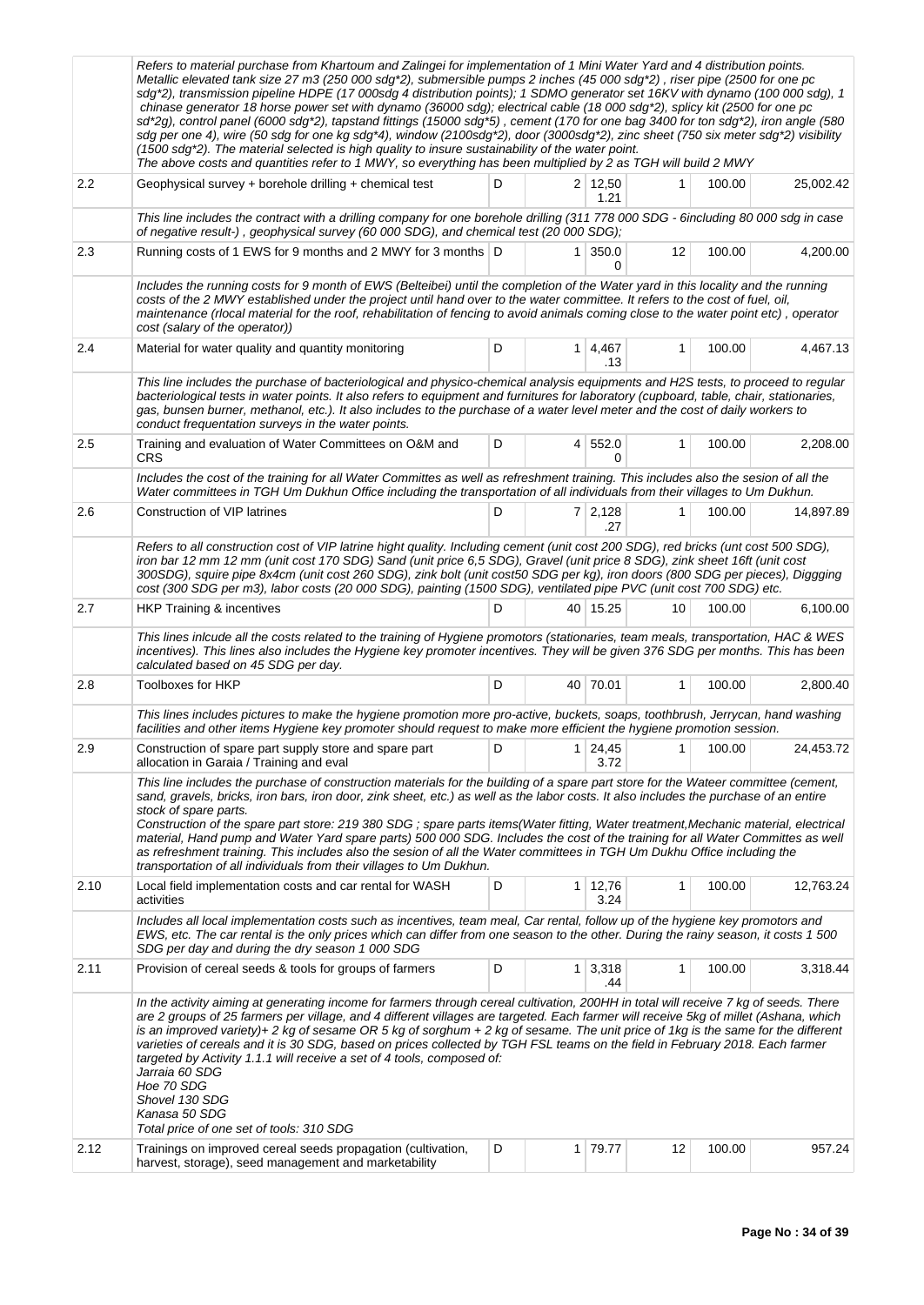|      | This line includes the training that will be organized by TGH on seeds propagation. The lumpsum for one day is estimated to 2<br>500 SDG according to the raise of fuel prices and other items. It includes, per diem for staff(70 SDG per day) Daily workers to<br>help organizing the training (200 SDG per day), Banner (500 SDG), Stationnaries (250 SDG) incentives (200 SDG per day<br>person per day) and the cost of the training itself with visibility and small material to carry it out.<br>The training will focus on cultivation, harvest and storage as well as seed management and marketability. 3 days per village are<br>required. |    |                |                       |              |        |           |  |  |  |
|------|-------------------------------------------------------------------------------------------------------------------------------------------------------------------------------------------------------------------------------------------------------------------------------------------------------------------------------------------------------------------------------------------------------------------------------------------------------------------------------------------------------------------------------------------------------------------------------------------------------------------------------------------------------|----|----------------|-----------------------|--------------|--------|-----------|--|--|--|
| 2.13 | Field days for communities                                                                                                                                                                                                                                                                                                                                                                                                                                                                                                                                                                                                                            | D  | 1              | 47.86                 | 2            | 100.00 | 95.72     |  |  |  |
|      | The lumpsum for one day is estimated to 2 500 SDG according to the raise of fuel prices and other items. It includes, per diem<br>for staff(70 SDG per day) Daily workers to help organizing the training (200 SDG per day), banner (500 SDG), Stationnaries (250<br>SDG) incentives (200 SDG per day person per day) and the cost of the training itself with visibility and small material to carry it<br>out                                                                                                                                                                                                                                       |    |                |                       |              |        |           |  |  |  |
| 2.14 | Rent a small shop                                                                                                                                                                                                                                                                                                                                                                                                                                                                                                                                                                                                                                     | D  | 8              | 6.38                  | 6            | 100.00 | 306.24    |  |  |  |
|      | To enable the groups of farmers to have a place where they can marketize and sell their production, TGH will rent/build a shop<br>for each farmer group (8 shops in total because 2 groups in each targeted village, and there are 4 villages). The average renting<br>price of a shop for one month in February 2018 was 200SDG                                                                                                                                                                                                                                                                                                                      |    |                |                       |              |        |           |  |  |  |
| 2.15 | Distribution of donkey and donkey carts                                                                                                                                                                                                                                                                                                                                                                                                                                                                                                                                                                                                               | D  |                | 50 510.5<br>3         | 1            | 100.00 | 25,526.50 |  |  |  |
|      | The unit price of a donkey is 3000 SDG in Um Dukhun and for a donkey cart it is 13000 SDG in Um Dukhun (prices of February<br>2018)                                                                                                                                                                                                                                                                                                                                                                                                                                                                                                                   |    |                |                       |              |        |           |  |  |  |
| 2.16 | Distribution of wheelbarrows                                                                                                                                                                                                                                                                                                                                                                                                                                                                                                                                                                                                                          | D  |                | 50 47.86              | $\mathbf{1}$ | 100.00 | 2,393.00  |  |  |  |
|      | Wheelbarrows are a good alternative for donkey and donkey carts to be used as a transportation means. They are less<br>expensive, but less things can be carried on them. The unit cost of a wheelbarrow is 1500SDG                                                                                                                                                                                                                                                                                                                                                                                                                                   |    |                |                       |              |        |           |  |  |  |
| 2.17 | Home gardening seeds and material                                                                                                                                                                                                                                                                                                                                                                                                                                                                                                                                                                                                                     | D  |                | 400 76.57             | 1            | 100.00 | 30,628.00 |  |  |  |
|      | This includes the 100 g of vegetable seeds FSL beneficiaries will receive. The last prices collected by TGH team is 45 SDG per<br>kilo. Since TGH will target 400 household with 100 g of seeds, 40 kilos will be distributed in total. This line includes soil trucking<br>cost to help farmers make their home garden on the first stage of the project. The estimated price is 20 SDG per beneficiaries.<br>Eventually, some stones will be provided for shaping the home garden: 8 SDG per m3.                                                                                                                                                    |    |                |                       |              |        |           |  |  |  |
| 2.18 | Home gardening training                                                                                                                                                                                                                                                                                                                                                                                                                                                                                                                                                                                                                               | D. |                | 1 79.77               | 8            | 100.00 | 638.16    |  |  |  |
|      | This line includes the training that will be organized by TGH on home gardening activity. The lumpsum for one day is estimated to<br>2 500 SDG according to the raise of fuel prices and other items. It includes, per diem for staff(70 SDG per day) Daily workers to<br>help organizing the training (200 SDG per day), Banner (500 SDG), Stationnaries (250 SDG) incentives (200 SDG per day<br>person per day) and the cost of the training itself with visibility and small material to carry it out.<br>The hereby project plan 1 training of 2 days in each targeted village on soil creation, vegetables cultivation and propagation.         |    |                |                       |              |        |           |  |  |  |
| 2.19 | Training for saving groups                                                                                                                                                                                                                                                                                                                                                                                                                                                                                                                                                                                                                            | D  |                | 1 79.77               | 10           | 100.00 | 797.70    |  |  |  |
|      | This line includes all the costs related to the training of the 80 members of the saving groups: 5000 SDG for the hiring of an<br>external consultant to deliver the training, HAC incentives (200 SDG*10 days) and MoA incentives (200 SDG*10 days),<br>stationaries (pens, notebook, flipchart, and other costs for 3000 SDG), team meals, communication costs, visibility for the event.                                                                                                                                                                                                                                                           |    |                |                       |              |        |           |  |  |  |
| 2.20 | Local field implementation costs and car rental for FSL<br>activities                                                                                                                                                                                                                                                                                                                                                                                                                                                                                                                                                                                 | D  | 1              | 7,381<br>.62          | 1            | 100.00 | 7,381.62  |  |  |  |
|      | Includes all local implementation costs such as incentives, team meal, Car rental, follow up of cereals and vegetables cultivation,<br>etc. The car rental is the only prices which can differ from one season to the other. During the rainy season, it costs 1 500 SDG<br>per day and during the dry season 1 000 SDG                                                                                                                                                                                                                                                                                                                               |    |                |                       |              |        |           |  |  |  |
| 2.21 | Training of teachers                                                                                                                                                                                                                                                                                                                                                                                                                                                                                                                                                                                                                                  | D  | 1 <sup>1</sup> | 2,753<br>.99          | 1            | 100.00 | 2,753.99  |  |  |  |
|      | As recommended by the Education Cluster in Sudan, teachers training costs 14\$ per teacher per day. The refreshment training<br>will include 36 teachers (28 trained during year 1 of RRR and 8 new teachers of Abougaradil school) during three days (1512\$)<br>and the second training will only target the 17 teachers of the 4 targeted schools during three days (840\$). Other costs of training<br>include stationeries (flipchart, pen, training certificates for 1000 SDG), refreshments for participants and meals for teams and<br>authorities, MoE incentives (200 DG $*$ 6 days) and HAC incentives (200 SDG $*$ 6 days)                |    |                |                       |              |        |           |  |  |  |
| 2.22 | Provision of students & teachers kits                                                                                                                                                                                                                                                                                                                                                                                                                                                                                                                                                                                                                 | D  |                | $1 \mid 7,747$<br>.93 | 1            | 100.00 | 7,747.93  |  |  |  |
|      | As recommended by the Education Cluster in Sudan, the teacher's kit value is 92\$. Annex 1 presents all the items of the kit.<br>There are 20 teachers who are targeted.<br>The content of the kit is based on Education Unicef Kits (including exercise book, pens, sharpener, pencils, school bag list of<br>all items is presented in Annex 1). The unit cost of the kit is 6,54 USD                                                                                                                                                                                                                                                               |    |                |                       |              |        |           |  |  |  |
| 2.23 | Provision of small equipment for Abougaradil school                                                                                                                                                                                                                                                                                                                                                                                                                                                                                                                                                                                                   | D  | 1              | 693.9<br>0            | $\mathbf{1}$ | 100.00 | 693.90    |  |  |  |
|      | Refers to basic and necessary material needed to improve teaching conditions in the school (plastic mat, plastic sheeting, black<br>boards). Definition of precise needs for the school will be made with the community, through FGD and involvement of school<br>members (PTAs and Teachers) : Unit cost estimated per school, based on TGH previous experience and needs assessment<br>conducted in February 2018: 695 \$                                                                                                                                                                                                                           |    |                |                       |              |        |           |  |  |  |
| 2.24 | Training for PTAs on IGAs and provision of start-up kit                                                                                                                                                                                                                                                                                                                                                                                                                                                                                                                                                                                               | D  |                | 8 1,627<br>.31        | 1            | 100.00 | 13,018.48 |  |  |  |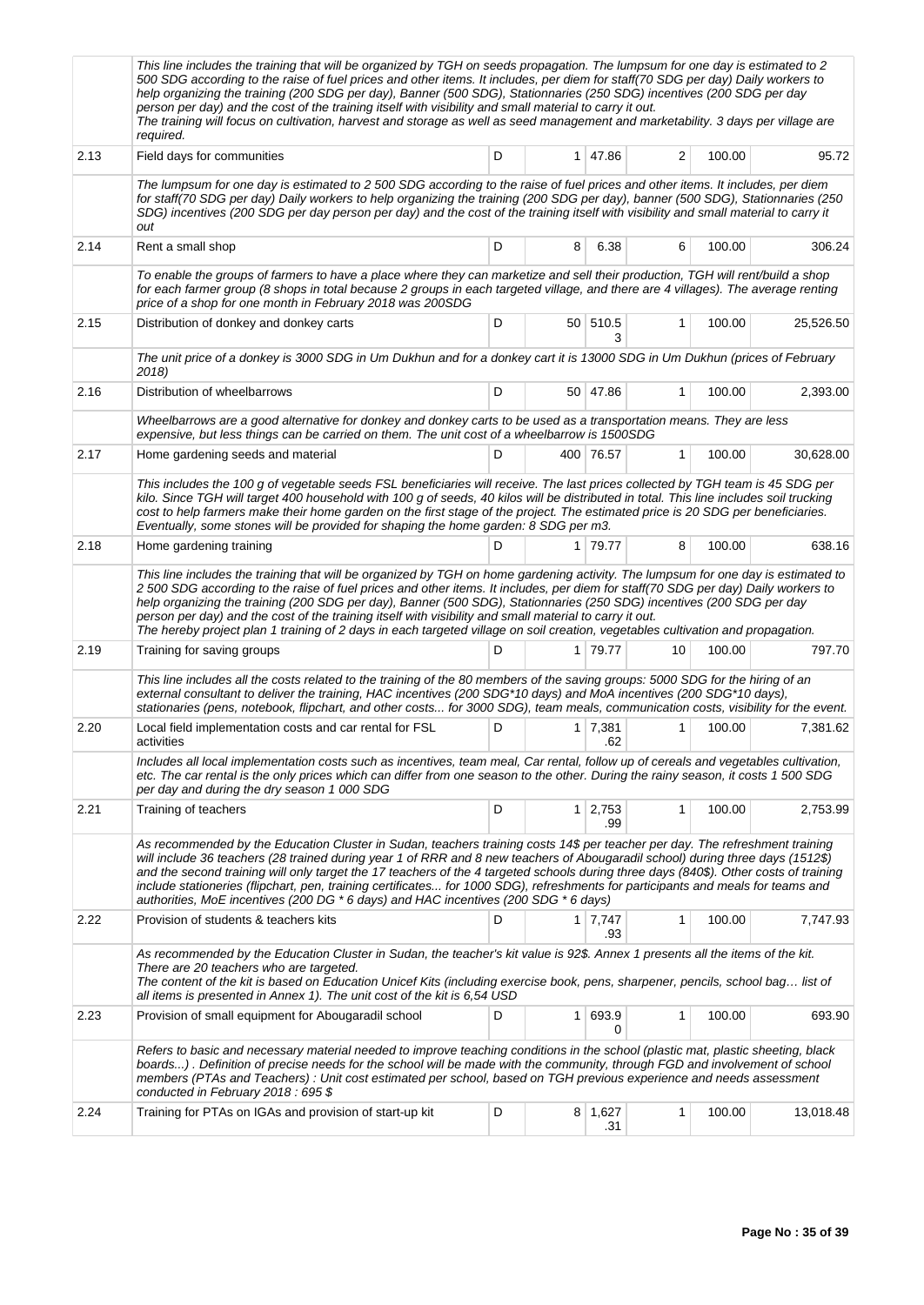|              | This line includes all the costs related to the training: HAC incentives (200 SDG*10 days) and MoE incentives (200 SDG*10<br>days), stationaries (pens, notebooks, flipchart, document printing, and other costs for 6000 SDG), communication costs, team<br>meals, visibility for the event. The purchase of IGA starting kits is also included in the budget line. As the type of IGA developed<br>in the four schools will be determined with the PTAs and communities, the cost of the starting kits has been estimated. This<br>estimation is based on the cost of: farm rental for 10 months, provision of seeds and tools, purchase of donkeys and donkey<br>carts, sewing machines. |           |                |                       |              |        |            |  |
|--------------|---------------------------------------------------------------------------------------------------------------------------------------------------------------------------------------------------------------------------------------------------------------------------------------------------------------------------------------------------------------------------------------------------------------------------------------------------------------------------------------------------------------------------------------------------------------------------------------------------------------------------------------------------------------------------------------------|-----------|----------------|-----------------------|--------------|--------|------------|--|
| 2.25         | Construction of latrines in school<br>D<br>$3 \mid 2,128$<br>$\mathbf{1}$<br>.27                                                                                                                                                                                                                                                                                                                                                                                                                                                                                                                                                                                                            |           |                |                       |              |        | 6,384.81   |  |
|              | This line includes the construction of 3 blocs of 4 latrines (one in Garaia school and two in Abougaradil school). Includes the<br>costs of bricks, sand and gravel, cement bags 50 kg, iron bars 12 mm, sauire iron pipes, windows and doors, zink sheeting,<br>digging costs, visibility and labour costs. The price is based on previous VIP latrines done by TGH.                                                                                                                                                                                                                                                                                                                       |           |                |                       |              |        |            |  |
| 2.26         | Provision of handwashing facilities in schools                                                                                                                                                                                                                                                                                                                                                                                                                                                                                                                                                                                                                                              | 100.00    | 2,240.20       |                       |              |        |            |  |
|              | Each school will receive 2 handwashing facilities (capacity of 2000 liters each). The unit price is the last estimated price collected<br>by TGH logistic team in January 2018.                                                                                                                                                                                                                                                                                                                                                                                                                                                                                                             |           |                |                       |              |        |            |  |
| 2.27         | Distribution of soaps in school / Hygiene promotion sessions in   D<br>schools                                                                                                                                                                                                                                                                                                                                                                                                                                                                                                                                                                                                              |           |                | $1 \mid 2,340$<br>.23 | $\mathbf{1}$ | 100.00 | 2,340.23   |  |
|              | 8 SDG per soap is the price collected by UMD logistic team in February 2018. All pupils (944) in the 4 targeted schools will be<br>targeted for a duration of 6 months (1 soap per month). Refers to costs of hygiene promotion in school. In total, TGH will conduct<br>4 sessions of hygiene promotion in the 4 schools targeted (1 session per school). The cost includes material for activities of<br>hygiene promotion (soaps, loudspeakers, stationnaries, communication costs, team meal, car rental)                                                                                                                                                                               |           |                |                       |              |        |            |  |
| 2.28         | Local field implementation costs and car rental for education<br>activities                                                                                                                                                                                                                                                                                                                                                                                                                                                                                                                                                                                                                 | D         |                | $1 \mid 7,381$<br>.62 | 1            | 100.00 | 7,381.62   |  |
|              | This line includes all the costs related to activities implementation (team meals, Thuraya and phone credits, HAC & line ministries<br>incentives, stationaries, documents printing, etc.).                                                                                                                                                                                                                                                                                                                                                                                                                                                                                                 |           |                |                       |              |        |            |  |
| 2.29         | Transport/ freight                                                                                                                                                                                                                                                                                                                                                                                                                                                                                                                                                                                                                                                                          | D         | 1 <sup>1</sup> | 15,36<br>0.00         | $\mathbf{1}$ | 100.00 | 15,360.00  |  |
|              | This line includes the transportation costs for material transportation from Khartoum to Um Dukhun. The way of one trip has been<br>recently established to 3840 USD with the transporters. TGH is planning on requiring 2 trips for WASH activities, 1 for FSL and<br>one for education materials.                                                                                                                                                                                                                                                                                                                                                                                         |           |                |                       |              |        |            |  |
|              | <b>Section Total</b>                                                                                                                                                                                                                                                                                                                                                                                                                                                                                                                                                                                                                                                                        |           |                |                       |              |        | 316,856.58 |  |
| 3. Equipment |                                                                                                                                                                                                                                                                                                                                                                                                                                                                                                                                                                                                                                                                                             |           |                |                       |              |        |            |  |
| 3.1          | Computer Laptop                                                                                                                                                                                                                                                                                                                                                                                                                                                                                                                                                                                                                                                                             | D         | 1              | 960.0<br>O            | $\mathbf{1}$ | 100.00 | 960.00     |  |
|              | One computer will be needed to implement the activities of the project. The computer will be given to the permanent staffs in<br>Umd dukhum                                                                                                                                                                                                                                                                                                                                                                                                                                                                                                                                                 |           |                |                       |              |        |            |  |
| 3.2          | Tonners                                                                                                                                                                                                                                                                                                                                                                                                                                                                                                                                                                                                                                                                                     | D         | 1 <sup>1</sup> | 1,792<br>.00          | 1            | 100.00 | 1,792.00   |  |
|              | 2 tonners (price around 896 USD according to the last assessment done by TGH Logistic team. the printer and tonners will be<br>installed in TGH Golo office.                                                                                                                                                                                                                                                                                                                                                                                                                                                                                                                                |           |                |                       |              |        |            |  |
| 3.3          | Equipements for bases ( Umd Dukhum/ Khartoum)                                                                                                                                                                                                                                                                                                                                                                                                                                                                                                                                                                                                                                               | D         | 1 <sup>1</sup> | 2,500<br>.00          | 1            | 100.00 | 2,500.00   |  |
|              | Lumpsum for participation to the cost for equip bases with small equipment (3 desk, 2 table, 6 chair, 1 metalic cupboard, 3<br>regulator, barber wire for security and bamboo screen etc.)                                                                                                                                                                                                                                                                                                                                                                                                                                                                                                  |           |                |                       |              |        |            |  |
|              | <b>Section Total</b>                                                                                                                                                                                                                                                                                                                                                                                                                                                                                                                                                                                                                                                                        |           |                | 5,252.00              |              |        |            |  |
|              | 4. Contractual Services                                                                                                                                                                                                                                                                                                                                                                                                                                                                                                                                                                                                                                                                     |           |                |                       |              |        |            |  |
| NA           | <b>NA</b>                                                                                                                                                                                                                                                                                                                                                                                                                                                                                                                                                                                                                                                                                   | <b>NA</b> | 0              | 0.00                  | 0            | 0      | 0.00       |  |
|              | ΝA                                                                                                                                                                                                                                                                                                                                                                                                                                                                                                                                                                                                                                                                                          |           |                |                       |              |        |            |  |
|              | <b>Section Total</b>                                                                                                                                                                                                                                                                                                                                                                                                                                                                                                                                                                                                                                                                        |           |                |                       |              |        | 0.00       |  |
| 5. Travel    |                                                                                                                                                                                                                                                                                                                                                                                                                                                                                                                                                                                                                                                                                             |           |                |                       |              |        |            |  |
| 5.1          | <b>WFP Flight</b>                                                                                                                                                                                                                                                                                                                                                                                                                                                                                                                                                                                                                                                                           | D         | 45             | 400.0<br>0            | 1            | 100.00 | 18,000.00  |  |
|              | Refers to flying staffs travels (Head of Mision, Head of Program, flying and permanent staff based inUmd dukhum) from<br>Khartoum to the base for monitoring and support. Also regular travels for field based staffs for coordination meeting. One flight<br>from Khartoum to Zalingei (300\$). International team has to pass by Zalingei to be able to reach Umd dukhum after obtaining<br>travel permit. From Zalingei to Umd dukhum (100 \$). So average 400 \$ per flight.                                                                                                                                                                                                            |           |                |                       |              |        |            |  |
| 5.2          | Local transportation                                                                                                                                                                                                                                                                                                                                                                                                                                                                                                                                                                                                                                                                        | D         | 1 <sup>1</sup> | 40.01                 | 40           | 100.00 | 1,600.40   |  |
|              | Refers to rental of cars, tuk tuk and other local transportation for staff during the project.                                                                                                                                                                                                                                                                                                                                                                                                                                                                                                                                                                                              |           |                |                       |              |        |            |  |
| 5.3          | Monitoring and Evaluation                                                                                                                                                                                                                                                                                                                                                                                                                                                                                                                                                                                                                                                                   | D         | 1 <sup>1</sup> | 2,408<br>.00          | 1            | 100.00 | 2,408.00   |  |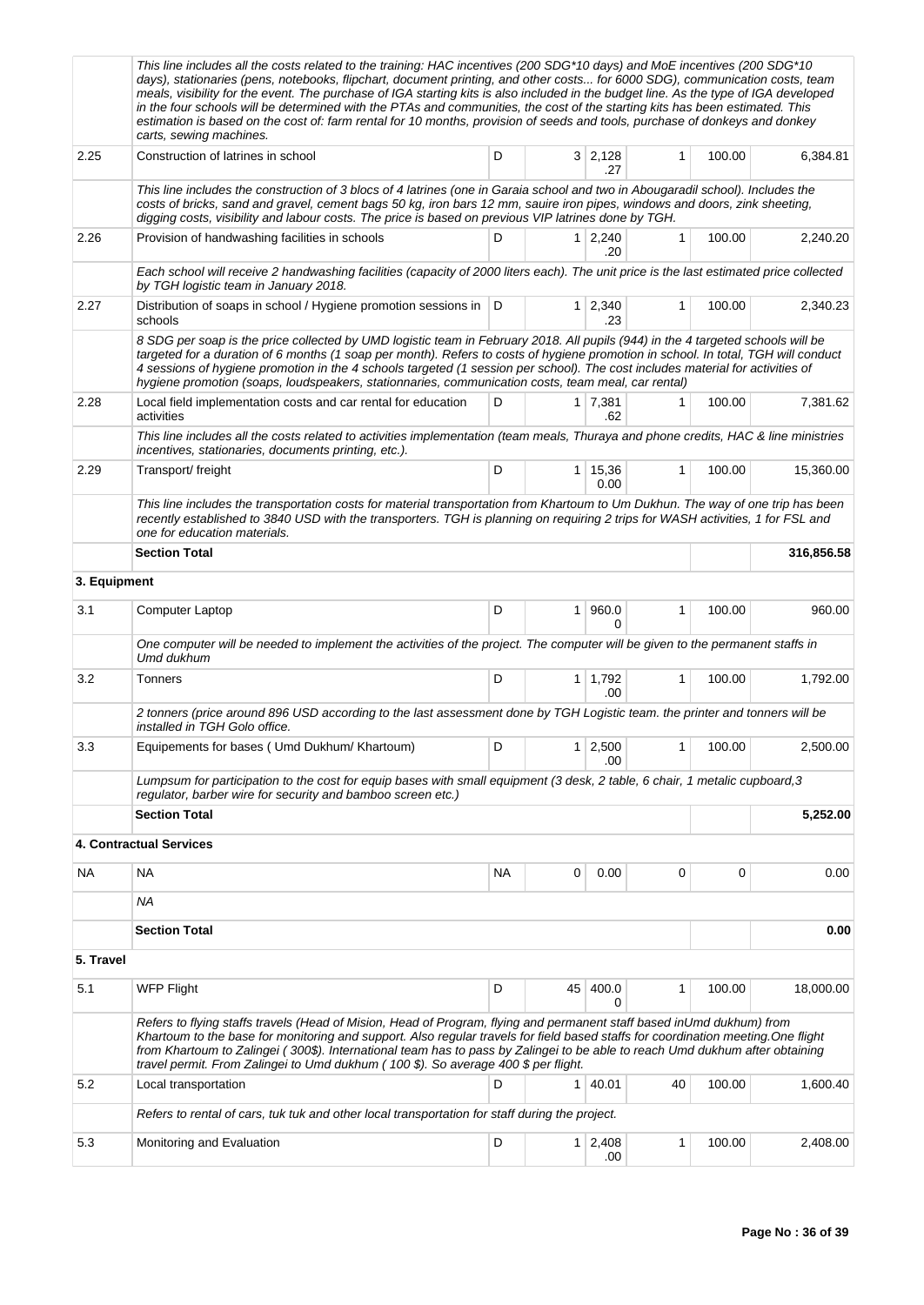|                   | Refers to costs induced by the coming of a technical monitoring and evaluation expert (experienced HQ staff) in order to closely<br>monitor projects (per diem 300 \$, meal, local transport, lodging, flight, additional cost) |           |                |                             |                   |        |            |
|-------------------|---------------------------------------------------------------------------------------------------------------------------------------------------------------------------------------------------------------------------------|-----------|----------------|-----------------------------|-------------------|--------|------------|
|                   | <b>Section Total</b>                                                                                                                                                                                                            |           |                | 22,008.40                   |                   |        |            |
|                   | 6. Transfers and Grants to Counterparts                                                                                                                                                                                         |           |                |                             |                   |        |            |
| <b>NA</b>         | <b>NA</b>                                                                                                                                                                                                                       | <b>NA</b> | 0              | 0.00                        | 0                 | 0      | 0.00       |
|                   | <b>NA</b>                                                                                                                                                                                                                       |           |                |                             |                   |        |            |
|                   | <b>Section Total</b>                                                                                                                                                                                                            |           |                |                             |                   |        | 0.00       |
|                   | 7. General Operating and Other Direct Costs                                                                                                                                                                                     |           |                |                             |                   |        |            |
| 7.1               | Car rental for support at base level (Umd Dukhum; zalingei,<br>khartoum)                                                                                                                                                        | S         |                | $1 \mid 1,595$<br>.41       | 12                | 25.00  | 4,786.23   |
|                   | Includes the rental costs of car for base evaluated around 1200 SDG per day                                                                                                                                                     |           |                |                             |                   |        |            |
| 7.2               | Gazoline for generator & car (Zalingei, Umd dukhum;<br>Khartoum)                                                                                                                                                                | 12        | 25.00          | 6,700.71                    |                   |        |            |
|                   | Lumpsum/month. Contribution to the purchase of diesel fuel for the generators and cars.                                                                                                                                         |           |                |                             |                   |        |            |
| 7.3               | Maintenance of car and generator (Zalingei, Umd dukhum;<br>khartoum)                                                                                                                                                            | S         |                | $1 \mid 1,914$<br>.49       | $12 \overline{ }$ | 25.00  | 5,743.47   |
|                   | Lumpsum/month. refers to the reparation and maintenance works on TGH cars of 25% SHF budget (equivalent to 3 months over<br>12 months). The price are based on the market price.                                                |           |                |                             |                   |        |            |
| 7.4               | Communication costs (phone, Internet etc) all bases                                                                                                                                                                             | 25.00     | 4,786.23       |                             |                   |        |            |
|                   | Lumpsum/month. For internet, mobile and landline communications related to the project especially in the field.25% of SHF<br>budget (equivalent to 3 months over 12 months)                                                     |           |                |                             |                   |        |            |
| 7.5               | Communication costs V-sat all bases                                                                                                                                                                                             | S         | 1 <sup>1</sup> | 957.2<br>4                  | 12                | 25.00  | 2,871.72   |
|                   | Lumpsum per month equivalent to 3 months allocated to the hereby SHF project                                                                                                                                                    |           |                |                             |                   |        |            |
| 7.6               | Office / House rental (Khartoum/Zalingei/Umd dukhum)                                                                                                                                                                            | S         | 1 <sup>1</sup> | 4,296<br>.43                | 12                | 25.00  | 12,889.29  |
|                   | Includes the prices of the rental Guest house and office of Khartoum (3870 USD per months) for 2 months, Zalingei (160 USD<br>per months) for 3 months and Umd dukhum (778 USD per months) for 6 months.                        |           |                |                             |                   |        |            |
| 7.7               | Base running costs (including water, garbage, electricity,<br>reparation, etc.) (KRT, ZAL, UMD)                                                                                                                                 | S         |                | $1 \overline{3,059}$<br>.44 | 12                | 25.00  | 9,178.32   |
|                   | Includes 3 months of Khartoum, Zalingei and Umd dukhum running cost (include water garbage, electricity, reparation etc)                                                                                                        |           |                |                             |                   |        |            |
| 7.8               | Office Stationnaries and supplies all bases                                                                                                                                                                                     | S         |                | $1 \mid 1,595$<br>.53       | 12                | 25.00  | 4,786.59   |
|                   | Lumpsum per month equivalent to 3 months allocated to the hereby SHF project                                                                                                                                                    |           |                |                             |                   |        |            |
| 7.9               | Visibility                                                                                                                                                                                                                      | S         | 1 <sup>1</sup> | 2,000<br>.00                | 1                 | 100.00 | 2,000.00   |
|                   | Includes costs of visibility material and website maintenance for SHF visibility.                                                                                                                                               |           |                |                             |                   |        |            |
|                   | <b>Section Total</b>                                                                                                                                                                                                            |           |                |                             |                   |        | 53,742.56  |
| <b>SubTotal</b>   |                                                                                                                                                                                                                                 |           | 740.00         |                             |                   |        | 485,981.31 |
| Direct            |                                                                                                                                                                                                                                 |           |                |                             |                   |        | 354,356.57 |
| Support           |                                                                                                                                                                                                                                 |           |                |                             |                   |        | 131,624.74 |
| <b>PSC Cost</b>   |                                                                                                                                                                                                                                 |           |                |                             |                   |        |            |
|                   | <b>PSC Cost Percent</b>                                                                                                                                                                                                         |           |                |                             |                   |        | 7.00       |
| <b>PSC Amount</b> |                                                                                                                                                                                                                                 |           |                |                             |                   |        | 34,018.69  |
| <b>Total Cost</b> |                                                                                                                                                                                                                                 |           |                |                             |                   |        | 520,000.00 |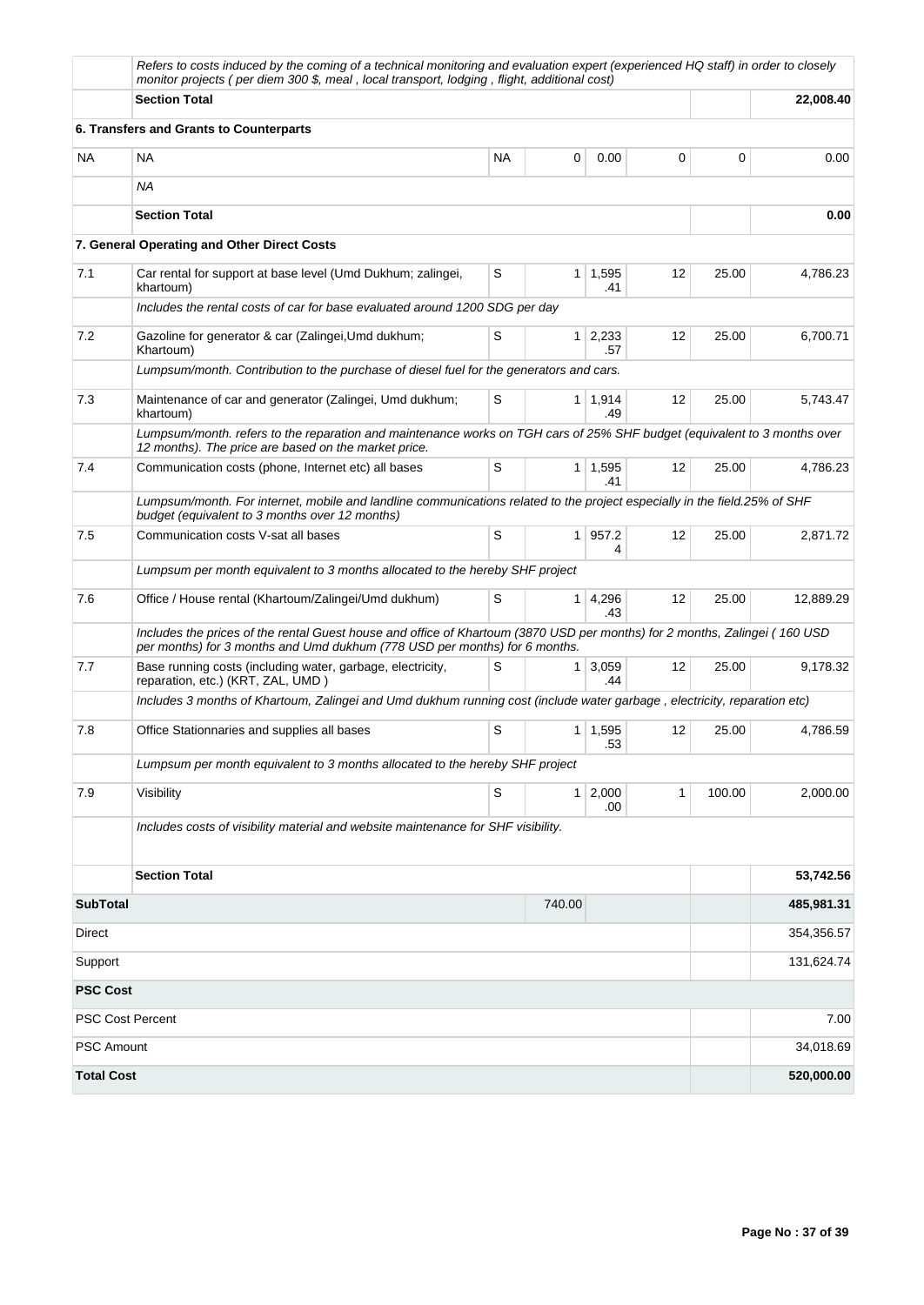# **Project Locations**

| <b>Location</b>              | <b>Estimated</b><br>percentage<br>of budget<br>for each<br><b>location</b> | <b>Estimated number of beneficiaries</b><br>for each location |       |                   |              |              | <b>Activity Name</b>                                                                                                                                                                                                                                                                                                                                                                                                                                                                                                                                                                                                                                                                                                                                                                                                                                                                                                                                                                                                                                                                                                                                                                                                                                                                                                                                                                                                                                                                                                                                                                                                                                                                                                                                                                                                                                                                                                                                                                                                                                                                                                                                                                                                                                                   |
|------------------------------|----------------------------------------------------------------------------|---------------------------------------------------------------|-------|-------------------|--------------|--------------|------------------------------------------------------------------------------------------------------------------------------------------------------------------------------------------------------------------------------------------------------------------------------------------------------------------------------------------------------------------------------------------------------------------------------------------------------------------------------------------------------------------------------------------------------------------------------------------------------------------------------------------------------------------------------------------------------------------------------------------------------------------------------------------------------------------------------------------------------------------------------------------------------------------------------------------------------------------------------------------------------------------------------------------------------------------------------------------------------------------------------------------------------------------------------------------------------------------------------------------------------------------------------------------------------------------------------------------------------------------------------------------------------------------------------------------------------------------------------------------------------------------------------------------------------------------------------------------------------------------------------------------------------------------------------------------------------------------------------------------------------------------------------------------------------------------------------------------------------------------------------------------------------------------------------------------------------------------------------------------------------------------------------------------------------------------------------------------------------------------------------------------------------------------------------------------------------------------------------------------------------------------------|
|                              |                                                                            | Men                                                           | Women | <b>Boys</b>       | <b>Girls</b> | <b>Total</b> |                                                                                                                                                                                                                                                                                                                                                                                                                                                                                                                                                                                                                                                                                                                                                                                                                                                                                                                                                                                                                                                                                                                                                                                                                                                                                                                                                                                                                                                                                                                                                                                                                                                                                                                                                                                                                                                                                                                                                                                                                                                                                                                                                                                                                                                                        |
| Central Darfur -> Umm Dukhun |                                                                            | 100 3,566                                                     |       | 3,941 5,443 5,820 |              |              | 18,77 Activity 1.1.1: Drilling of a borehole in Beltebei<br>0 and Magan to install a Mini Water Yard                                                                                                                                                                                                                                                                                                                                                                                                                                                                                                                                                                                                                                                                                                                                                                                                                                                                                                                                                                                                                                                                                                                                                                                                                                                                                                                                                                                                                                                                                                                                                                                                                                                                                                                                                                                                                                                                                                                                                                                                                                                                                                                                                                   |
|                              |                                                                            |                                                               |       |                   |              |              | In Beltebei, 3 emergency water systems have<br>been established by TGH be<br>Activity 1.1.2: In the frame of the establishment<br>of the two Mini Water yards (Activity 1.1.1), TGH<br>will organize a Focus Group Discussion with the<br>members of the al<br>Activity 1.1.3: Construction of VIP latrines<br>Between 2015 and 2018, TGH distributed latrines<br>for most of the household in Garaia, Beltebei,<br>Magan and Abougaradi<br>Activity 1.1.4: TGH will recruit and train 10<br>hygiene key promoters in each village (40 HKP in<br>total). They will be selected based on their<br>motivation and, if possib<br>Activity 1.1.5: Creation of a spare part store in<br>Garaia<br>The main challenge faced by the community in<br>rural area, where Water points with WC have<br>been establish<br>Activity 1.2.1: Production and selling of improved<br>seeds<br>Cultivation and harvest monitoring visits<br>highlighted that improved seeds distributed<br>during phase 1 of<br>Activity 1.2.2: Development of transportation<br>means<br>During the different focus group discussions<br>conducted by TGH team in the four villages, the<br>community syste<br>Activity 1.2.3: Home gardening<br>Women are usually in charge of home gardening<br>activities and have knowledge in small-scale<br>vegetable seeds cultivation. 400 women<br>Activity 1.2.4: Community capacity building<br>To enhance community resilience and allow<br>people to develop their activities, this activity<br>plans to create saving<br>Activity 1.3.1: Training for Teachers<br>During the first phase of the project, TGH and<br>MoE trained 28 volunteer teachers in Garaia,<br>Beltebei, Magan and Um Dukhun<br>Activity 1.3.2: The purchase of stationaries<br>represents a heavy expense for families, in<br>addition to the payment of school fees. Within the<br>scope of this project, TG<br>Activity 1.3.3: Income generating activities for<br><b>PTAs</b><br>In Central Darfur, and especially in Um Dukhun<br>locality, the MoE lacks capacities to train<br>sufficient num<br>Activity 1.3.4: Access to sanitation facilities is<br>one of the conditions to create an adequate<br>learning environment for students and teachers.<br>- Abougaradil: the 3 |
|                              |                                                                            |                                                               |       |                   |              |              | Activity 1.3.5: The HKPs selected in each village<br>will also regularly intervene in the schools to<br>deliver key messages on hygiene good practices.<br>Indeed, children ar                                                                                                                                                                                                                                                                                                                                                                                                                                                                                                                                                                                                                                                                                                                                                                                                                                                                                                                                                                                                                                                                                                                                                                                                                                                                                                                                                                                                                                                                                                                                                                                                                                                                                                                                                                                                                                                                                                                                                                                                                                                                                         |